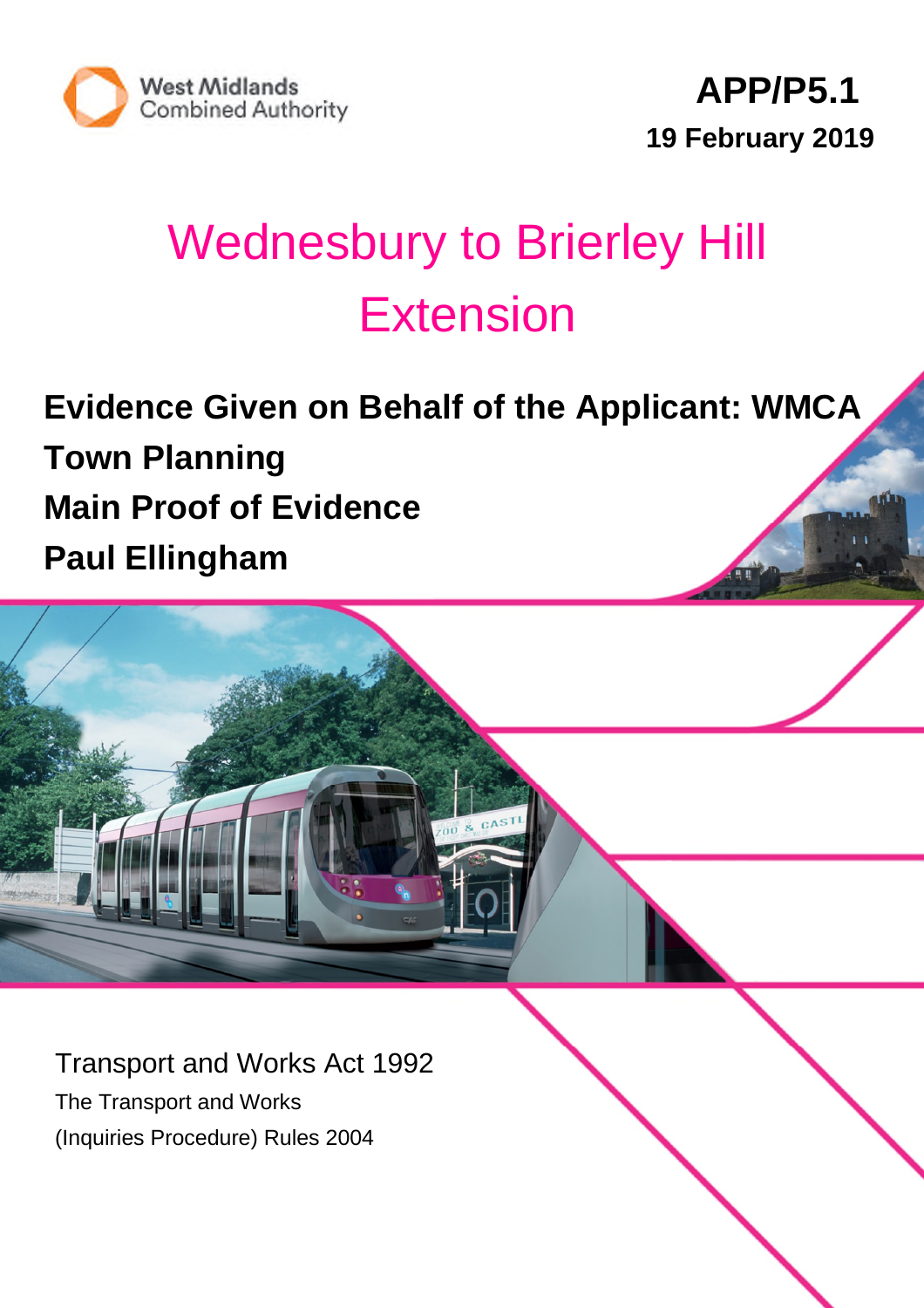### **TRANSPORT AND WORKS ACT 1992**

### **TRANPORT AND WORKS (INQUIRIES PROCEDURE) RULES 2004**

#### **Evidence on behalf of**

#### **West Midlands Combined Authority**

#### **MIDLAND METRO (MIDLAND METRO WEDNESBURY AND BRIERLEY HILL EXTENSION) ORDER**

**Main Proof of Evidence**

**-of-**

**Paul Ellingham**

**Regarding**

**Town Planning**

**APP/P5.1**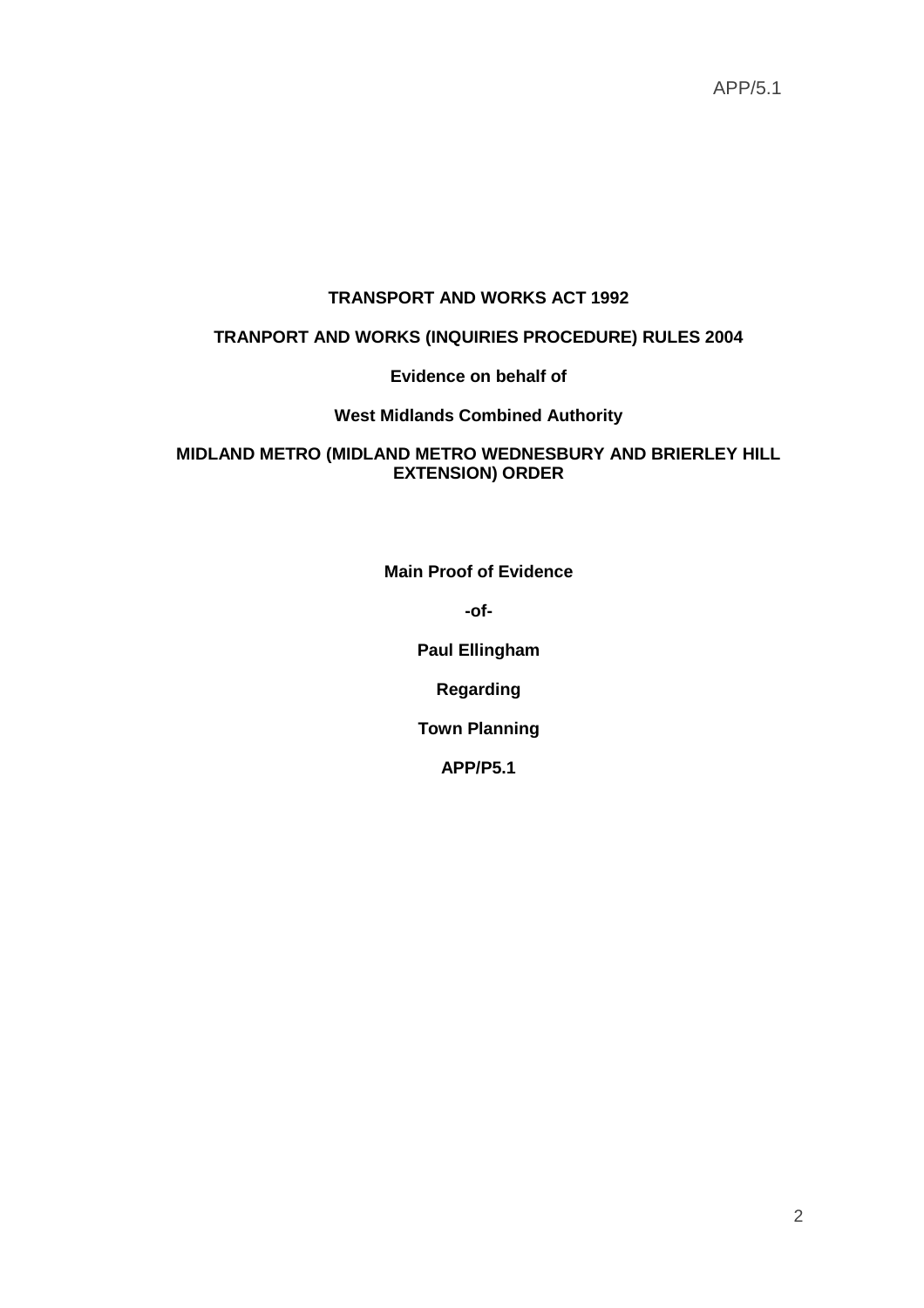### **Contents**

| 1            |      |                                                                 |    |
|--------------|------|-----------------------------------------------------------------|----|
| $\mathbf{2}$ |      |                                                                 |    |
|              | 2.1  |                                                                 |    |
| 3            |      |                                                                 |    |
|              | 3.1  |                                                                 |    |
|              | 3.2  |                                                                 |    |
|              | 3.3  |                                                                 |    |
|              | 3.4  |                                                                 |    |
|              | 3.5  |                                                                 |    |
|              | 3.6  |                                                                 |    |
|              | 3.7  |                                                                 |    |
|              | 3.8  | Supporting Regeneration and Investment in the Black Country  13 |    |
|              | 3.9  |                                                                 |    |
|              | 3.10 |                                                                 |    |
| 4            |      |                                                                 |    |
|              | 4.2  |                                                                 |    |
|              | 4.3  | <b>Metro Stops</b>                                              | 19 |
|              | 4.4  | Overhead Line Equipment and Catenary Free Running 22            |    |
|              | 4.5  |                                                                 |    |
|              | 4.6  |                                                                 |    |
| 5            |      |                                                                 |    |
|              | 5.1  |                                                                 |    |
|              | 5.2  |                                                                 |    |
|              | 5.3  |                                                                 |    |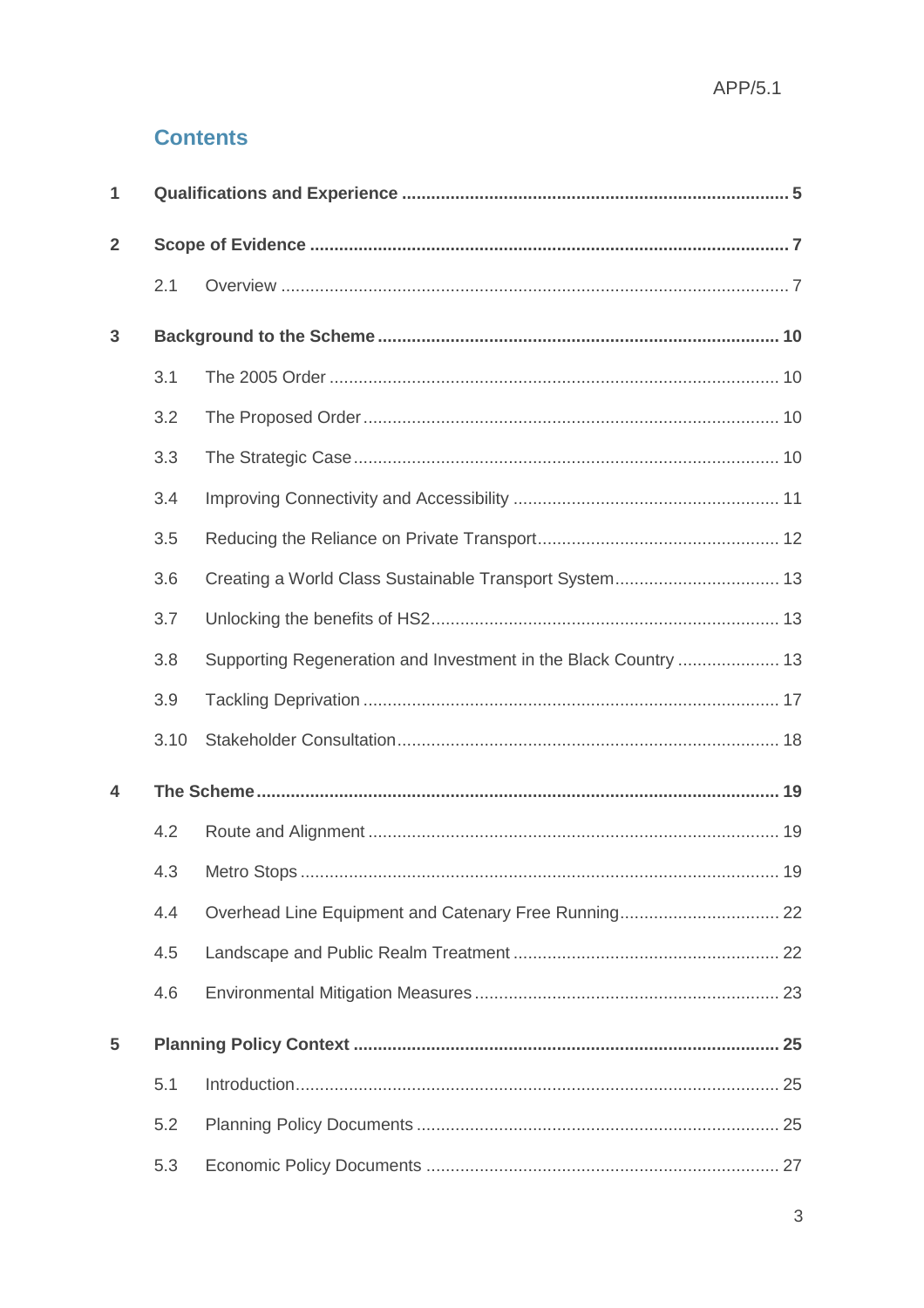| 6              |     |  |
|----------------|-----|--|
|                | 6.2 |  |
|                | 6.3 |  |
|                | 6.4 |  |
| $\overline{7}$ |     |  |
|                |     |  |
|                |     |  |
|                |     |  |
| 8              |     |  |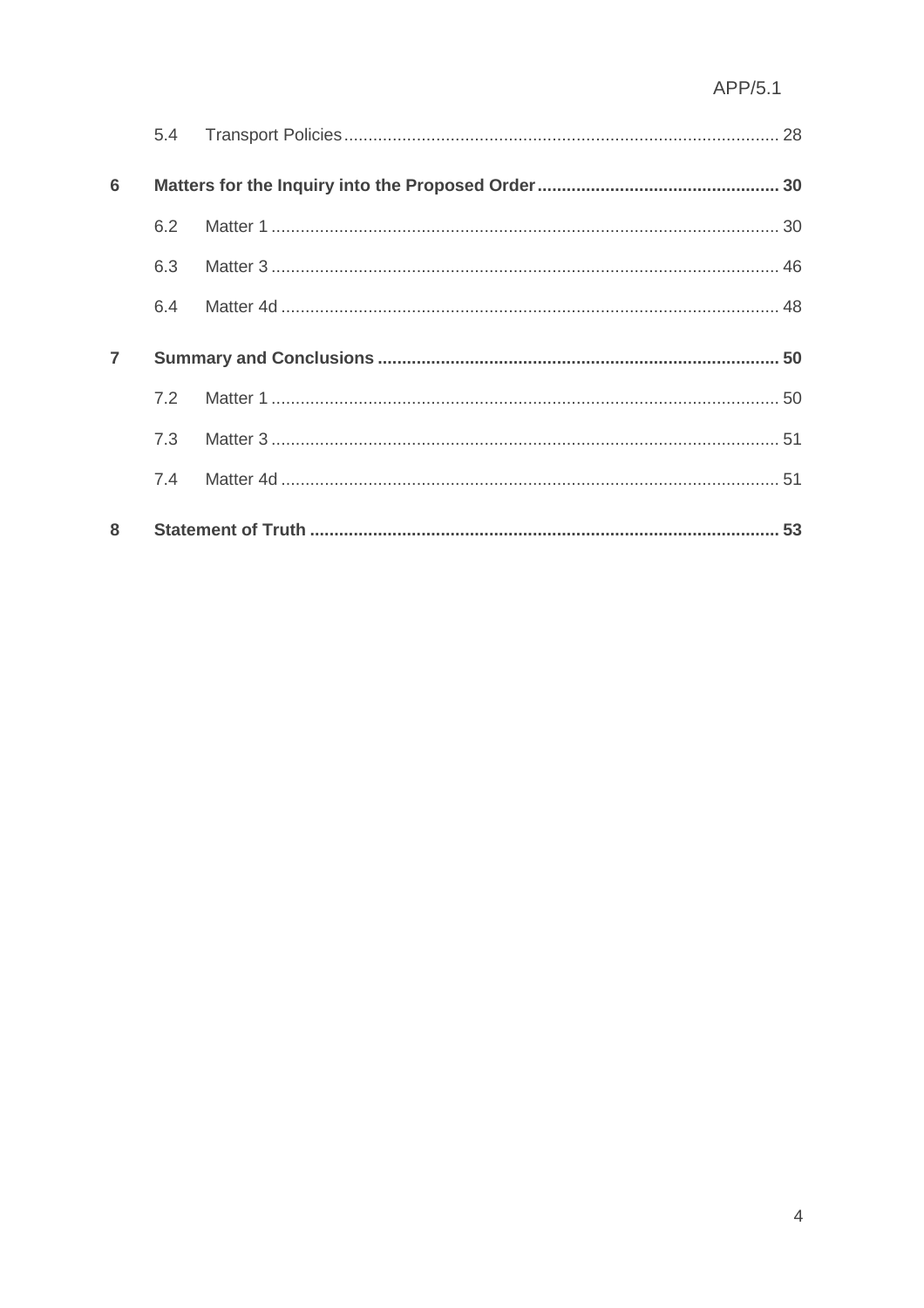## **1 Qualifications and Experience**

- 1.1.1 This evidence is prepared by Paul Ellingham MA Town Planning MRTPI.
- 1.1.2 I am instructed by the WMCA on a consultancy basis, whereby I provide specialist Town Planning advice in relation to the proposed Midland Metro (Wednesbury to Brierley Hill Land Acquisition) Order.
- 1.1.3 I hold an MA in Town Planning from the City of Birmingham University and have been a Member of the Royal Town Planning Institute (RTPI) since 1994. I have over 30 years of town planning practice in both the private and public sectors, with extensive experience in securing a range of consents for major infrastructure projects.
- 1.1.4 I am the national lead for Town Planning at Mott MacDonald, which is a global multidisciplinary environmental and engineering consultancy. I joined them in November 2015 as a Planning Director, heading up the Midlands Team and prior to that, I was employed as a Director with WYG between 2014 and 2015. Between 2007 and 2014, I was a Director of Alliance Planning and subsequently employed as an Associate Director with Alliance Planning between 2005 and 2007. I was previously employed by the West Midlands Passenger Transport Executive ("Centro") as Planning Team Leader between 2000 and 2005 and prior to that, as a Senior Planner between 1996 and 2000.
- 1.1.5 In my roles at Centro, I was responsible for all town planning and environmental related matters including securing consents for a range of major transport infrastructure projects. I was directly involved in the development of Midland Metro Line One and was a key part of the Centro Team for the promotion of the Midland Metro (Birmingham City Centre Extension) Order 2005 and the Midland Metro (Wednesbury to Brierley Hill and Miscellaneous Amendments) Order 2005.
- 1.1.6 Since moving into private consultancy in 2005, I have continued to provide town planning advice to Centro and, more recently, to the WMCA, on matters associated with various aspects of the light Rapid Transit Network. For example, I have acted for the Centro and the WMCA as an expert witness for the Midland Metro (Birmingham City Centre Variation) Order 2015, the Midland Metro (Wolverhampton City Centre Extension) Order 2016 and the Midland Metro Birmingham City Centre Extension Order 2017.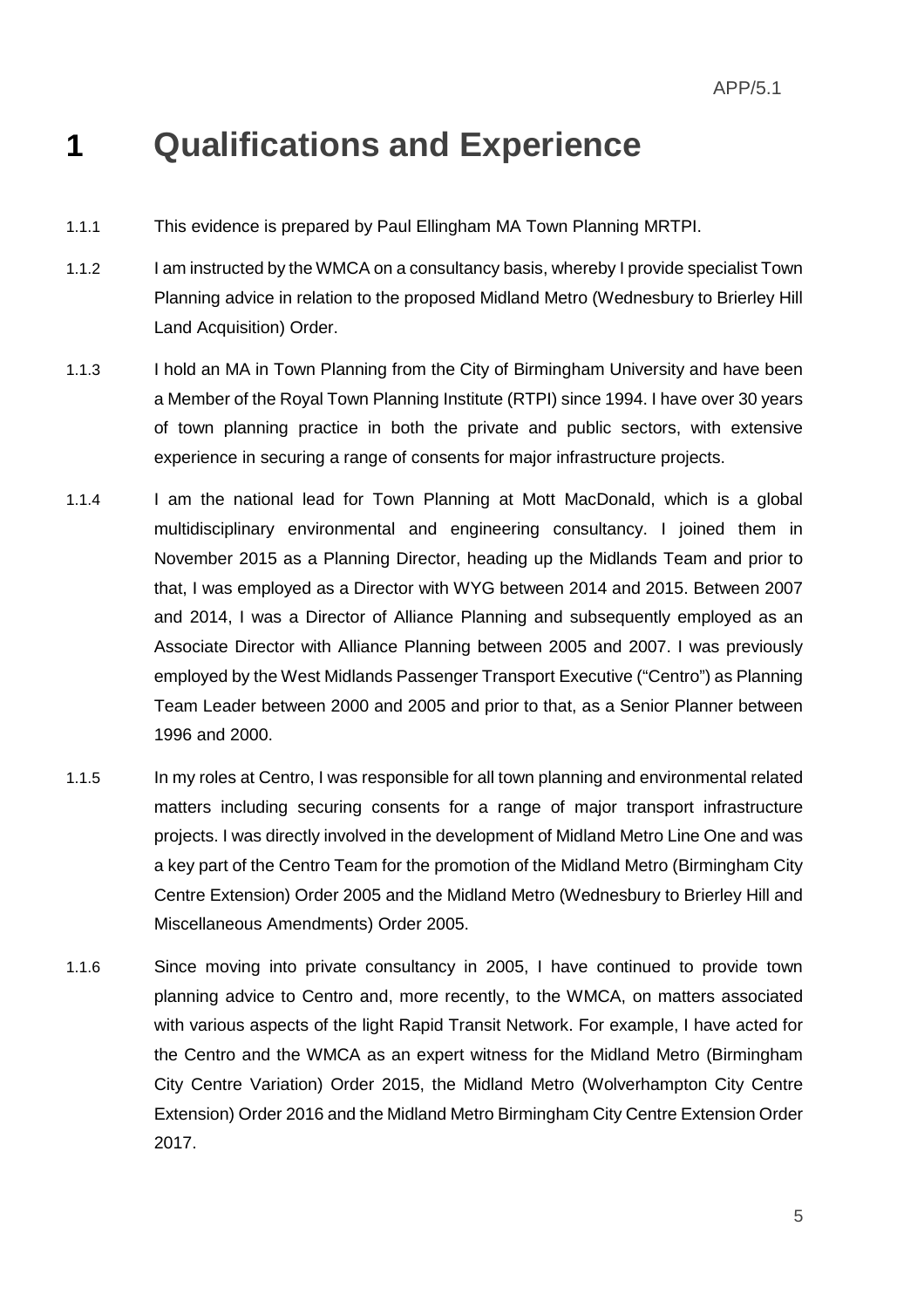- 1.1.7 I am therefore, familiar with the Transport and Works Act Order (TWAO) process and with the planning and environmental issues associated with the development of tramway infrastructure within the Black Country, and the wider West Midlands region.
- 1.1.8 The evidence I shall give is true, given in good faith and represents my professional opinion regarding the merits of the Midland Metro (Wednesbury to Brierley Hill Land Acquisition) Order.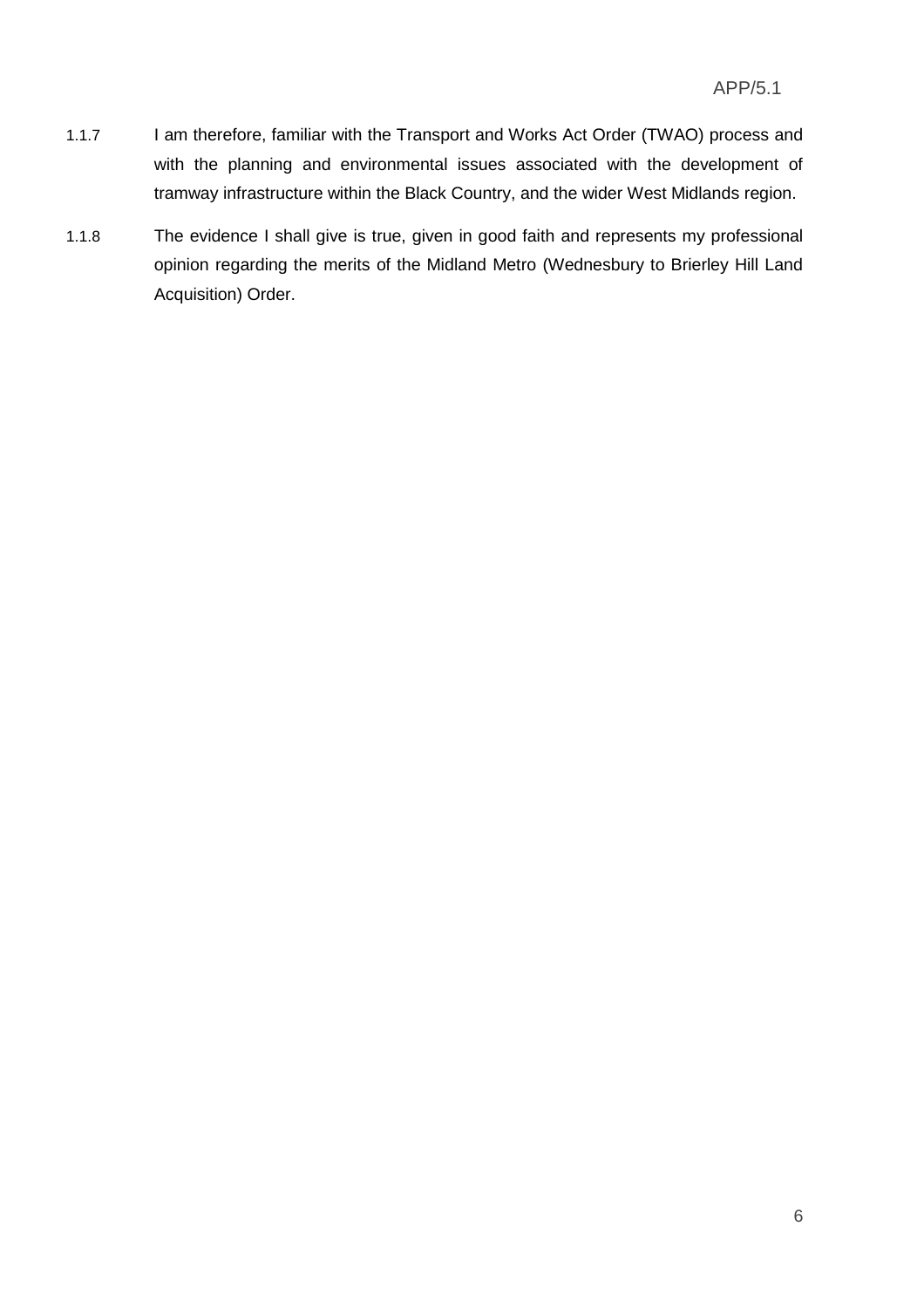# **2 Scope of Evidence**

#### **2.1 Overview**

- 2.1.1 My evidence covers the town planning and environmental matters associated with the proposed Midland Metro (Wednesbury to Brierley Hill Land Acquisition) Order Application ('WBHE' hereafter).
- 2.1.2 In Section 3 of my evidence, I provide background and context to the WBHE Scheme and the 2005 Order **[WBHE/B2]**. I draw on the Wednesbury to Brierley Hill updated Strategic Business Case **[WBHE/D3- WBHE/D7]**, Statement of Case **[WBHE/F5]** and the evidence given by Peter Adams **[APP/P1.1]** and Dave Carter **[APP/P2.1]** on the need for the WBHE and how it will achieve the following transport, regeneration, economic and social objectives:
	- Meet a transport deficiency in the network and provide a world class sustainable transport solution;
	- Improve connectivity and accessibility between the Black Country Strategic Centres and Transport Corridors;
	- Contribute significantly to regeneration and investment; and
	- Improve social mobility and help reduce deprivation.
- 2.1.3 In Section 4 of my evidence, I provide an overview of the route alignment and set out the elements of the WBHE in terms of tram stops, overhead line equipment (OHLE), landscaping and public realm works and measures for delivering the necessary environmental mitigation measures. An engineering overview is provided in the evidence given by Ian Collins **[APP/P3.1]**.
- 2.1.4 In Section 5, I identify the relevant planning and economic policies at national and local level, both adopted and emerging, in so far that they relate to the WBHE.
- 2.1.5 I acknowledge the objections lodged to the Proposed Order, however I do not believe these are relevant to this scope of evidence and are dealt with in evidence provided by others.
- 2.1.6 In Section 6, I go on to deal with the matters from the Secretary of State's Statement of Matters relating to my evidence which include:-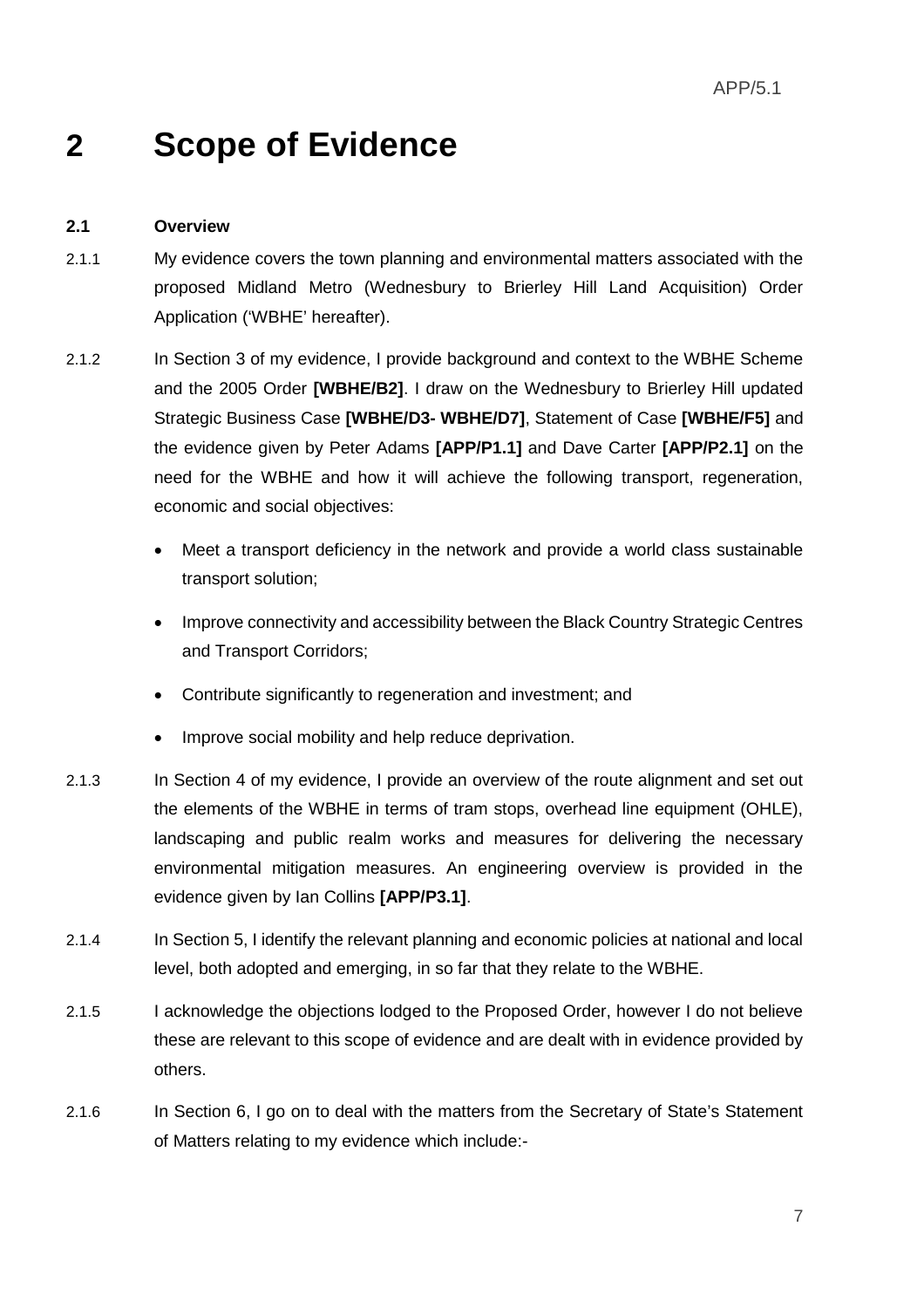| <b>Matter Ref</b> | <b>Scope</b>                                                                                                                                                                                                      | <b>Section Ref</b> |
|-------------------|-------------------------------------------------------------------------------------------------------------------------------------------------------------------------------------------------------------------|--------------------|
| 1                 | Justification for the Scheme in terms of<br>national and local planning and economic<br>policies                                                                                                                  | 6.2                |
| 3                 | Benefits of the Scheme in terms of achieving<br>sustainable development (in particular the<br>contribution the Scheme makes to the<br>regeneration of the Black Country and wider<br><b>West Midlands Region)</b> | 6.3                |
| 4d                | Any measures proposed by WMCA to<br>mitigate any significant adverse impacts<br>arising from the powers of the proposed<br>Order and whether any such measures are<br>appropriate and sufficient                  | 6.4                |

2.1.7 All other matters such as the need and funding of the Scheme, design and engineering, transport planning, noise and vibration, compulsory purchase and land acquisition, are addressed in evidence provided by others. A full list of witnesses for the WMCA, along with their respective areas of expertise and Proof References, are set out below:-

| <b>Witness Name</b> | <b>Specialism</b>      | <b>Proof Document</b>     | <b>Proof Reference</b> |
|---------------------|------------------------|---------------------------|------------------------|
| <b>Peter Adams</b>  | <b>Scheme Overview</b> | <b>Main Proof</b>         | APP/P1.1               |
|                     |                        | <b>Summary Proof</b>      | APP/P1.2               |
|                     |                        | Appendices<br>to<br>Proof | APP/P1.3               |
| <b>Dave Carter</b>  |                        | <b>Main Proof</b>         | APP/P2.1               |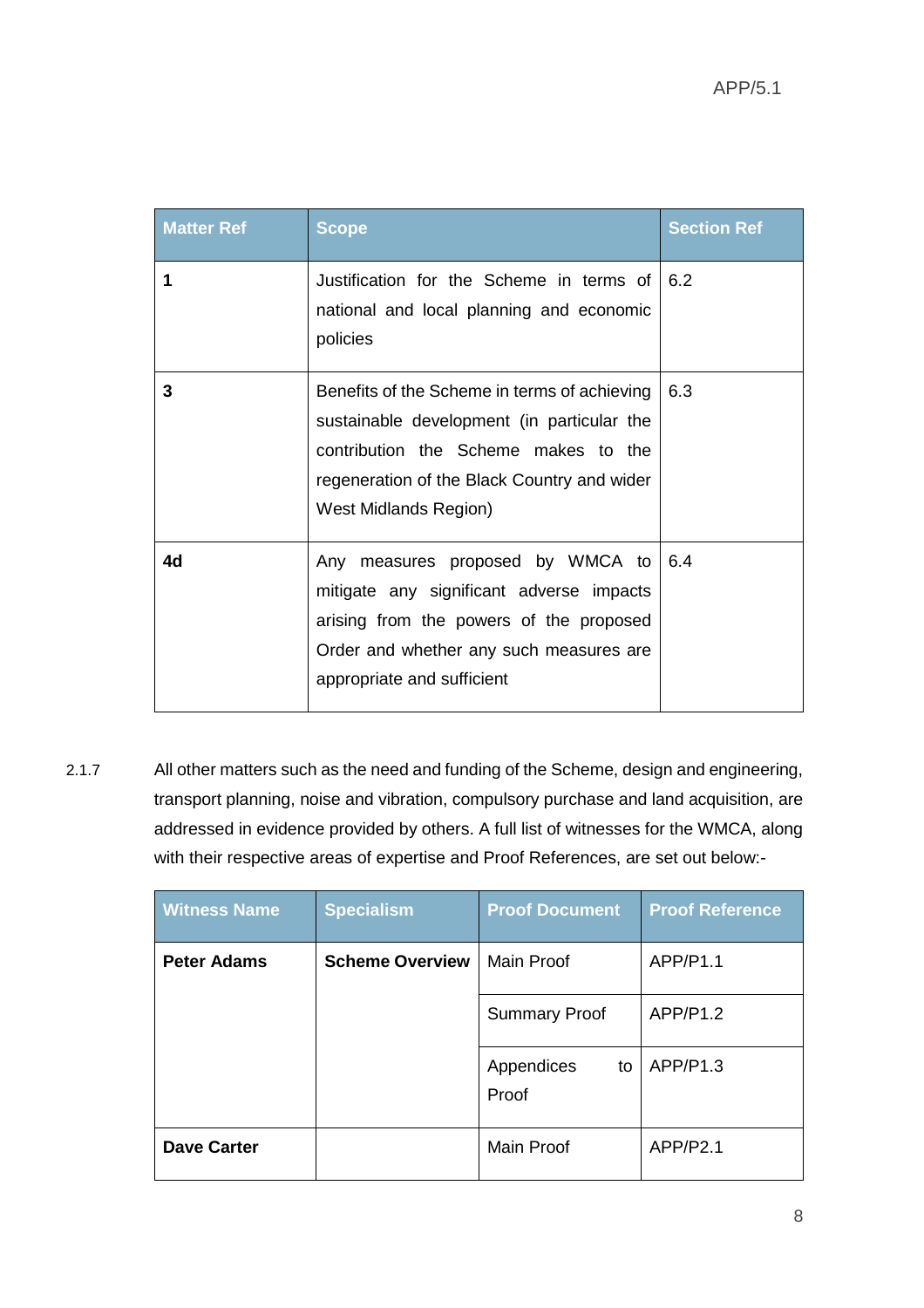|                                     | <b>Transport</b><br>and              | <b>Summary Proof</b>      | APP/P2.2 |
|-------------------------------------|--------------------------------------|---------------------------|----------|
|                                     | <b>Economic Case</b>                 | Appendices<br>to<br>Proof | APP/P2.3 |
| <b>Ian Collins</b>                  | <b>Civil Engineering</b>             | <b>Main Proof</b>         | APP/P3.1 |
|                                     |                                      | <b>Summary Proof</b>      | APP/P3.2 |
|                                     |                                      | Appendices<br>to<br>Proof | APP/P3.3 |
| <b>Himanshu</b><br><b>Budhiraja</b> | <b>Transport</b><br><b>Modelling</b> | <b>Main Proof</b>         | APP/P4.1 |
|                                     |                                      | <b>Summary Proof</b>      | APP/P4.2 |
|                                     |                                      | Appendices<br>to<br>Proof | APP/P4.3 |
| <b>Bruce Fowler</b>                 | <b>Acquisition</b>                   | <b>Main Proof</b>         | APP/P6.1 |
|                                     | <b>Surveyor</b>                      | <b>Summary Proof</b>      | APP/P6.2 |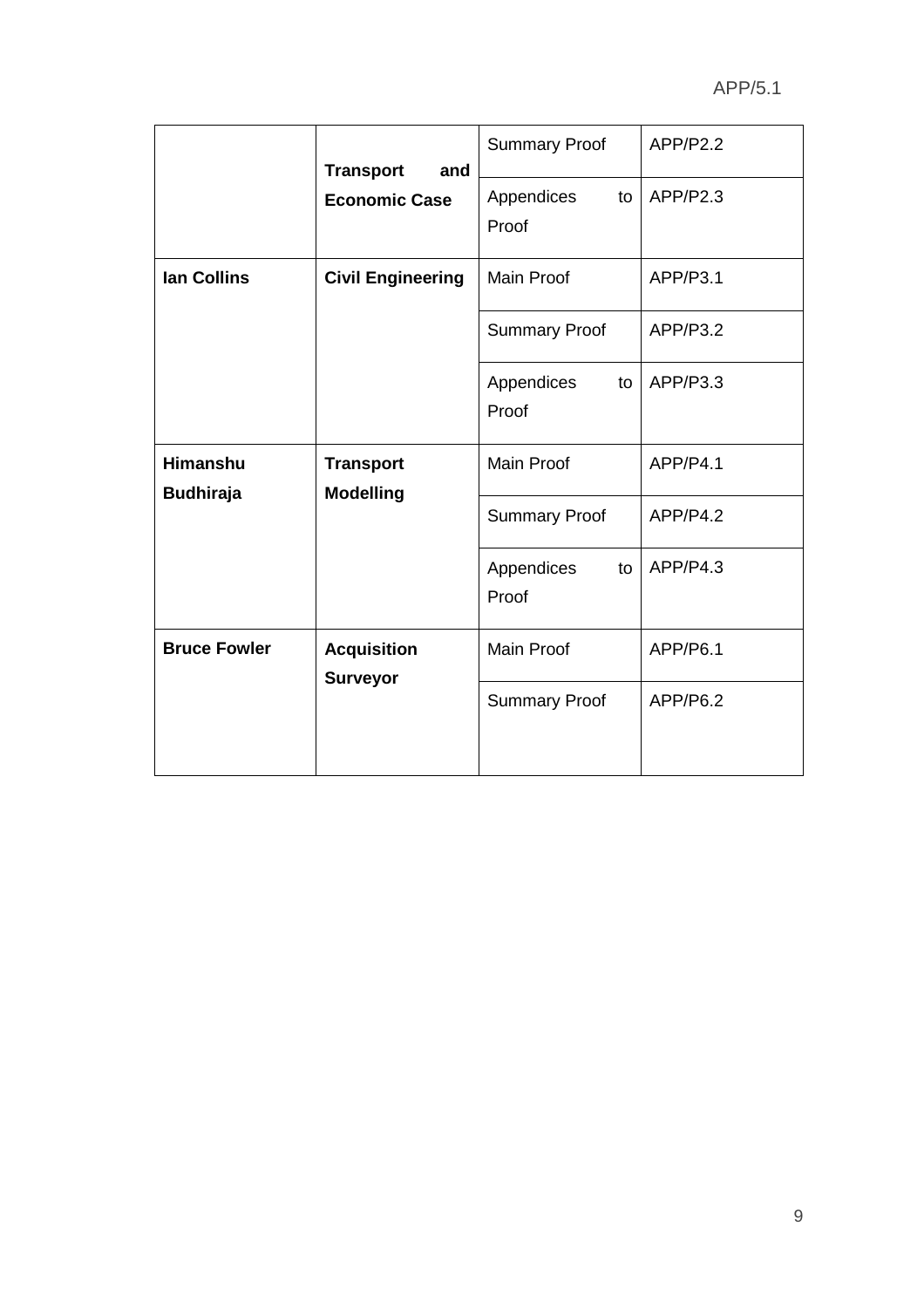# **3 Background to the Scheme**

#### **3.1 The 2005 Order**

- 3.1.1 On 20 December 2004, the Secretary of State for Transport ("the Secretary of State") approved the Midland Metro (Wednesbury to Brierley Hill and Miscellaneous Amendments) Order 2005 ('the 2005 Order') **[WBHE/B2].** The 2005 Order authorised the construction and operation of an extension to Line 1 of the Metro system, connecting Wednesbury to Brierley Hill. The 2005 Order also provided for powers of compulsory acquisition (or 'purchase', as in paragraph below) for the purposes of the WBHE, which expired in 2010, and included protective provisions for specified bodies. The Secretary of State also issued a direction deeming conditional planning permission to be granted for the development authorised by the 2005 Order **[WBHE/B7]**.
- 3.1.2 Although the works powers of the 2005 Order were preserved, and the deemed planning permission was implemented by the discharge of conditions and carrying out of material operations, the powers of compulsory purchase relating to the 2005 Order, expired in March 2010 due to a lack of Government funding at the time and other investment priorities at that time. The compulsory powers, therefore, must be refreshed to ensure that WMCA can secure all the land and rights over land required to implement the WBHE.

#### **3.2 The Proposed Order**

3.2.1 Through the authorisation of the 2005 Order **[WBHE/B2],** the Inspector and Secretary of State, concluded that the WBHE would bring clear transportation, regeneration and socio-economic benefits to Dudley Sandwell and the wider Black Country **[WBHE/B6; WBHE/8]**. They also concluded that the benefits outweighed any adverse impacts on the local community and environment.

#### **3.3 The Strategic Case**

3.3.1 The Wednesbury to Brierley Hill Strategic Business Case **[WBHE/D3-7]** demonstrates that the WBHE will create a sustainable, fast and congestion free link between Brierley Hill, Dudley, Wolverhampton and Birmingham. Future development of the Midland Metro will provide a further direct link to HS2 and Birmingham Airport.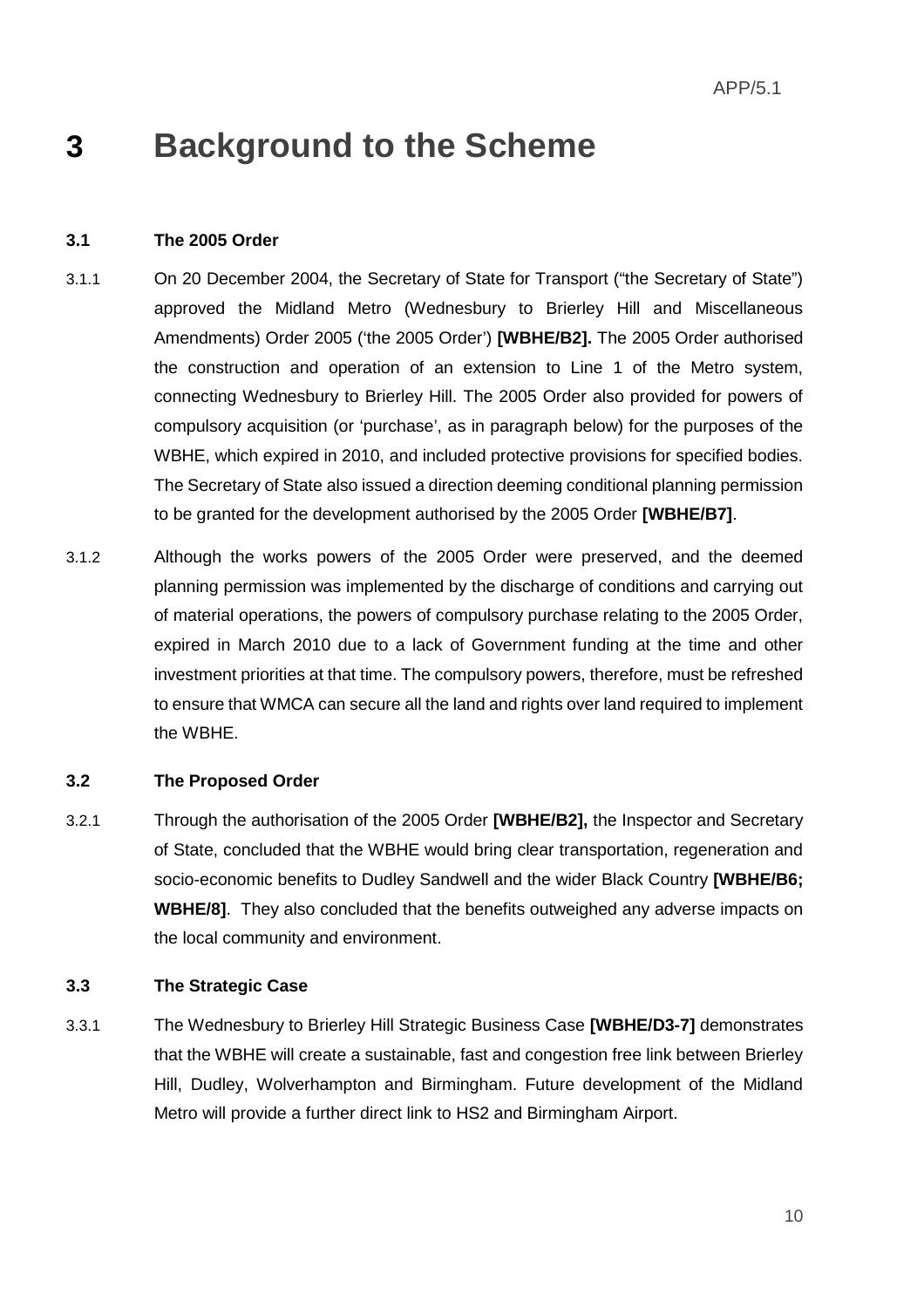- 3.3.2 In Paragraph 2.9 of the Strategic Business Case **[WBHE/D5]** for the Scheme, the following objectives are identified:-
	- Support regeneration in areas of high deprivation through improved connectivity with areas of opportunity;
	- Support economic development by improving the accessibility of (major) employment and residential sites;
	- Enhance the prosperity of Black Country residents and businesses through providing better access to employment and a wider workforce;
	- Improve the education and skill base of the residents of Sandwell and Dudley by providing wider access to universities and colleges throughout the West Midlands;
	- Encourage modal shift from private car by delivering a high quality and reliable public transport service;
	- Support an integrated transport network through providing seamless interchange; and
	- Deliver a high quality public transport service in a manner that supports local environmental and safety benefits.

#### **3.4 Improving Connectivity and Accessibility**

- 3.4.1 The deficiencies and need for significant improvement and investment into the Black Country transport network as identified in the 2005 Order are still relevant. The Wednesbury to Brierley Hill Business Case, Strategic Case **[WBHE/D5]** identifies a wide range of key transport difficulties and challenges across the Black Country, including:
	- Lack of direct rail service between Dudley, Brierley Hill and surrounding urban centres;
	- Heavy reliance on the car as a mode of transport;
	- Heavy congestion within sub-regional centres; and
	- Poor links with the wider transport network for travel to work to main urban centres, such as Wolverhampton and Birmingham.
- 3.4.2 The WBHE is a major part of providing a high quality, reliable and fast transport network and, hence, will be key to delivering improved levels of connectivity that will contribute to linking existing and new communities to employment, shopping, leisure, health and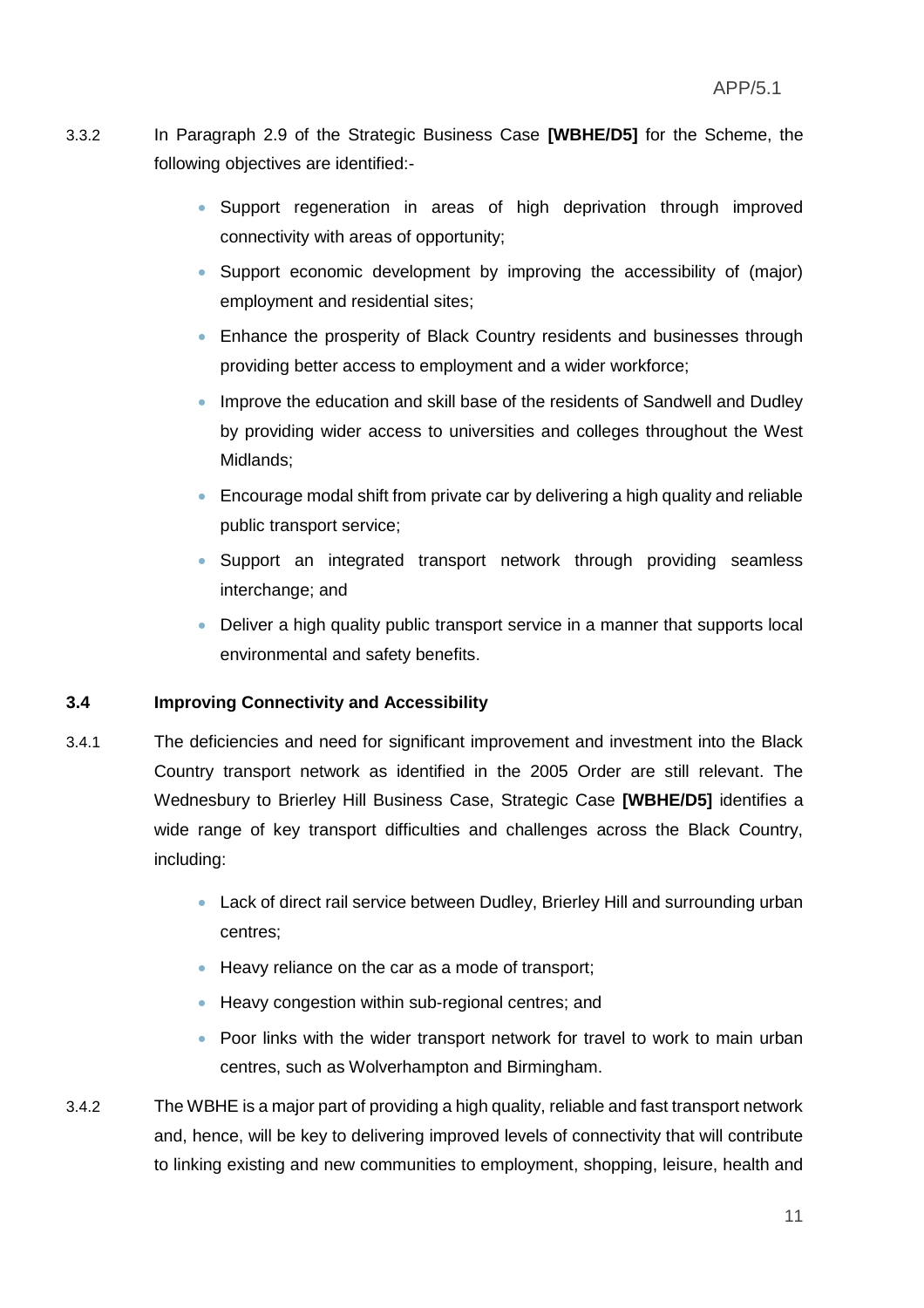education opportunities in the Regeneration Corridors and Strategic Centres (see paragraph 3.8.5 of this Proof of Evidence).

- 3.4.3 In addition to the WBHE playing a major role in relation to the 'Regeneration Corridor' and supporting the growth and prosperity of the Black Country Strategic Centres, it will provide a further form and choice of local transport to access a whole range of services and education opportunities. For example, the WBHE, and the connectivity already provided by the Birmingham to Wolverhampton Line, will provide access to a wide ranging network of education and health institutions in the Black Country and Birmingham, including amongst others:-
	- Wolverhampton University
	- Birmingham City University
	- **Aston University**
	- Sandwell College
	- Dudley College
	- Birmingham Metropolitan College
	- **Sandwell Hospital**
	- Dudley Road Hospital

#### **3.5 Reducing the Reliance on Private Transport**

- 3.5.1 With no existing direct rail link from Brierley Hill or Dudley, bus and car usage are higher than the national average. With the introduction of the WBHE extension, access to major centres such as Wolverhampton and Birmingham City Centre on the existing Metro network will contribute to reducing reliance on the private car and the associated environmental and air quality benefits.
- 3.5.2 A journey time comparison between the proposed Metro route and existing bus routes servicing Birmingham City Centre shows that with the WBHE in place, public transport times will reduce by around 50% **[WBHE/D5]**. This will significantly improve the potential employment prospects for residents of Sandwell and Dudley and broader connectivity within the Black Country sub region and the wider West Midlands Metropolitan area.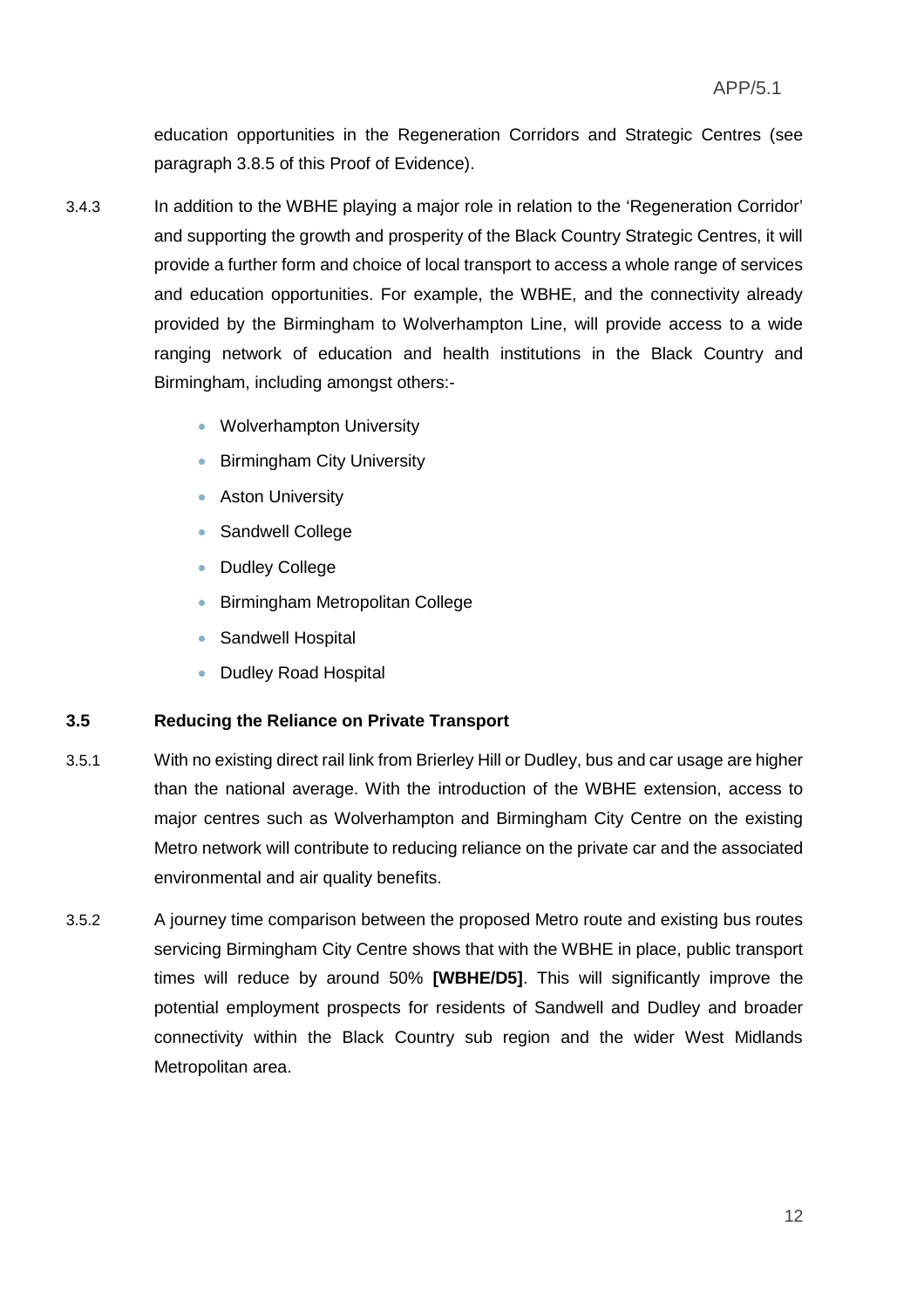#### **3.6 Creating a World Class Sustainable Transport System**

3.6.1 The WBHE will contribute to creating a World Class Transport System through the delivery of 11.5 km of a high quality reliable public system, which will be accessible to all and link local communities in the Black Country to key strategic centres and the wider West Midlands region.

#### **3.7 Unlocking the benefits of HS2**

3.7.1 The WBHE will ensure that the residents of Sandwell and Dudley have high quality access to the HS2 station at Curzon Street and ultimately also the HS2 Interchange Station at UK Central. It will, therefore, be able to maximise the significant economic opportunities that HS2 is predicted to produce for the West Midlands area. It is proposed that the HS2 route will be completed as far as Birmingham by 2032, being available to residents of the Black Country so as to provide a further means of accessing the significant number of construction jobs associated with HS2 using public transport. This will be made possible by this Scheme linking to the current service between Wednesbury to Birmingham (Line1) and the planned extension to the HS2 Station at Curzon Street in Birmingham City Centre.

#### **3.8 Supporting Regeneration and Investment in the Black Country**

- 3.8.1 The introduction of the WBHE is key to supporting regeneration of Dudley and Sandwell as it will contribute significantly to improved access and connectivity to existing and new sites. This extra development and regeneration will enable further growth and job creation.
- 3.8.2 In paragraphs 10 and 11 of the Decision letter **[WBHE/B6]**, the Secretary of State considered the need, objectives and justification for the WBHE, and indicated agreement with the inspector's analysis of the overall need and justification for the Scheme as set out in paragraphs 7.58 to 7.68 of the Inspector's report **[WBHE/B8]**. The Secretary of State made the following conclusions:

"*Although some objectors had questioned the need for the scheme, the Inspector considered that the points made in the pages 12-14 of the Environmental Statement submitted with the TWA application ("the ES"), regarding the need and general justification for the scheme remained valid. He noted in particular that the proposed route would pass through some deprived areas and contribute to regeneration, as well as serving areas of new development."*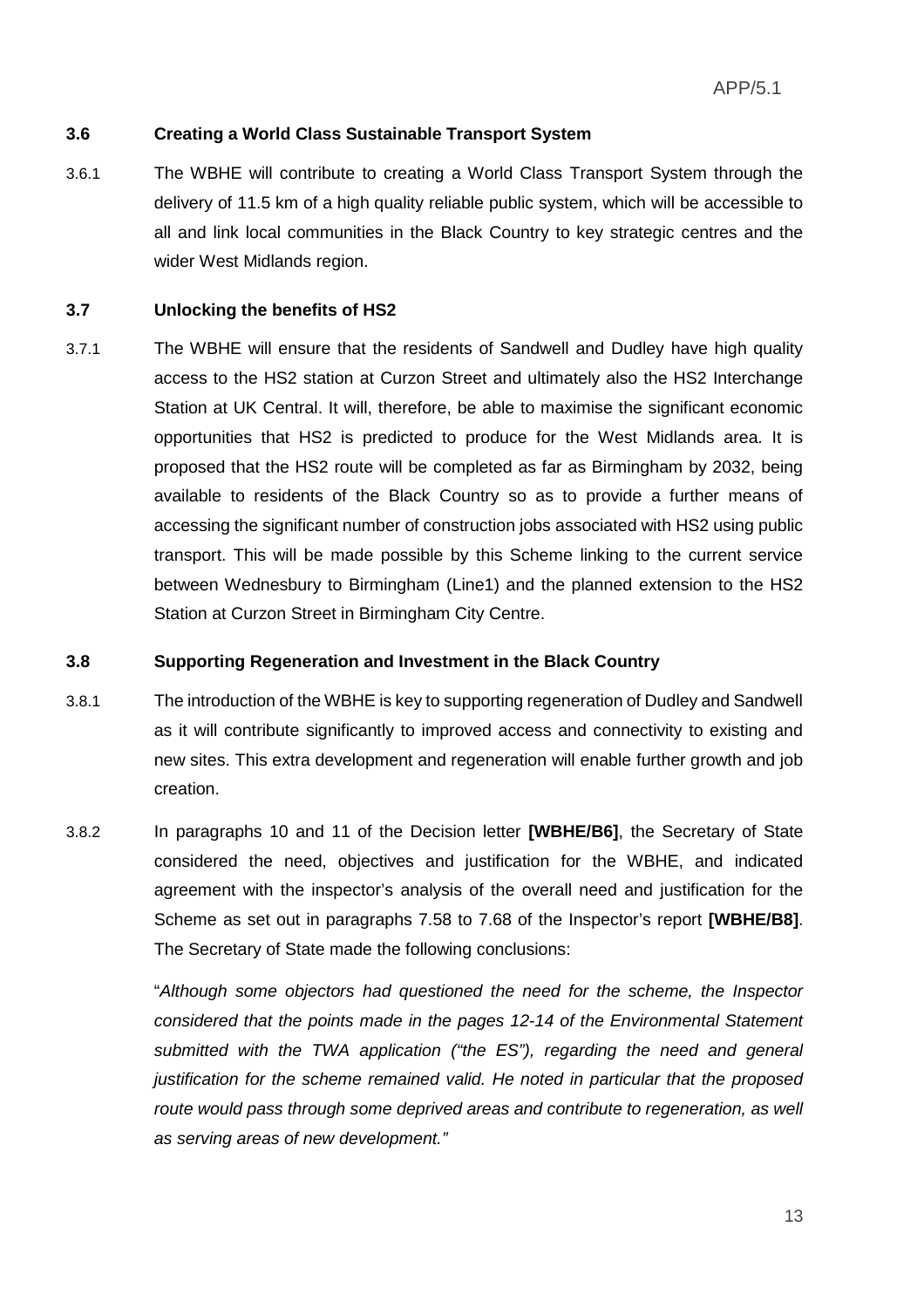*"The Secretary of State agrees with the Inspector's analysis of the overall need and justification for the scheme. He agrees that the scheme is supported by planning and transport policies at the national, regional and local levels and that the scheme would bring transport, re-generation and socio-economic benefits to the area."*

3.8.3 Pages 12-14 of the Environmental Statement (ES) submitted with the application for the 2005 Order **[WBHE/B9],** includes consideration of the need for the Scheme and Section 2.3 of the ES states that:

> "*Light rail provision is a key policy objective for the West Midlands, identified as the most appropriate solution to meeting the high level of identified travel demand and capable of making a "step change" required to sustain the economic future of the region*."

- 3.8.4 Section 2.3 of the ES went on to state that "*the need to improve public transport accessibility to help foster economic growth and employment opportunities in the area is also an important driver for the scheme*" and that the proposed alignment would serve to link eight redevelopment areas.
- 3.8.5 Since the making of the 2005 Order **[WBHE/B2]**, new policies and strategies have been put in place by DMBC (Dudley Metropolitan Borough Council) and SMBC (Sandwell Metropolitan Borough Council) which support the Scheme (see Sections 5 and 6 of this Proof of Evidence). The key planning policy change is the development plan that has been prepared jointly by all the Black Country local authorities, namely the 'Black Country Core Strategy', which was adopted in 2011 **[WBHE/E23]**. This sets out a strategic framework for growth, development and regeneration of the Black Country as a whole, including a focus on commercial investment at a series of "Strategic Centres" and "Regeneration Corridors" up to 2026. The WBHE forms an essential part of the strategy in terms of being a part of key Regeneration Corridor linking the strategic centres of Brierley Hill to West Bromwich and Wolverhampton, and also Birmingham via the Midland Metro network.
- 3.8.6 The Black Country Core Strategy **[WBHE/E23]** proposes focussed investment in the "Strategic Centres" where it targets the greatest level of growth in commercial, employment, retail and leisure developments. These Strategic Centres include Brierley Hill, West Bromwich, Wolverhampton and Walsall. A further objective of the Core Strategy is providing a first class transport network that will provide rapid, convenient and sustainable links between the Strategic Centres and new and existing employment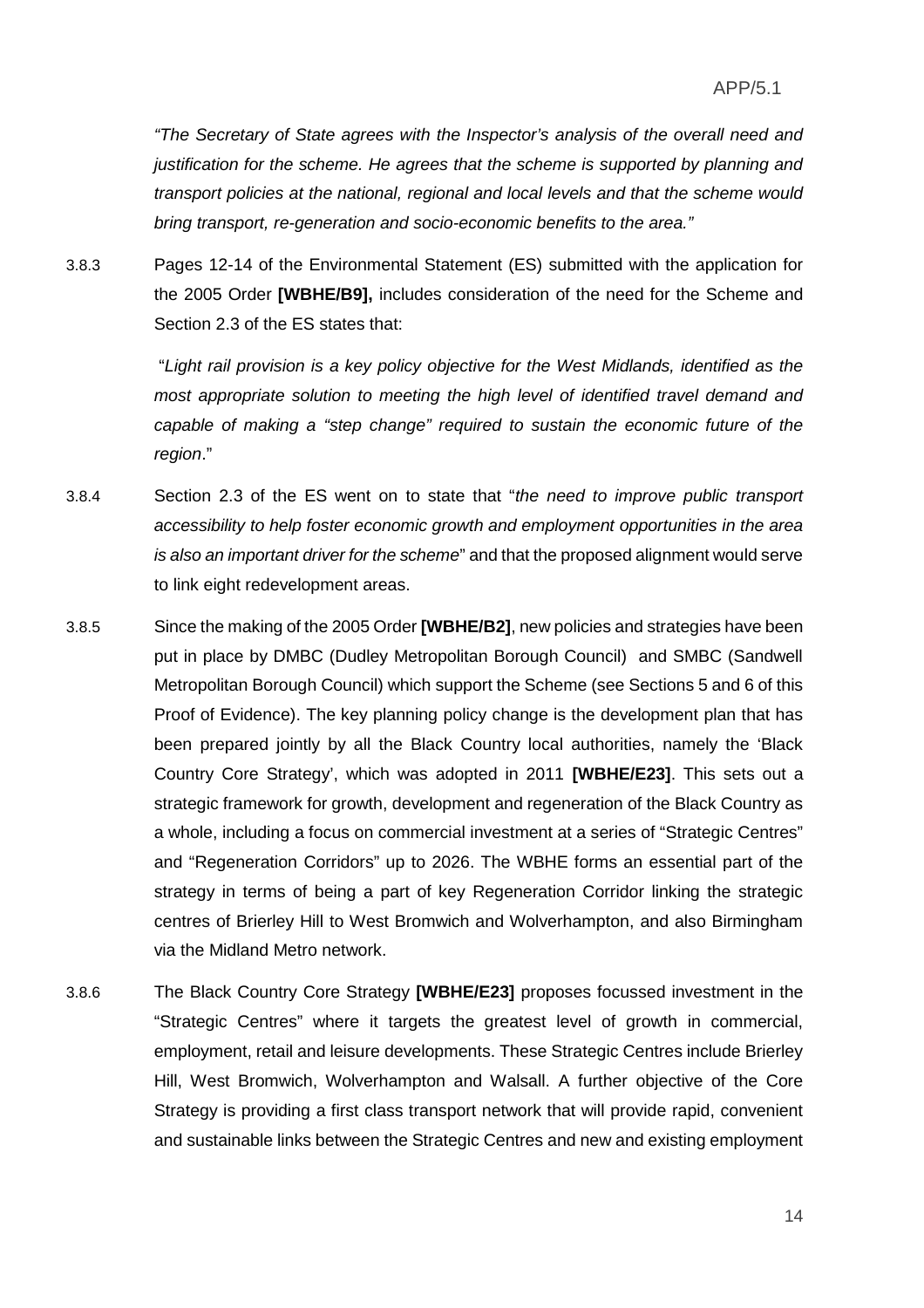hubs and communities. With respect to the Strategic Centres, the Core Strategy proposes the provision of the following scale of development:-

- 345,000m<sup>2</sup> of retail floorspace
- 880,000m<sup>2</sup> of high quality office floorspace
- 7,500 new homes
- 3.8.7 The Core Strategy goes on to set out the distribution of this growth across the Strategic Centres. Of direct relevance to the WBHE are the following:

| <b>Centre/Use</b>    | Office $(m2)$ | Retail(m <sup>2</sup> ) | <b>Residential(dwellings)</b> |
|----------------------|---------------|-------------------------|-------------------------------|
| <b>Brierley Hill</b> | 220,000       | 95,000                  | 2940                          |
| West Bromwich        | 220,000       | 65,000                  | 900                           |
| Wolverhampton        | 220,000       | 100,000                 | 3230                          |

- 3.8.8 The Black Country Core Strategy **[WBHE/E23]** also envisages that the Strategic Centres will have excellent transport links and connectivity to the Regeneration Corridors, these corridors being the primary focus for new employment opportunities and the bulk of the housing growth. The scale of developments in these corridors for housing and employment amounts to the following in the Plan period:
	- 1,564 hectares of new high quality employment land
	- 115 hectares of protected employment land
	- 35,000 new homes
- 3.8.9 The Regeneration Corridors will be the focus of improved and new public transport and routes, and the WBHE is identified as being part of one of the key Regeneration Corridors (11a Dudley-Brierley Hill-Stourbridge, 4 Wolverhampton to Bilston and 8 Hilltop). Appendix 2 of the Core Strategy **[WBHE/E25]** refers to the proposed high quality transit route from Wednesbury to Brierley Hill as a feature and sits at the top of the list.
- 3.8.10 Table 3 of the Core Strategy goes on to set out the distribution of this growth within the Dudley to Stourbridge Regeneration area and includes: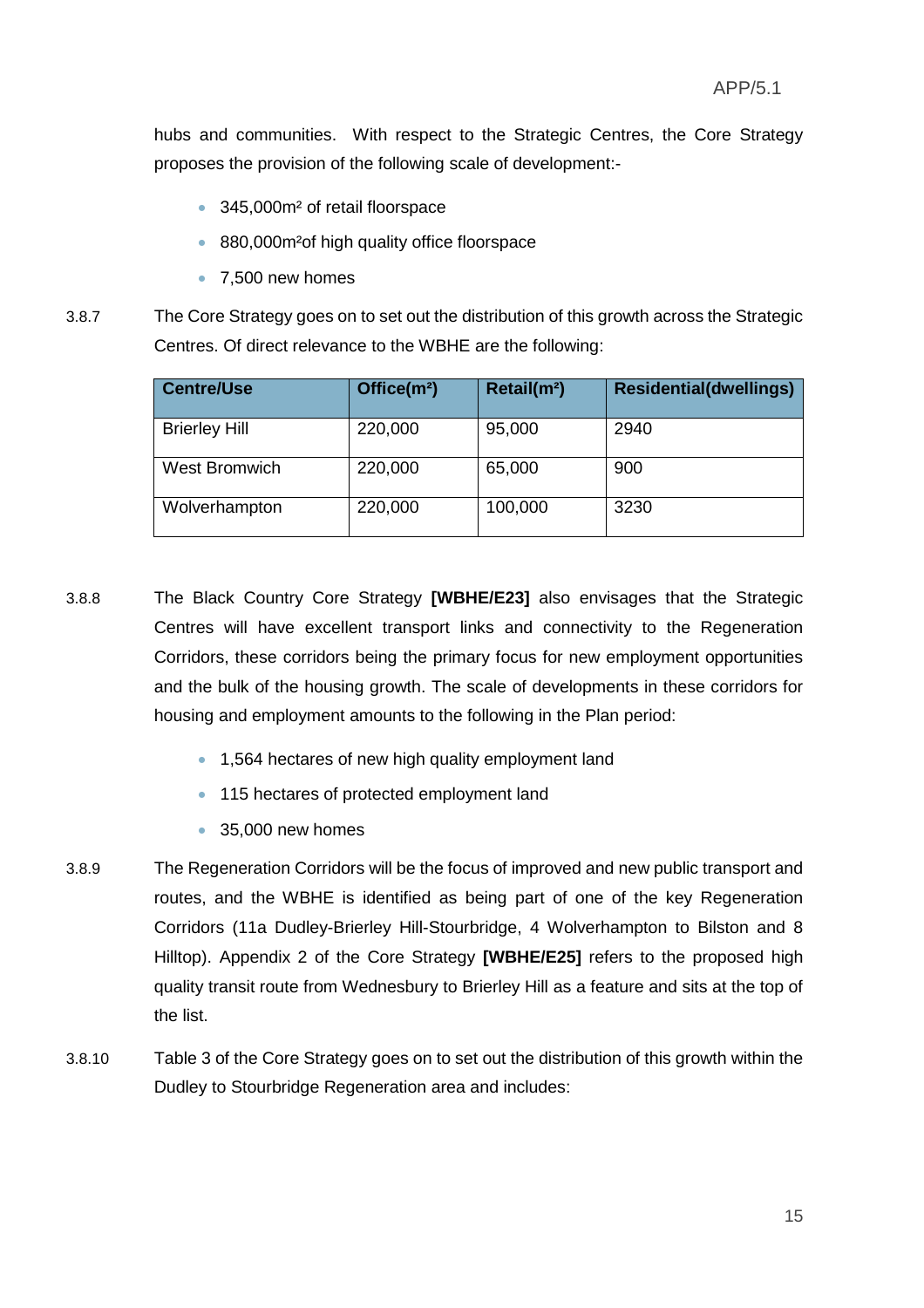| <b>Regeneration Corridor/Use</b> | <b>Employment</b><br>Land (ha) | <b>Residential(dwellings)</b> |
|----------------------------------|--------------------------------|-------------------------------|
| 11a Dudley - Brierley Hill-      | 693                            | 10,942                        |
| Stourbridge                      |                                |                               |
| 4 Wolverhampton to Bilston       |                                |                               |
| 8 Hilltop                        |                                |                               |

- 3.8.11 A key component for the corridor and these sites is to be served by a rapid transit link connecting Dudley, Brierley Hill and Stourbridge, with the rest of the Black Country and Birmingham. The BCCS **[WBHE/E23]**, Sandwell Site Allocations and Delivery Development Plan Document **[WBHE/E30]**, Dudley Borough Development Strategy **[WBHE/E27]**, Brierley Hill Area Action Plan **[WBHE/E29]** identify a number of sites and regeneration areas alongside or close to the route. These sites and development opportunities are captured and illustrated in my Appendix 1.
- 3.8.12 A number of broader investments are proposed by Dudley MBC to assist revitalisation of Dudley Town Centre and include:
	- extensions to, and a new visitor entrance to, the Black Country Living Museum;
	- a new Dudley College research and development centre;
	- the Very Light Rail National Innovation Centre,
	- enhancements to Dudley Zoological Gardens;
	- the Portersfield mixed use residential and commercial development; and
	- Dudley Bus Interchange and a new Dudley leisure centre.
- 3.8.13 The Black Country Living Museum, Dudley College and those bringing forward the Very Light Rail National Innovation Centre (VLRNC) have each been in dialogue with WMCA regarding the WBHE stop in the vicinity of Tipton Road as they consider this integral to their respective development and expansion proposals (as also evidenced by Dudley Zoological Garden's letter of support for the Proposed Order **[WBHE/F3]**. The Wednesbury to Brierley Hill Business Case Economic Case **[WBHE/D7]** (paragraph 5.77) considers that the WBHE is critical to meeting the future growth objectives for the Black Country Museum and Dudley Zoological Gardens and anticipates that, following the implementation of the WBHE, they will experience an additional 280,000 visitors over and above that which they could otherwise expect based on general yearly growth.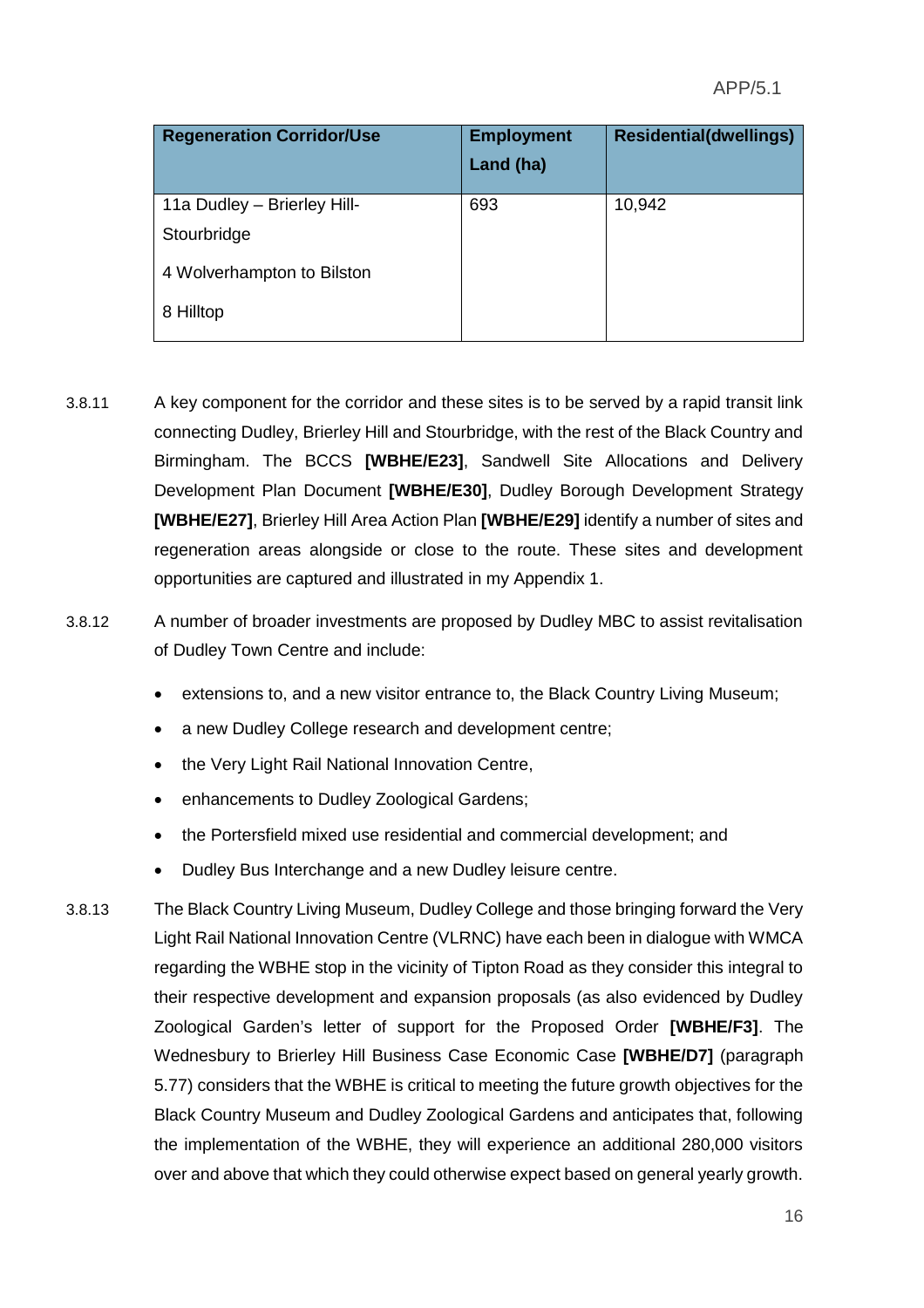#### **3.9 Tackling Deprivation**

3.9.1 Both the Inspector and Secretary of State noted that the WBHE passes through areas of deprivation and would contribute to regeneration. At paragraph 7.59 of his report **[WBHE/B8]**, the Inspector wrote:

> *"The need and general justification for the scheme is described in the Environmental Statement (ES) [CD 81, page 12]. Although some objectors have questioned the need for the scheme, in my view the points set out in the ES remain valid. The proposed Metro extension would pass through some deprived areas and would contribute to regeneration [3.101]. For example, the route would run through a part of Dudley designated as a "central employment zone" which contains over one third of the jobs in the borough but also many disadvantaged areas with high levels of unemployment"*

- 3.9.2 The position remains the same now as in 2005. The Government's 2015 published Index of Multiple Deprivation ('IMD') **[WBHE/D33]** is evidence of the degree of deprivation in the area and is referenced in paragraphs 5.13 onwards of the Wednesbury to Brierley Hill Business Case, Strategic Case **[WBHE/D5]**. Paragraph 5.15 identifies that the Lower Super Output Areas within Sandwell and Dudley that are most impacted by the Scheme have the most significant amount of areas that fall within the 10% of most deprived areas in the UK. This includes the following:
	- Tipton Green;
	- Great Bridge;
	- Wednesbury South;
	- Brierley Hill;
	- Netherton, Woodside and St.Andrews;
	- St James'; and
	- St Thomas.
- 3.9.3 As described in paragraphs 5.22 onwards of the Wednesbury to Brierley Hill Business Case, Strategic Case **[WBHE/D5]**, the West Midlands as a whole, and Sandwell and Dudley in particular, have significantly higher rates of unemployment than the national average. The WBHE will improve connectivity and choice of transport for those living close to the route, including providing access to a more sustainable choice of travel, and more cross boundary working opportunities.
- 3.9.4 The WBHE will not just link areas along the alignment but will also provide links to other destinations in the Black Country and West Midlands across the Metro network as a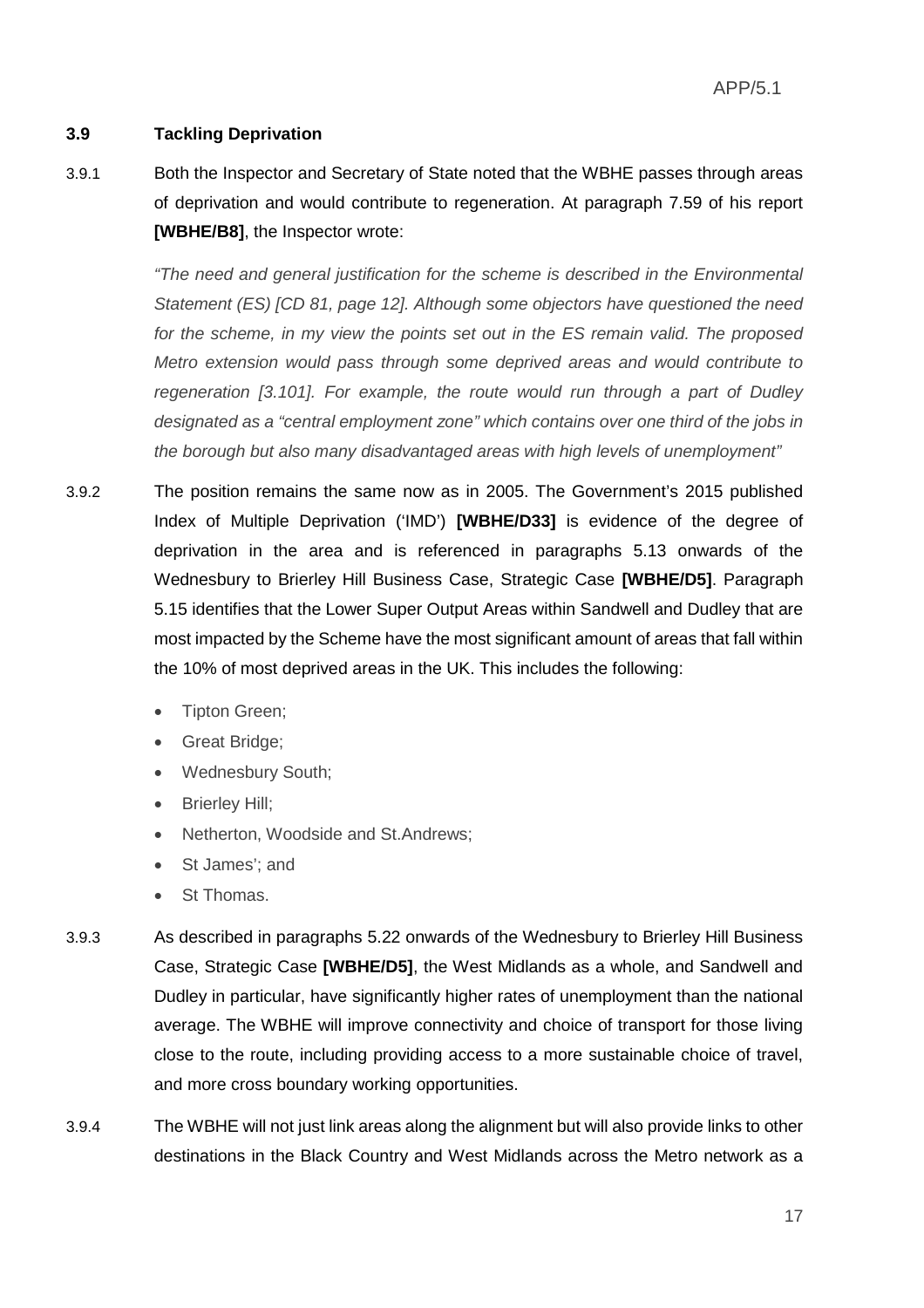whole as other planned extensions of the Midland Metro are implemented, which will include further connections to rail stations and also to other transport services such as HS2, Birmingham and Wolverhampton Coach Stations and Birmingham International Airport.

3.9.5 Effective integration with transport is invaluable to ensure that development and regeneration sites deliver economic and social benefits for the West Midlands region, and supports the wider proposals set out by the local authorities and the BCLEP (Black Country Local Enterprise Partnership).

#### **3.10 Stakeholder Consultation**

- 3.10.1 An extensive programme of Stakeholder Consultation and Engagement was undertaken ahead of the submission of the application for the proposed Order and is set out in further detail in the Consultation Report **[WBHE/A5].**
- 3.10.2 I draw your attention in particular, to the letter of support from Dudley Metropolitan Borough Council **[SUPP/01].** It reinforces the importance of the Scheme in terms of it contributing to the ongoing regeneration of the Borough and supporting the 'renaissance' for future prosperity through improved connectivity and accessibility.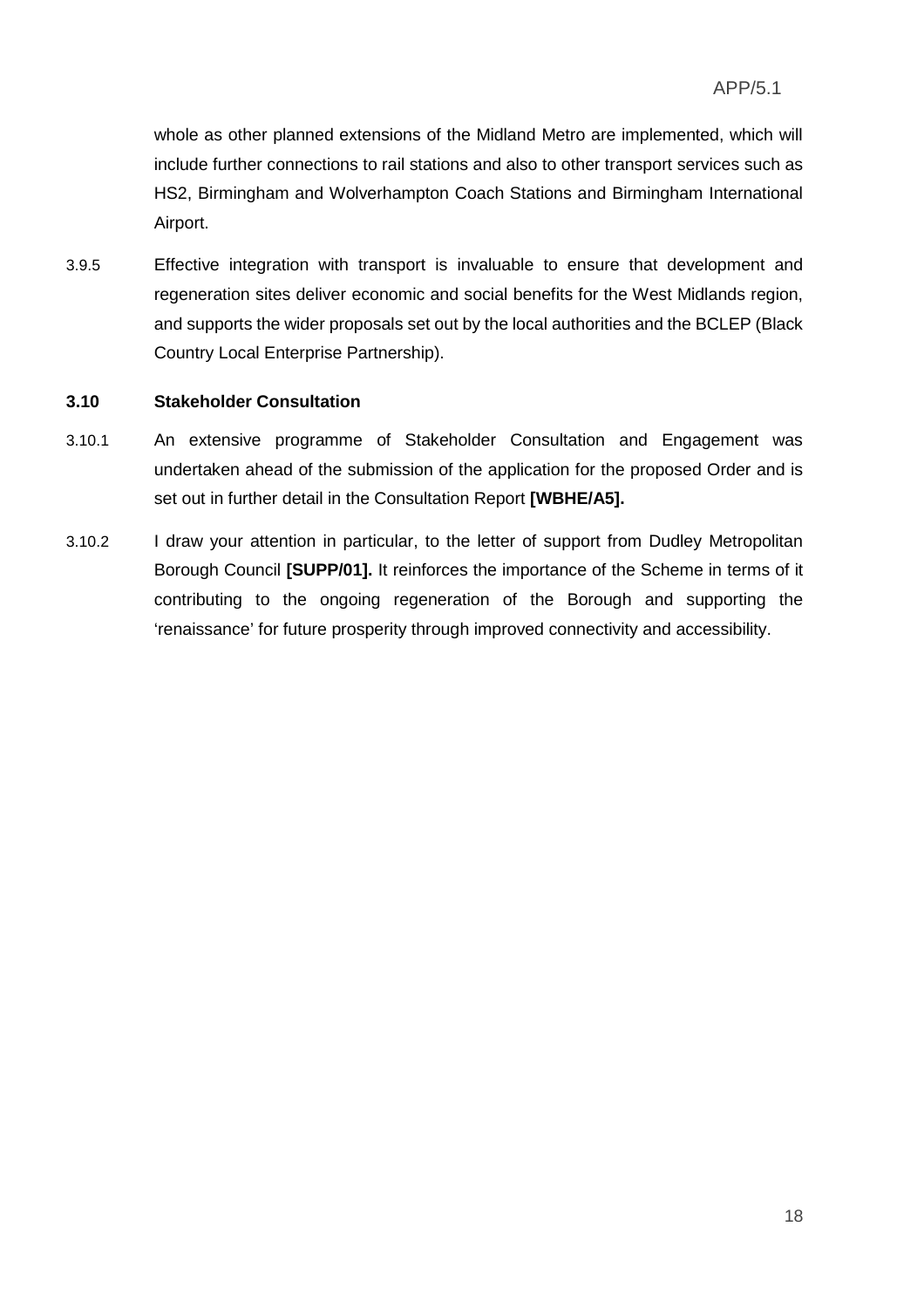# **4 The Scheme**

4.1.1 I set out below a summary of the route and alignment of the WBHE and the tram stop locations. I also give evidence about design principles for the stops, OHLE, soft and hard landscaping and environmental mitigation measures. Details in relation to the construction and operation are provided in the WMCA's Statement of Case **[WBHE/F5]** and the evidence of Ian Collins **[APP/P3.1]** and Peter Adams **[APP/P1.1]**.

#### **4.2 Route and Alignment**

- 4.2.1 The route of the WBHE falls within two local authority administrative areas of Dudley Metropolitan Borough Council (DMBC) and Sandwell Metropolitan Borough Council (SMBC). These two local authorities, plus Walsall and Wolverhampton Metropolitan Borough Councils make up the 'Black Country' sub region of the West Midlands. Both DMBC and SMBC are within the Black Country an economic sub-region of the West Midlands Metropolitan Area. The Black Country as a whole covers an area of some 356km² and has a population of 1,139,781 million people (2011 census).
- 4.2.2 The WBHE comprises of a 11.5 km length extension of the existing Metro network commencing at the Midland Metro depot at Wednesbury and runs west along the former South Staffordshire railway formation until Tipton Road in Dudley. From Tipton Road, it traverses through the former freightliner site onto Castle Hill and then passes through the town centre where a stop is located at Dudley bus station. From here, it runs along the George Edwards Way and re-joins the railway formation at Cinder Bank. The WBHE then departs from the railway formation at Canal Street to run through the Waterfront traversing Level Street and through Merry Hill Centre preparatory to arriving at Brierley Hill where it terminates at Cottage Street near the junction with Mill Street. A plan of the route is shown at Ian Collins Appendices to Proof **[APP/P3.3]**.

#### **4.3 Metro Stops**

4.3.1 Along the WBHE route, up to seventeen stops are proposed and are shown on Plan at Ian Collins Appendices to Proof **[APP/P3.3]**. The locations of the stops are as follows. It is acknowledged that this will depend upon third party development and has not yet been confirmed.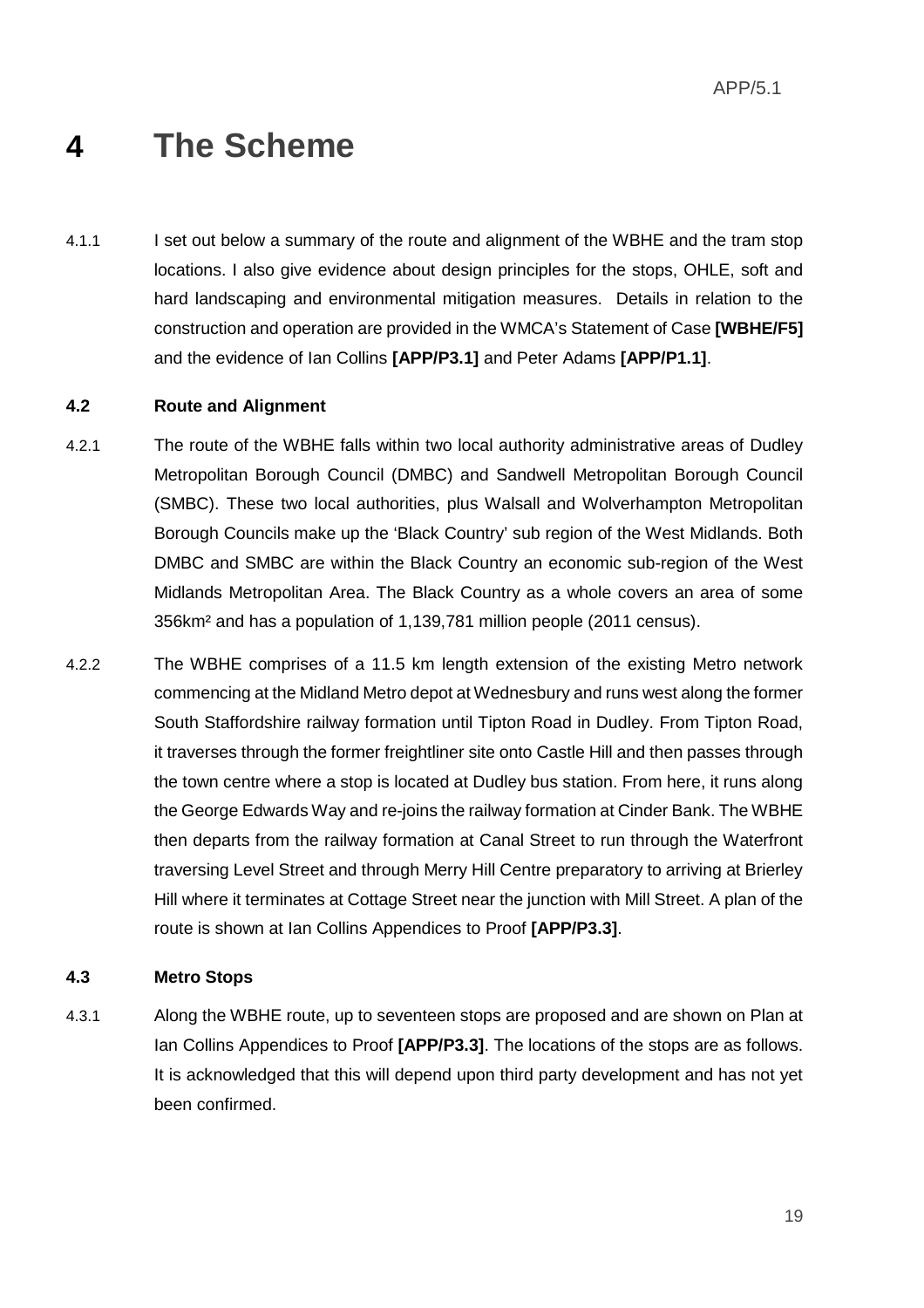| <b>Stop Locations</b>      | <b>Descriptor</b>                                                                                                                                                                           |
|----------------------------|---------------------------------------------------------------------------------------------------------------------------------------------------------------------------------------------|
| <b>Gold's Hill</b>         | This would serve planned new<br>residential development                                                                                                                                     |
| <b>Great Bridge</b>        | This would serve existing residents and<br>communities                                                                                                                                      |
| <b>Horseley Road</b>       | This would serve existing residents and<br>communities                                                                                                                                      |
| <b>Dudley Port</b>         | This would serve residents and<br>businesses in the area. It would also<br>serve Dudley Port Rail Station and two<br>existing Park and Ride Sites.                                          |
| <b>Sedgley Road East</b>   | This would serve existing residents and<br>communities                                                                                                                                      |
| <b>Birmingham New Road</b> | This would serve existing residents and<br>communities                                                                                                                                      |
| <b>Tipton Road</b>         | This would serve the Black Country<br>Living Museum, Dudley Zoological<br>Gardens, Castle Gate and also<br>residents and businesses in the area.                                            |
| <b>Station Drive</b>       | This would serve the north side of<br>Dudley Town Centre including the Very<br>Light Rail Innovation Centre, Castle<br>Gate and businesses in the area.                                     |
| <b>Dudley Bus Station</b>  | This would serve Dudley Town Centre,<br>Dudley Bus Station and businesses in<br>the area. It will also serve the new<br>Dudley College campus and the<br>proposed Portersfield development. |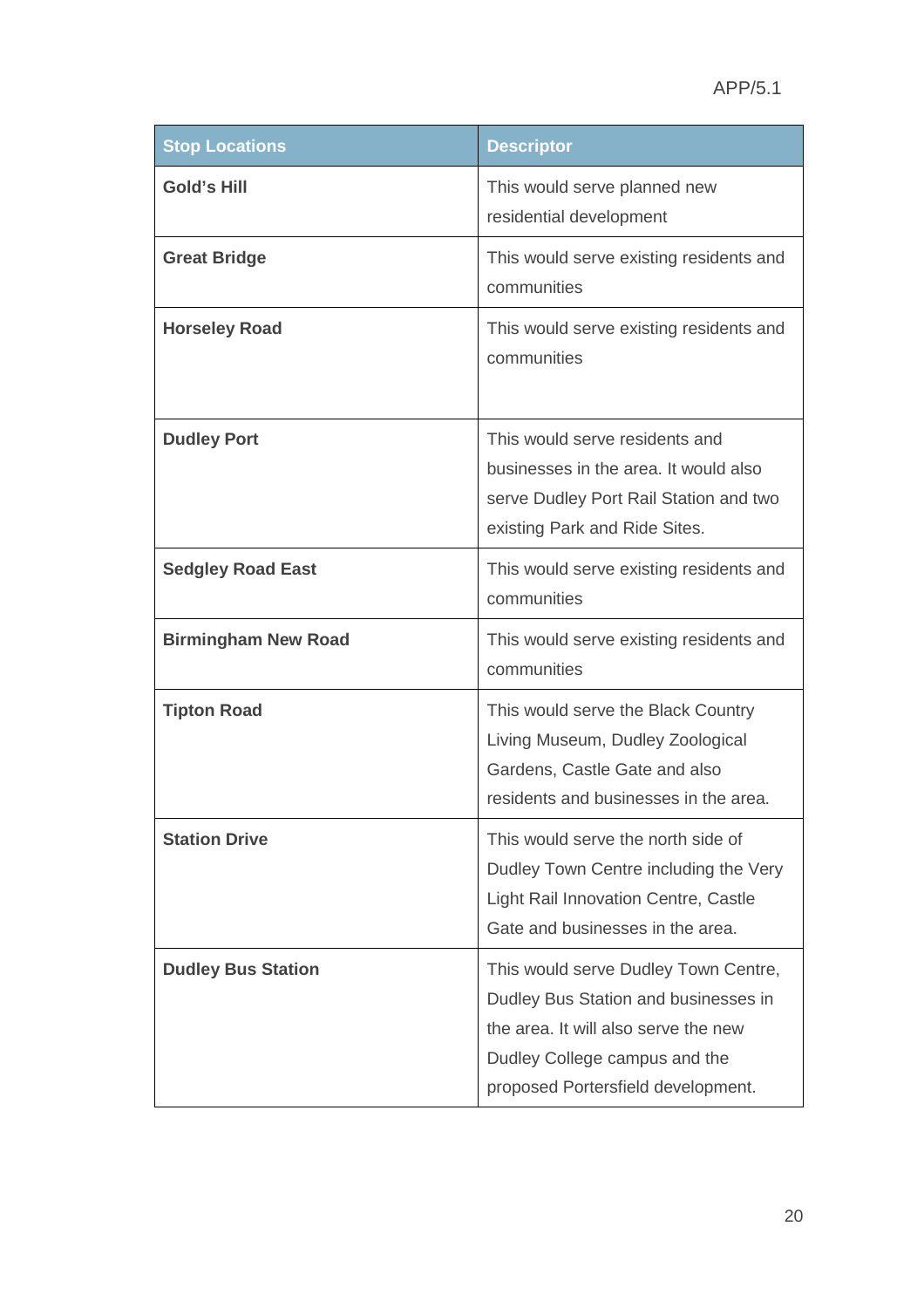| <b>Flood Street</b>               | This would serve residents, businesses<br>as well as redevelopment in the area<br>and the new leisure complex.                                                            |
|-----------------------------------|---------------------------------------------------------------------------------------------------------------------------------------------------------------------------|
| <b>New Road</b>                   | This would serve residents and<br>businesses. A Park and Ride Site will<br>also utilise this.                                                                             |
| <b>Cinder Bank</b>                | This would serve residents and<br>businesses.                                                                                                                             |
| <b>Buxton Road / Pedmore Road</b> | This would serve residents and<br>businesses.                                                                                                                             |
| <b>Canal Street</b>               | This would serve redevelopment.                                                                                                                                           |
| <b>The Waterfront</b>             | This would serve the Waterfront Area.                                                                                                                                     |
| <b>Merry Hill</b>                 | This would serve the Merry Hill Centre.                                                                                                                                   |
| <b>Brierley Hill</b>              | This would serve Brierley Hill Town<br>Centre, Stourbridge College Art and<br>Design Centre, Brierley Hill Health and<br>Social Care Centre, residents and<br>businesses. |

- 4.3.2 The tramstop platforms will be approximately 300mm high and provide easy step free access and egress for all users. Every stop will be fully accessible to mobility impaired users with ramp and lift access provided, in addition to steps and other means of passenger access. Mindful that the Scheme incorporates a former rail corridor and also street running sections, each stop will be a slightly different configuration due to its location, access arrangements and gradients.
- 4.3.3 However, all the stops will incorporate a number of common design elements as presently used on the Metro network. This will include a passenger shelter incorporating seating, passenger information, help points, lighting and CCTV.
- 4.3.4 The tramstops will either consist of two side platforms or one island platform configuration. An example of this is illustrated in Section 2 pages 18-20 of the Midland Metro Centro Street Design Guide, Gillespies (18 November 2005) **[WBHE/F17]**.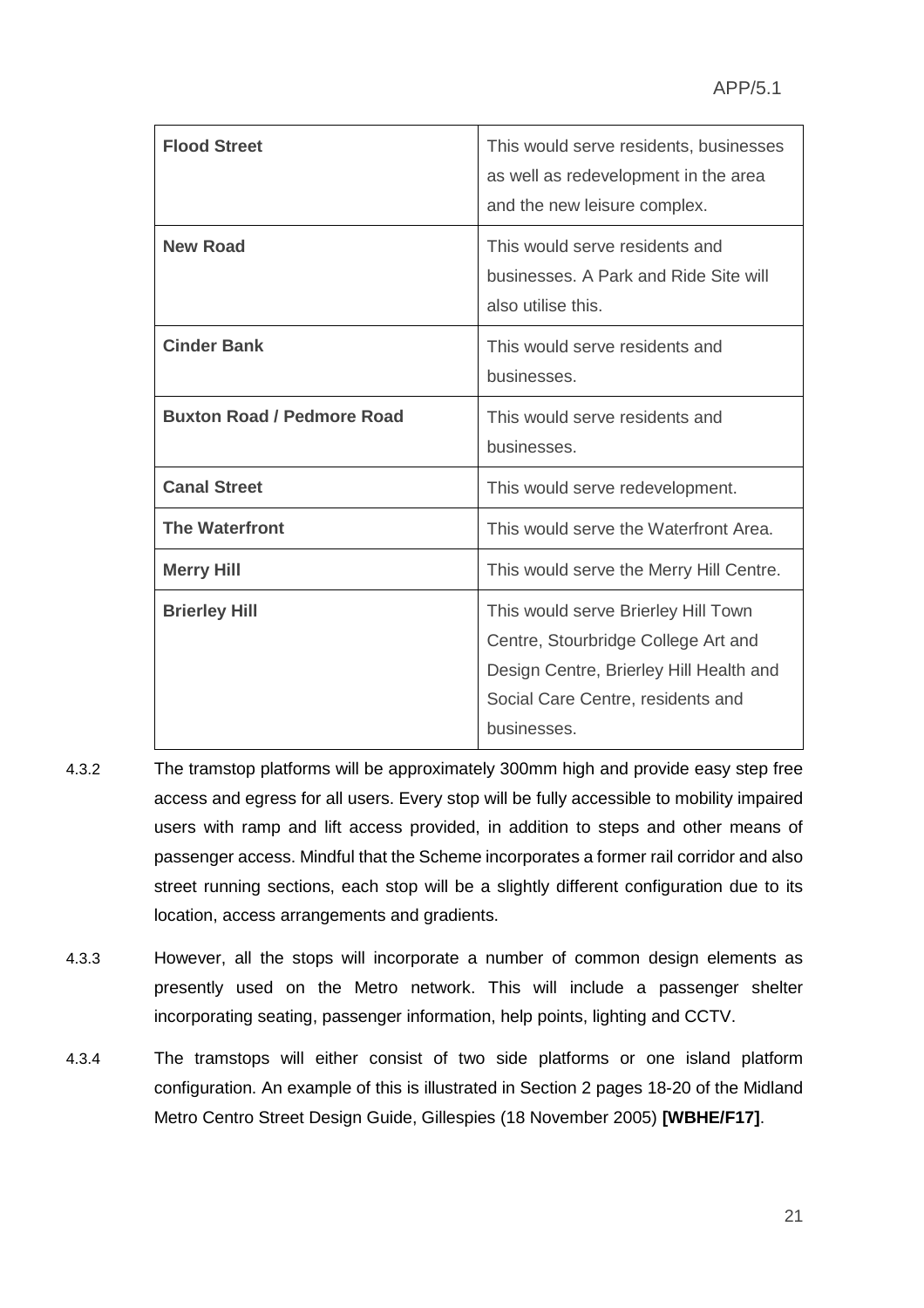4.3.5 Conditions (3 and 4) were imposed as part of the deemed planning consent forming part of the 2005 Order **[WBHE/B7]** and relate to the prior approval of details for the design, external appearance and materials of the tramstop elements. The detailed design of the tramstops has yet to be developed by TfWM and the MMA, but will be the subject of approval by the relevant local authority of an application to discharge conditions. By way of illustration, I refer you to the Midland Metro Centro Street Design Guide, Gillespies (18 November 2005) **[WBHE/F17]**, Section 2 pages 17-23, which shows typical design elements for each of the stops and associated infrastructure.

#### **4.4 Overhead Line Equipment and Catenary Free Running**

4.4.1 The 2005 Order **[WBHE/B2]** made provision for the Scheme to be powered by overhead line equipment (OHLE), the detailed design of its external appearance, being the subject of approval by matter of discharging part of conditions 3 and 4 attached to the 2005 Order **[WBHE/B7]**. As noted in Ian Collins Main Proof **[APP/P3.1]**, this will still be necessary for WBHE in general, but since the granting of the Order, new technologies have emerged in tram vehicle design that may replace the OHLE with a battery powered system in certain circumstances. This could mean that, on some sections of the route, there is the potential for 'catenary free running'; in particular, where there is a need to reduce visual impacts or to provide additional clearances at structures. However, further feasibility studies need to be undertaken to determine which sections of the route would be viable to operate on a catenary free system. For example, where there are steep gradients and tight curvature in locations such as Castle Hill in Dudley town centre catenary free operation isn't likely to be practicable and viable.

#### **4.5 Landscape and Public Realm Treatment**

- 4.5.1 Within the former railway corridor there will be a need to undertake vegetation clearance to construct the alignment, stops, sub stations, means of access and working areas. For the vegetation that is retained there will be a management plan put in place to encourage biodiversity in the corridor and supplementary planting will also be undertaken to compliment the landscape quality of the route.
- 4.5.2 In the street running sections and at key stops and interchanges, a combination of more formal tree and shrub planting is envisaged along with a palette of high quality surfacing materials. Again the detailed design of the hard and soft landscaping to be used in the corridors, at stops and larger expanses of public realm where the tram interfaces with high volumes of pedestrians or at multi modal interchanges, has not been developed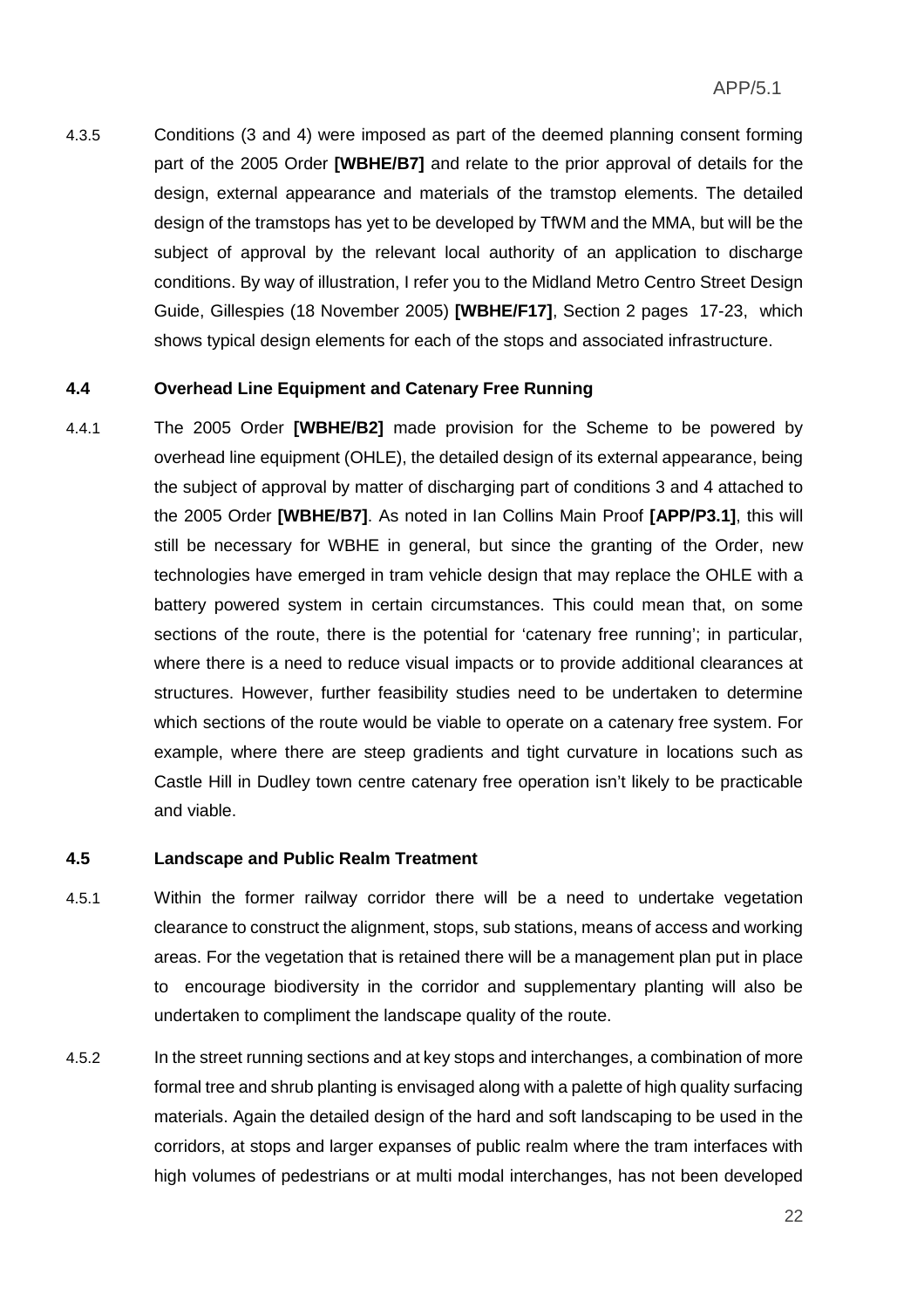and will be the subject of approval under Conditions 3, 4 and 5. This is outlined in the Midland Metro Centro Street Design Guide, Gillespies (18 November 2018) **[WBHE/F17]** provided at Section 12.

#### **Deemed Consent and Discharge of Conditions**

4.5.3 I note that there are two locations where conditions relating to tramstop works have been satisfactorily discharged and a material operation has occurred to implement the deemed consent. In relation to these, I refer to you to the Decision Notice from Sandwell Metropolitan Borough Council **[WBHE/B11],** confirming approval of the relevant conditions and also its letter **[WBHE/F23]** confirming a material operation has occurred and the consent is extant. I also note the Decision Notice from Dudley Metropolitan Borough Council **[WBHE/F6]** and letter confirming carrying out of the works **[WBHE/B10]**.

#### **4.6 Environmental Mitigation Measures**

- 4.6.1 With reference to the Environmental Statement (ES) prepared and submitted with the 2005 Order **[WBHE/B9]** and the Addendum ES prepared in April 2018 **[WBHE/B14]** to support the discharge of planning condition 2 and other planning conditions namely condition 12 (ecology surveys and mitigation) that form part of the deemed planning consent granted at the same time as the TWAO was determined, I have set out in Appendix 2 of this Proof, a summary of the mitigation measures so far as reasonably practicable identified in relation to the construction phase and permanent works **[APP/P5.3].**
- 4.6.2 An Addendum to the 2005 ES prepared in April 2018 **[WBHE/B14]** was prepared to support the discharge of Planning Condition 2 and other conditions (namely Planning Condition 12 'Ecology Surveys and Mitigation') that form part of the deemed planning consent granted within the TWAO **[WBHE/B7]**.
- 4.6.3 Condition 2 relates to a variation of the alignment from the centreline as shown on the work plans that accompanied the TWAO. As part of the TWAO process a suite of plans was produced that illustrated where this Condition would apply; namely the 'green hatched areas' **[WBHE/B12]**. To address Condition 2, an assessment of potential effects at those areas where a proposed variation in alignment would enter the 'green hatched areas' only has been undertaken. A variation to the centreline of the tramway alignment has now been considered and henceforth, to address the discharge of Condition 2, the Addendum ES was submitted **[WBHE/B14]**. Respondence confirm the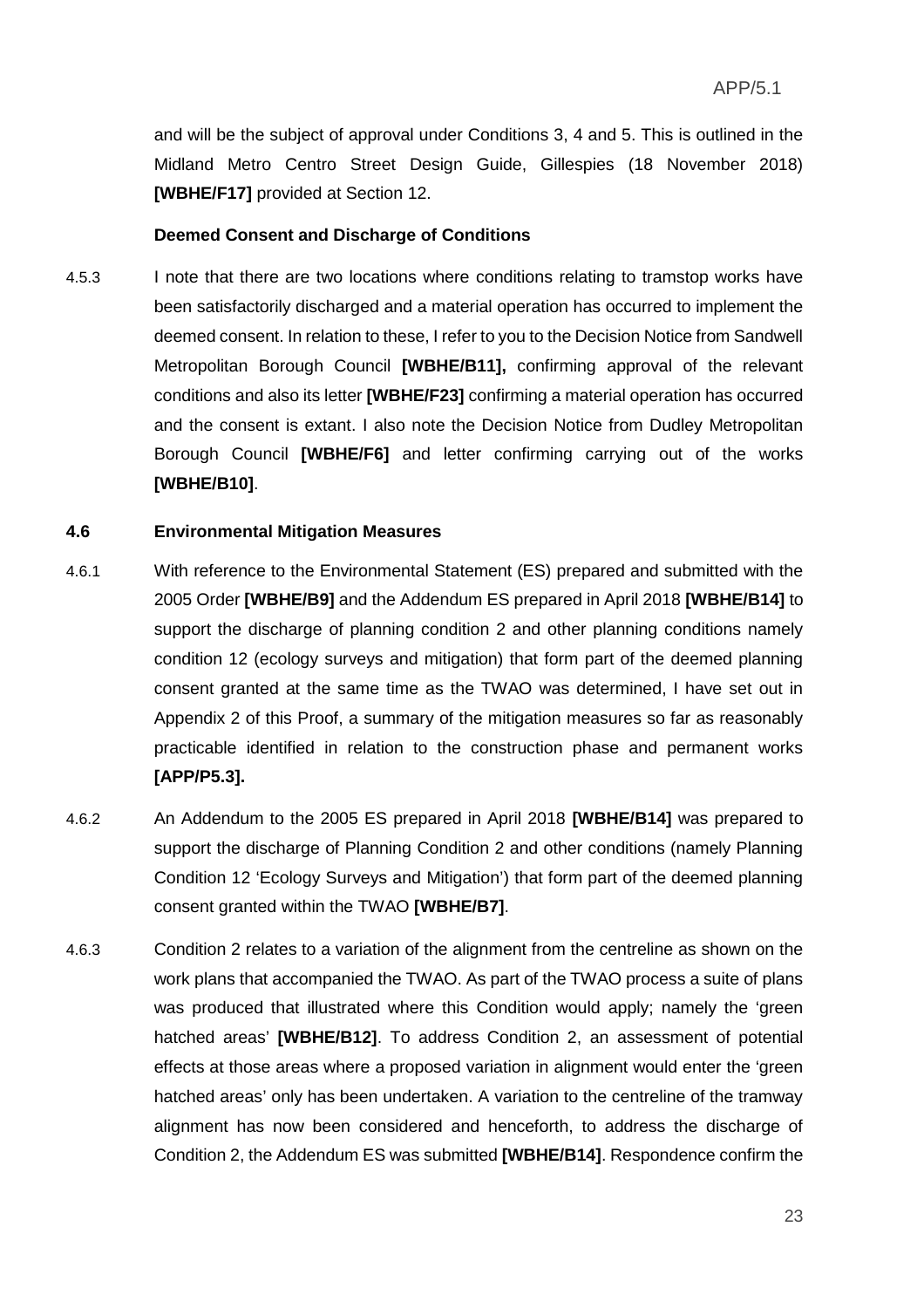Local Authority were satisfied with the condition being discharged **[WBHE/F22; WBHE/F23]**.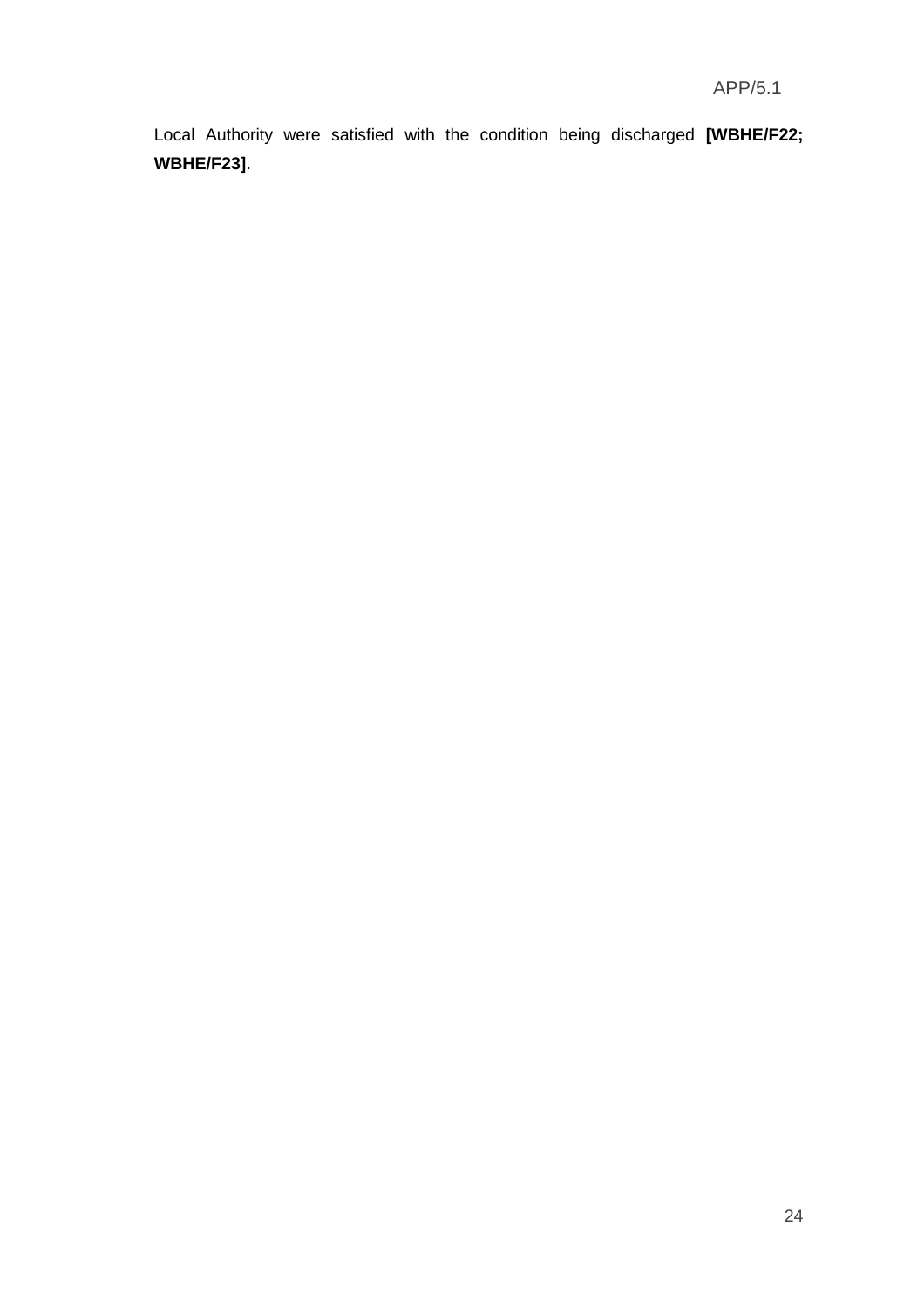# **5 Planning Policy Context**

#### **5.1 Introduction**

5.1.1 At the time of the making of the 2005 Order **[WBHE/B2]**, the WBHE was considered by the Secretary of State to be compliant with planning policies and objectives **[WBHE/B6]**. As set out in paragraph 3.85 of my evidence, the planning policy framework for the Black Country has changed since approval of the 2005 Order and so I have set out below an update on the policy position. This includes the current and emerging planning and economic planning policies at a national and local level. I also identify non-statutory guidance documents and strategies, including transport policies, in so far as they are relevant to the Order.

| <b>Policy Document</b>                                                               | <b>Inquiry</b><br><b>Document</b><br><b>Reference</b> |
|--------------------------------------------------------------------------------------|-------------------------------------------------------|
| <b>National</b>                                                                      |                                                       |
| <b>National Planning Policy Framework (July 2018)</b>                                | WBHE/E8                                               |
| Paragraph 8 (Achieving Sustainable Development)<br>$\circ$                           |                                                       |
| Paragraph 102 (Promoting Sustainable Transport)<br>$\circ$                           |                                                       |
| Paragraph 103 (Promoting Sustainable Transport)<br>$\circ$                           |                                                       |
| Local                                                                                |                                                       |
| <b>Black Country Core Strategy (February 2011)</b>                                   | WBHE/E23                                              |
| Policy CSP1 (The Growth Network)<br>$\circ$                                          |                                                       |
| Policy CSP5 (Transport Strategy)<br>$\circ$                                          |                                                       |
| Policy TRAN1 (Priorities for the Development of the Transport<br>$\circ$<br>Network) |                                                       |
| Policy DEL1 (Infrastructure Provision)<br>$\circ$                                    |                                                       |

#### **5.2 Planning Policy Documents**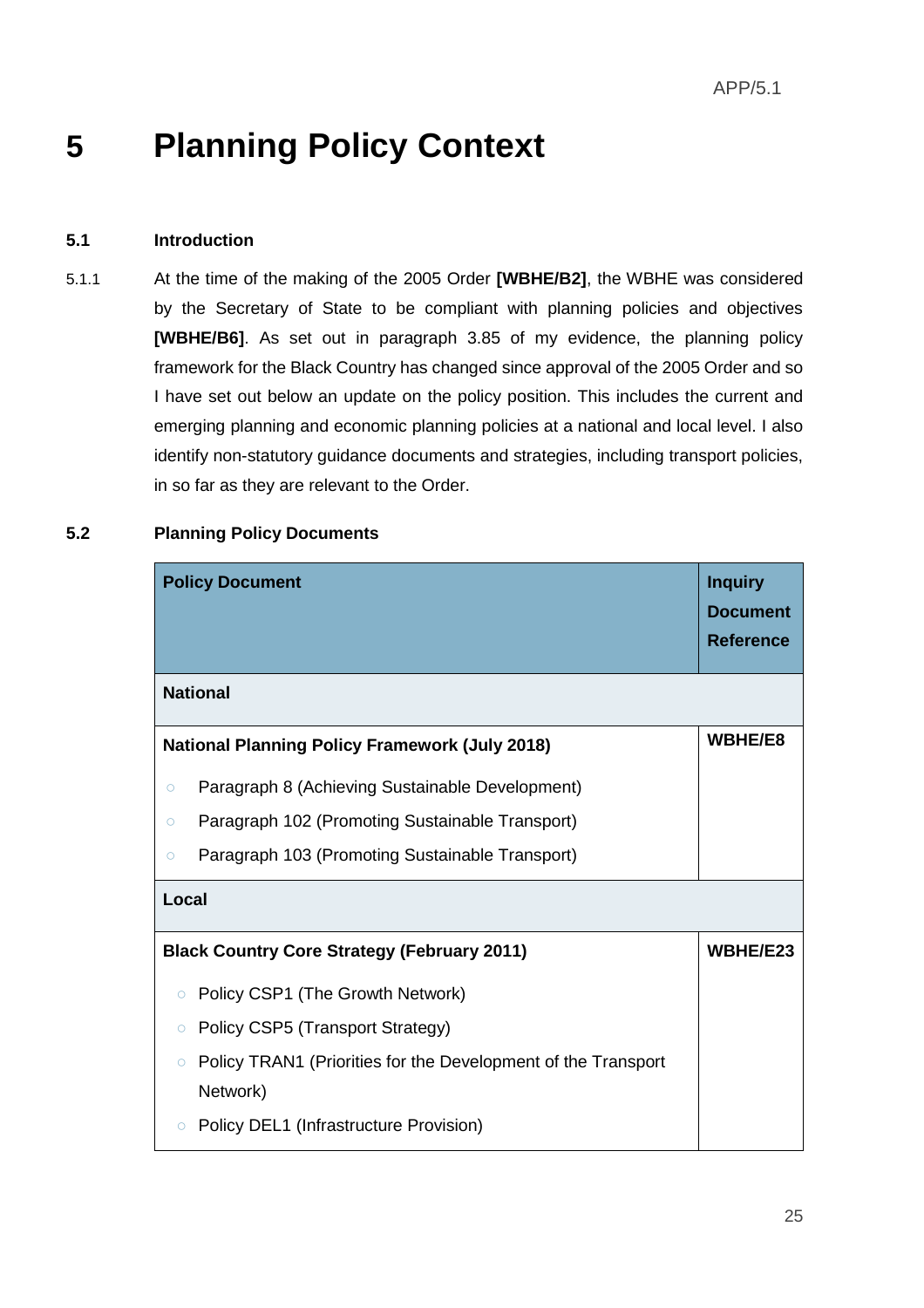| Policy TRAN5 (Influencing the Demand for Travel and Travel<br>$\circ$   |          |
|-------------------------------------------------------------------------|----------|
| Choices)                                                                |          |
| Policy CSP4 (Place-Making)<br>$\circ$                                   |          |
| Policy CEN1 (The Importance of the Black Country Centres for<br>$\circ$ |          |
| the Regeneration Strategy)                                              |          |
| Policy ENV3 (Design Quality)<br>$\bigcirc$                              |          |
| Policy ENV2 (Historic Character and Local Distinctiveness)<br>Ο.        |          |
| Policy ENV1 (Nature Conservation)<br>$\circ$                            |          |
| ENV6 (Open Space, Sport and Recreation)<br>$\circ$                      |          |
| <b>Black Country Core Strategy (February 2011) Appendix 2</b>           | WBHE/E25 |
| Black Country Core Strategy Review - Issues and Options                 | WBHE/E26 |
| (September 2017)                                                        |          |
|                                                                         |          |
| Dudley MBC: Dudley Borough Development Strategy (March                  | WBHE/E27 |
| 2017)                                                                   |          |
| ○ Policy S16 (Infrastructure Improvements)                              |          |
| Dudley MBC: Dudley Area Action Plan (March 2017)                        | WBHE/E28 |
| • Policy 27 (Public Transport)                                          |          |
| Dudley MBC: Brierley Hill Area Action Plan (August 2011)                | WBHE/E29 |
| Policy 50 (Rapid Transit)                                               |          |
| Objective 6<br>$\circ$                                                  |          |
| Sandwell MBC: Site Allocations and Delivery Development Plan            | WBHE/E30 |
| Document ('DPD') (December 2012)                                        |          |
| Policy SAD H1 (Housing Allocations)<br>О                                |          |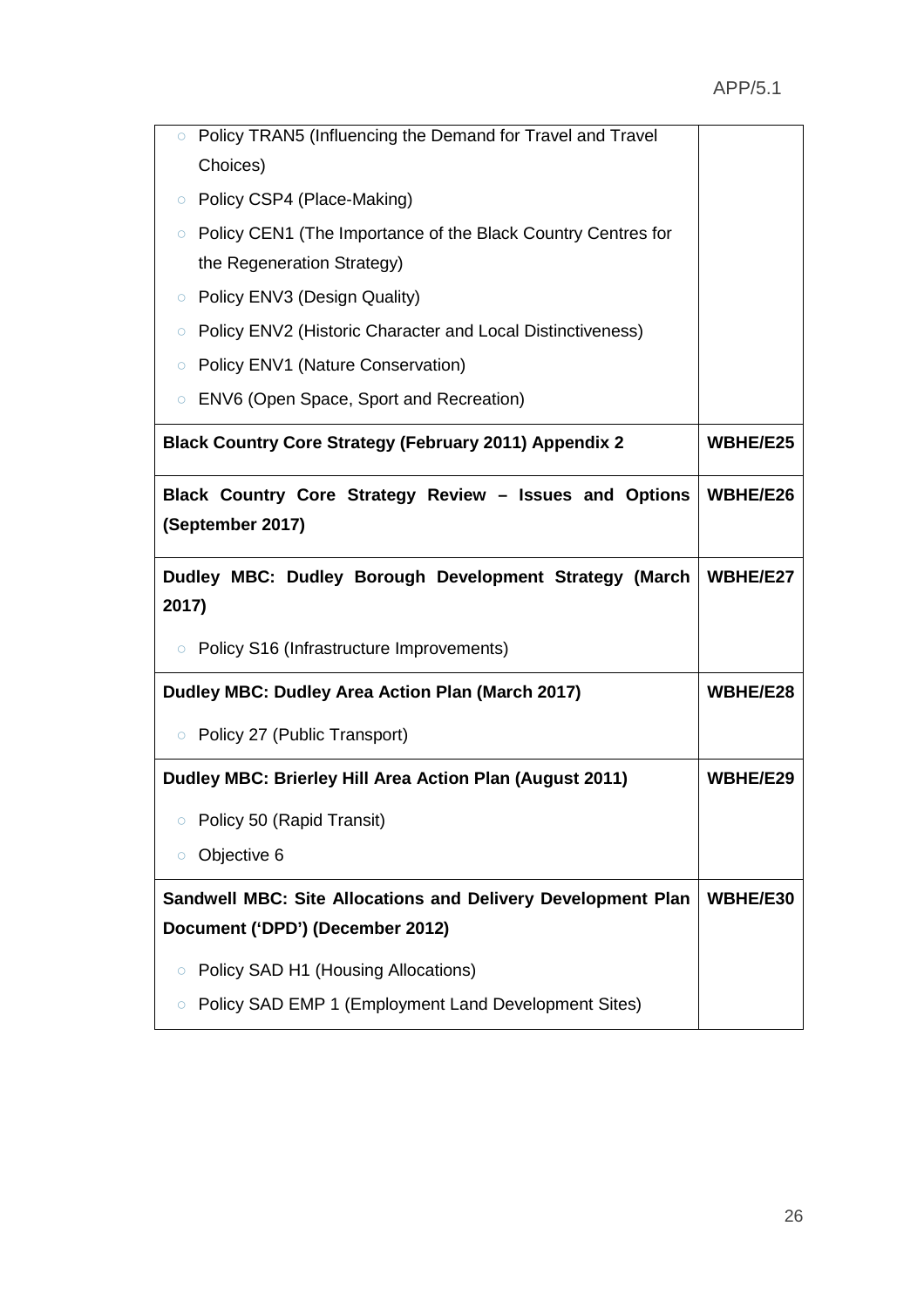### **5.3 Economic Policy Documents**

| <b>Policy Document</b>                                                        | <b>Inquiry</b><br><b>Document</b><br><b>Reference</b> |
|-------------------------------------------------------------------------------|-------------------------------------------------------|
| Local                                                                         |                                                       |
| <b>Black Country Capacity Review (May 2018)</b>                               | WBHE/E31                                              |
| West Midlands Industrial Strategy - Consultation Document<br>(September 2018) | WBHE/E32                                              |
| <b>Blackbrook Valley Area Local Development Order (2018)</b>                  | WBHE/E33                                              |
| <b>Black Country Strategic Economic Plan (March 2017)</b>                     | WBHE/E34                                              |
| West Midlands Combined Authority Strategic Economic Plan<br>2030 (2016)       | WBHE/E35                                              |
| <b>Midlands Engine for Growth Prospectus (2015)</b>                           | <b>WBHE/E2</b>                                        |
| Looking Forward: The Black Country in 2033 (2003)                             | WBHE/E36                                              |

5.3.1 The above policies are set in full in the Core Documents and I comment further on them in Section 6.2 of my Proof, in so far as the Scheme conforms or otherwise with the relevant planning and economic policies, along with other material considerations.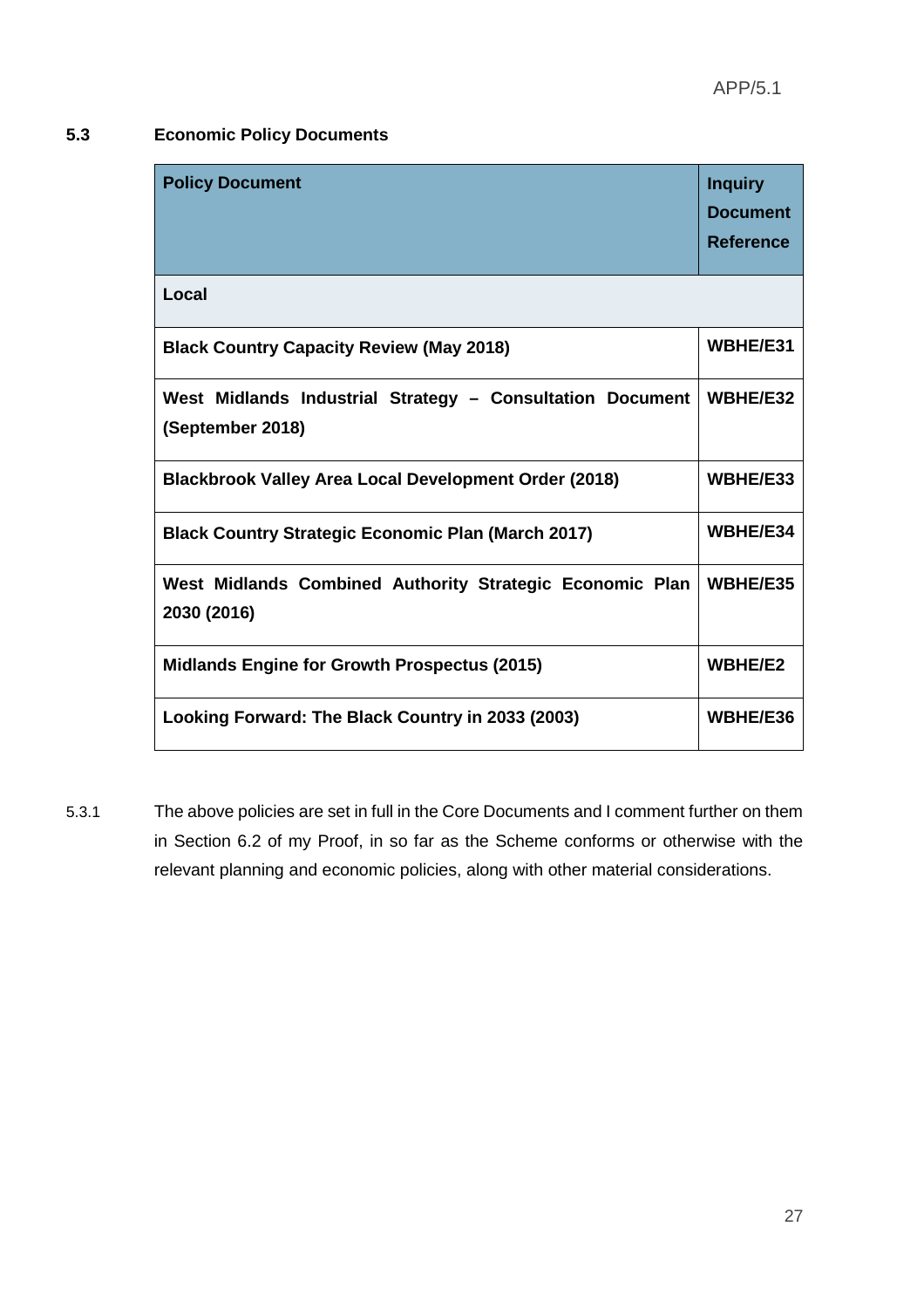### **5.4 Transport Policies**

| <b>Policy Document</b>                                                                                                                                                 | <b>Inquiry</b><br><b>Document</b><br><b>Reference</b> |  |  |
|------------------------------------------------------------------------------------------------------------------------------------------------------------------------|-------------------------------------------------------|--|--|
| <b>National</b>                                                                                                                                                        |                                                       |  |  |
| <b>Transport White Paper (July 2017)</b>                                                                                                                               | WBHE/E21                                              |  |  |
| Transport White Paper, Creating Growth, Cutting Carbon, Making                                                                                                         | WBHE/E11                                              |  |  |
| Sustainable Local Transport Happen (January 2011)                                                                                                                      |                                                       |  |  |
| Section 2 (Local Transport - choices and implications)<br>$\circ$                                                                                                      |                                                       |  |  |
| Local                                                                                                                                                                  |                                                       |  |  |
| West Midlands Strategic Transport Plan: Movement for Growth, West<br><b>Midlands Combined Authority (June 2016)</b>                                                    | WBHE/E10                                              |  |  |
| • Policy 1 (To accommodate increased travel demand by existing<br>transport capacity and new sustainable transport capacity)                                           |                                                       |  |  |
| Policy 4 (To improve connections to new economic development<br>$\bigcirc$<br>locations to help them flourish, primarily through sustainable<br>transport connections) |                                                       |  |  |
| Policy 6 (To improve connections to areas of deprivation)<br>$\circ$                                                                                                   |                                                       |  |  |
| Policy 8 (To improve connections to new housing development<br>$\bigcirc$<br>locations to help them flourish, primarily through sustainable<br>transport connections)  |                                                       |  |  |
| Movement for Growth: 2026 Delivery Plan for Transport<br>(September 2017)                                                                                              | WBHE/E22                                              |  |  |
| West Midlands Combined Authority Transport Plan 2017/18 (2017)                                                                                                         | <b>WBHE/E9</b>                                        |  |  |
| HS2 Growth Strategy - Connectivity Programme (July 2015)                                                                                                               | <b>WBHE/E7</b>                                        |  |  |
| <b>Towards a World Class Integrated Transport Network: Supporting</b><br>Growth and Regeneration in the West Midlands (April 2013)                                     | WBHE/E5                                               |  |  |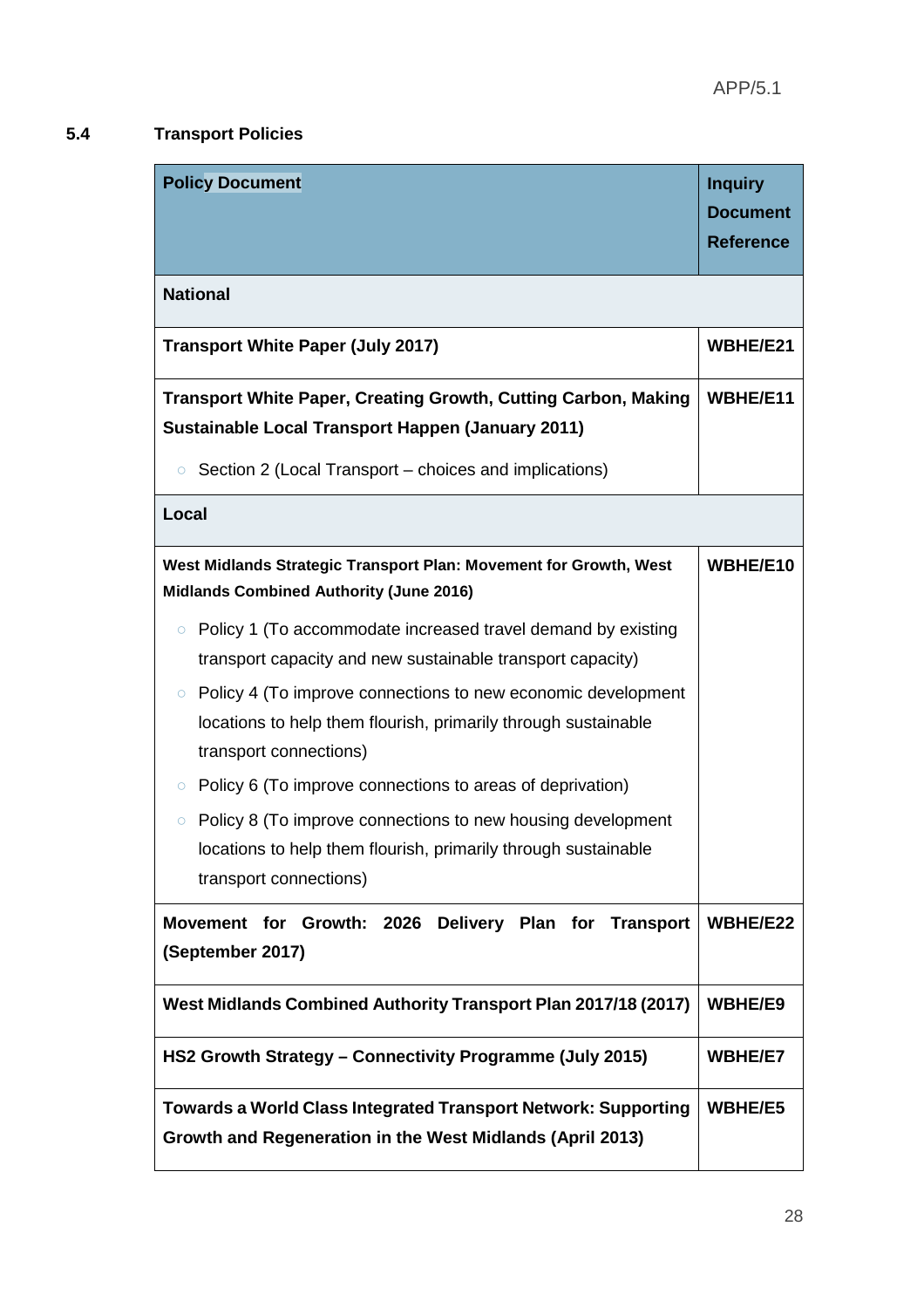**West Midlands Local Transport Plan (2011-2026): Making the Connections (2011) WBHE/E1**

5.4.1 I am familiar with the above transportation policies but these are dealt with in further detail in the evidence by Peter Adams with respect to the strategic transport case for the Scheme **[APP/P1.1]**.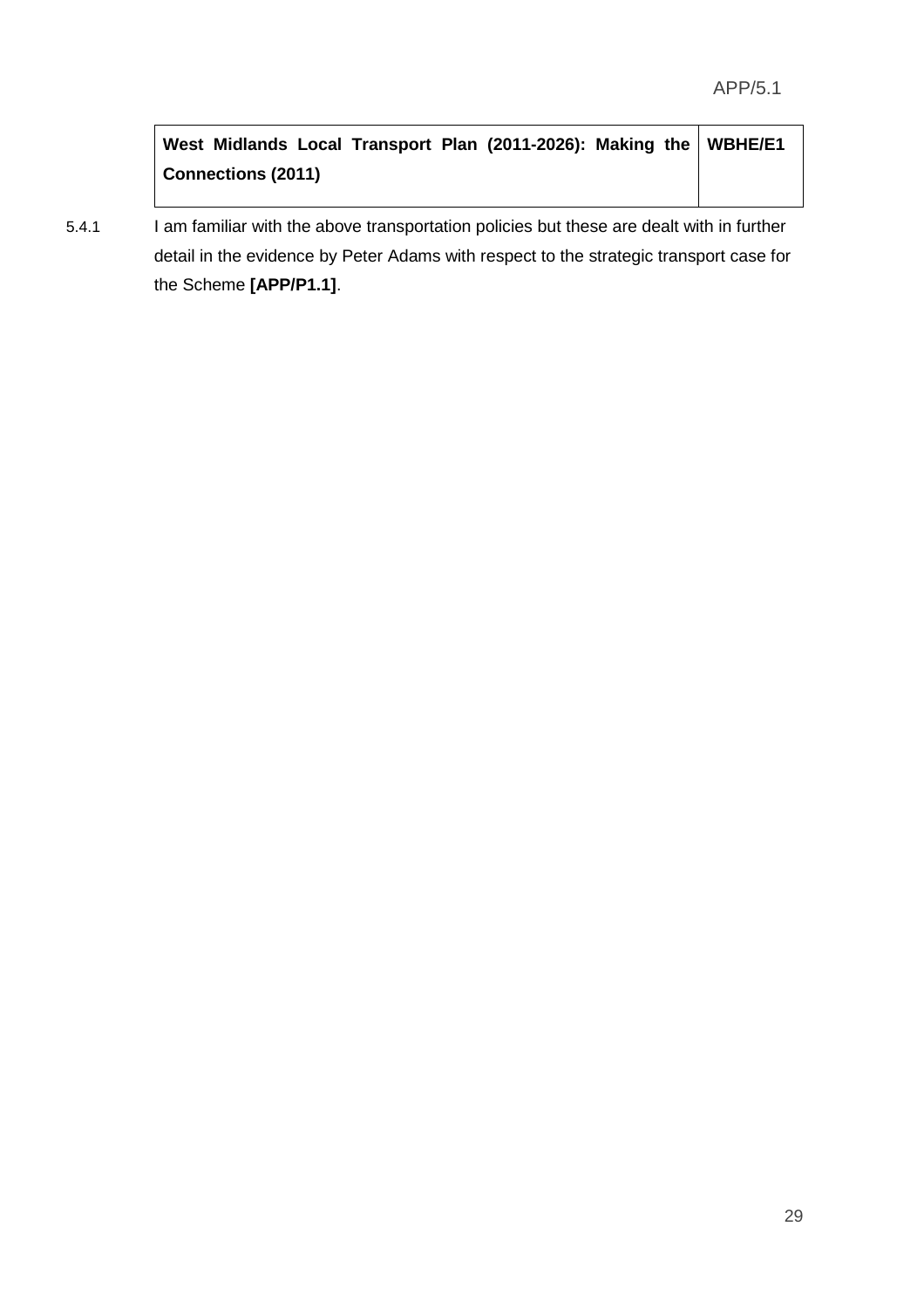# **6 Matters for the Inquiry into the Proposed Order**

6.1.1 I have provided below my responses to the Statement of Matters identified by the Secretary of State **[GEN/3]** that are relevant to my scope of evidence, in so far as they relate to town planning and environmental matters.

#### **6.2 Matter 1**

### **The extent to which the objective of the TWA Land Acquisition Order is consistent with National and Local planning and economic policies**

6.2.1 I am familiar with the policy framework in so far as it relates to the WBHE Land Acquisition Order and I have set out below, my assessment of how objectives of the Scheme are consistent or otherwise with the National Planning Policy Framework (2018) and local planning and economic policies. The evidence by Peter Adams **[APP/P1.1]** covers the consistency of the Scheme with regards to transportation policy.

#### **The National Planning Policy Framework (2018)**

- 6.2.2 The National Planning Policy Framework ('the NPPF' hereafter) **[WBHE/E8]**, sets out what sustainable development means in practice for the planning system in England. The framework sets out three overarching objectives (see paragraph 3.2.6), which are independent and need to be pursued in mutually supportive ways. The WBHE Scheme achieves the principles of sustainable development by:
	- i. promoting an environmentally friendly form of transport that is aimed at providing a high quality, reliable and fast transport network, minimising the use of the private car, reducing congestion and maximising the opportunity of noncar mode usage;
	- ii. promoting social inclusion through the provision of safe, affordable and highly accessible public transport facilities; and
	- iii. supporting the local economy through construction related employment and also improving levels of access and connectivity to support regeneration in the Black Country and Birmingham.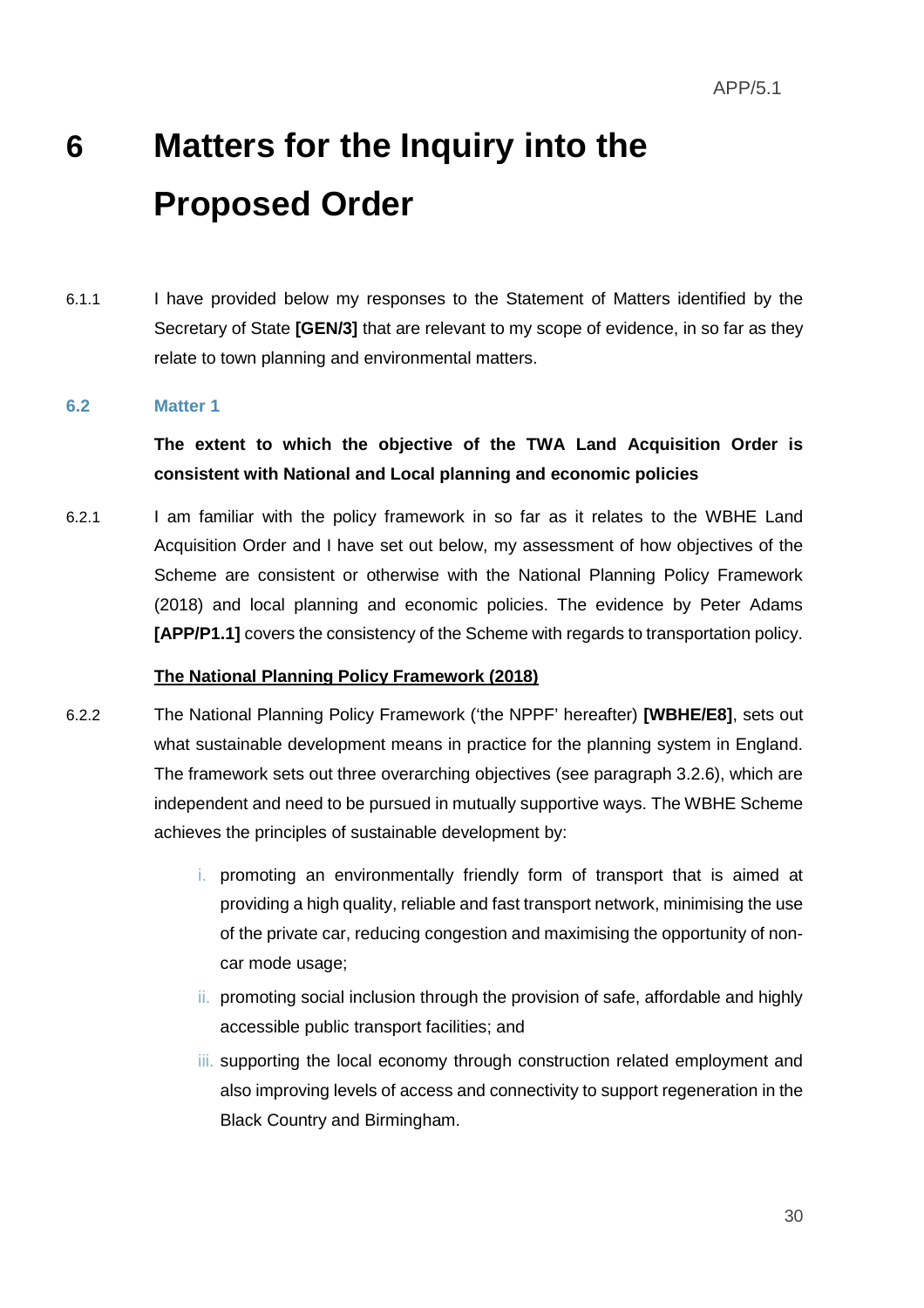- 6.2.3 The NPPF identifies a series of core planning principles which include actively managing patterns of growth to make the fullest possible use of public transport, walking and cycling and focussing development in locations which are or can be made sustainable (Paragraph 102 – 103).
- 6.2.4 The WBHE Scheme does this by improving connectivity to and within the Black Country, improving links between existing and new communities as well as a variety of modes of transport including the coming of HS2, rail, light rail and bus services.
- 6.2.5 The NPPF sets out the Government's planning policies for England and how these are expected to be applied. **Paragraph 7** confirms that the purpose of the planning system is to contribute to the achievement of sustainable development which, for the purpose of the planning system, is defined by paragraphs 15 to 211 of the Framework and is taken as a whole.
- 6.2.6 **Paragraph 8** sets out three overarching objectives of sustainable development (economic, social and environmental) and the corresponding role of the planning system:

*An economic objective* – to help build a strong, responsive and competitive economy, by ensuring that sufficient land of the right types is available in the right places and at the right time to support growth, innovation and improved productivity; and by identifying and coordinating the provision of infrastructure; *A social objective* - to support strong, vibrant and healthy communities, by ensuring that a sufficient number and range of homes can be provided to meet the needs of present and future generations; and by fostering a well-designed and safe built environment, with accessible services and open spaces that reflect current and future needs and support communities' health, social and cultural well-being; and

*An environmental objective* - to contribute to protecting and enhancing our natural, built and historic environment; including making effective use of land, helping to improve biodiversity, using natural resources prudently, minimising waste and pollution, and mitigating and adapting to climate change, including moving to a low carbon economy.

6.2.7 **Paragraph 8** makes clear that these should not be undertaken in isolation and should be pursued in mutually supportive ways.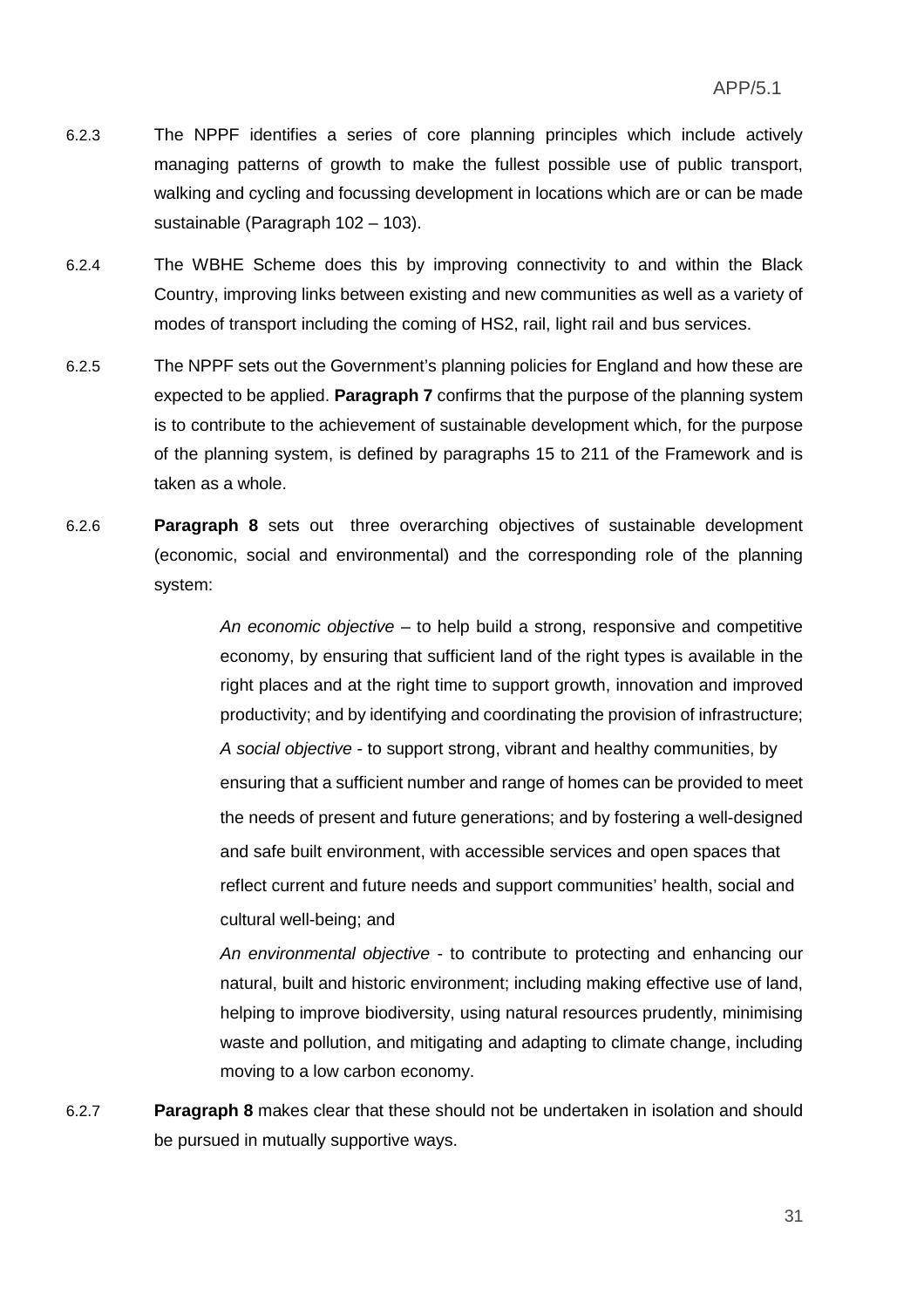- 6.2.8 **Paragraph 11** states that at the heart of the Framework is a presumption in favour of sustainable development. For decision taking, this means approving development proposals that accord with the development plan without delay.
- 6.2.9 The NPPF seeks to promote sustainable transport (**Section 9**). Paragraphs 102 103 make it clear that opportunities to promote walking, cycling and public transport use should be pursued, offering a genuine choice of transportation modes and in doing so, reducing congestion and improving air quality and public health. It is noted that opportunities to maximise sustainable transport solutions will vary between urban and rural areas, and this should be taken into account in both plan-making and decisionmaking.
- 6.2.10 **Paragraph 104** encourages local authorities to work with neighbouring authorities and transport providers to develop strategies and investments for supporting sustainable transport and aligning development patterns.
- 6.2.11 **Section 12** of the Framework confirms that great importance is attached to achieving well-designed place. It states that "the creation of high quality buildings and place is fundamental to what the planning and development process should achieve" (Paragraph 124). This is a key component of sustainable development, creating better places for people to live and work.
- 6.2.12 **Paragraph 108** states that in assessing sites that may be allocated for development in plans, or specific applications for development, it should be ensured that:
	- a) appropriate opportunities to promote sustainable transport modes can be or have been – taken up, given the type of development and its location;
	- b) safe and suitable access to the site can be achieved for all users; and
	- c) any significant impacts from the development on the transport network (in terms of capacity and congestion), or on highway safety, can be cost effectively mitigated to an acceptable degree.
- 6.2.13 **Paragraph 109** notes that development should only be prevented or refused on highway grounds if there would be an unacceptable impact on highway safety, or the residual cumulative impacts on the road network would be severe.
- 6.2.14 **Paragraph 130** states that permission should be refused for development which is of a poor design and fails to take the opportunities available for improving the character and quality of an area.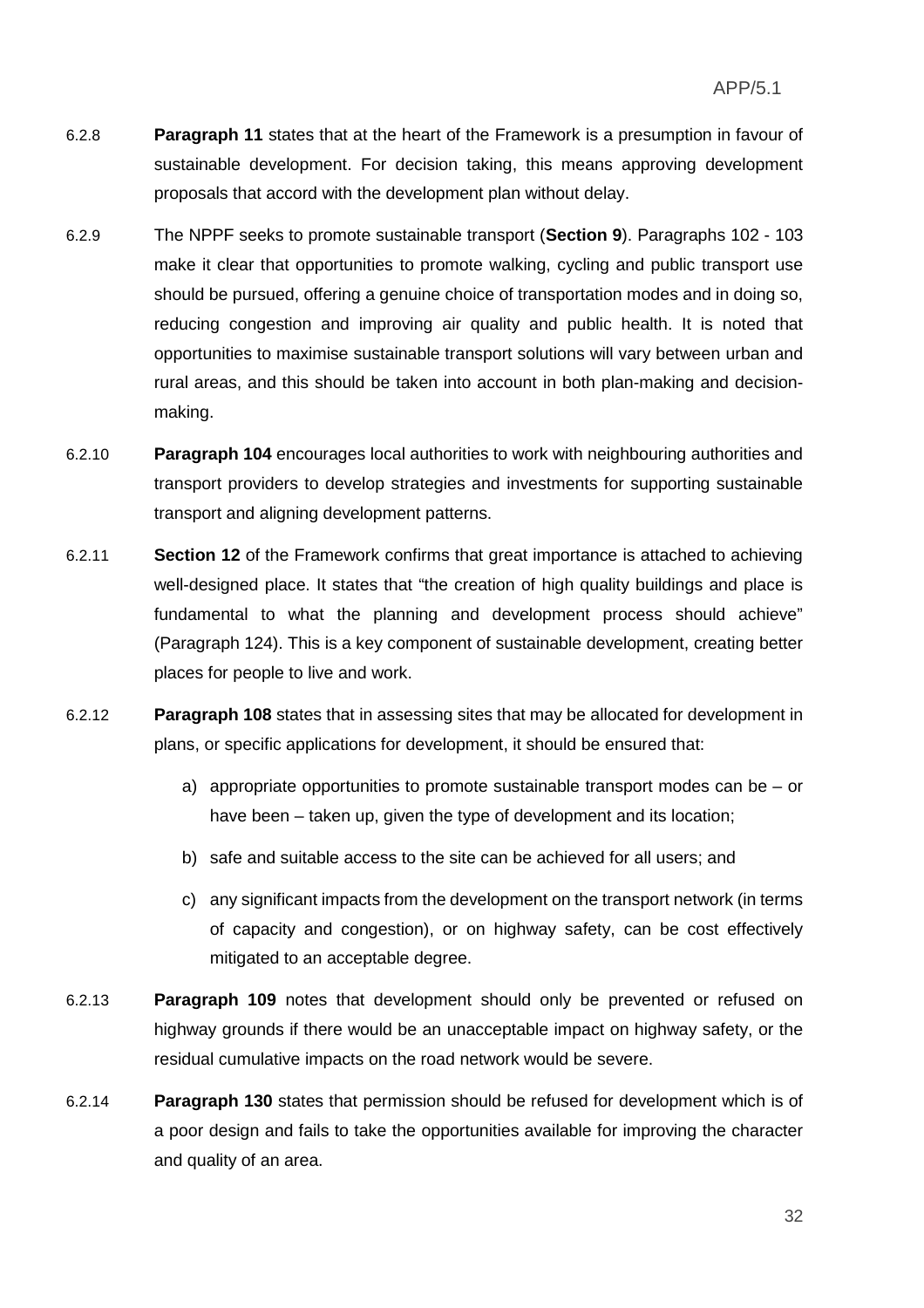6.2.15 I am satisfied that the WBHE accords in all respects to the Framework and in particular, will deliver a sustainable form of transport and support the ongoing regeneration of the Black Country. The conditions attached the deemed planning consent will also ensure a high quality level of design is secured with respect to the tram infrastructure, public realm areas around key nodes and the corridor planting within the former railway corridor.

#### **Local Planning Policy**

- 6.2.16 I have set out below the current and emerging local planning policy documents which include:-
	- Black Country Core Strategy **[WBHE/E23]** adopted February 2011
	- Black County Core Strategy Review Issues and Options **[WBHE/E26]** adopted September 2017
	- Dudley Borough Development Strategy **[WBHE/E27]** adopted March 2017
	- Dudley Area Action Plan **[WBHE/E28]** adopted March 2017
	- Brierley Hill Action Plan **[WBHE/E29]** adopted April 2011
	- Sandwell Strategic Allocation Development Plan **[WBHE/E30]** adopted December 2012
	- West Bromwich Action Plan **[WBHE/F21]** adopted December 2017

#### **Black Country Core Strategy**

- 6.2.17 The Black Country Core Strategy ('the BCCS' hereafter) **[WBHE/E23]** was adopted on 3 February 2011 and now forms the basis of the SMBC's and DMBC's Local Development Framework. The BCCS sets out a strategic framework for growth, development and regeneration of the Black Country as a whole, including a focus on commercial investment at a series of "Strategic Centres" and "Regeneration Corridors".
- 6.2.18 One of the Spatial Objectives of the BCCS is the creation of a first-class transport network providing rapid, convenient and sustainable links between the "Strategic Centres", existing and new communities, and employment sites.
- 6.2.19 The WBHE Scheme forms an essential part of the strategy in terms of being part of a key Regeneration Corridor linking the Strategic Centres of Brierley Hill to West Bromwich and Wolverhampton, and also Birmingham via the wider Metro network. I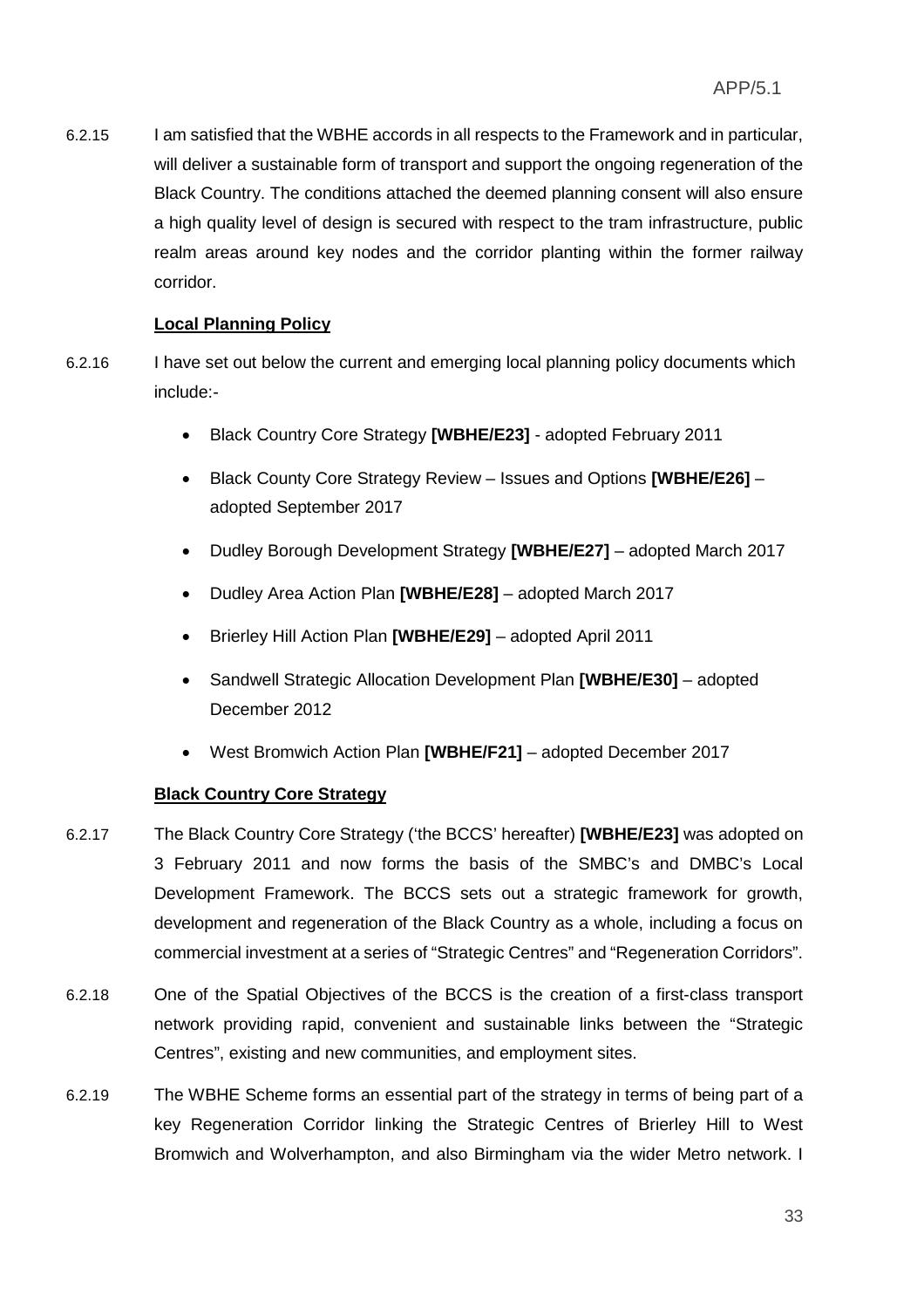refer you to the Key Diagram on page 19 of the BCCS **[WBHE/E23]** which shows the strategic transport corridors and specifically includes the route of the WBHE Scheme.

- 6.2.20 **Policy TRAN 1** (Priorities for the Development of the Transport Network) of the BCCS in particular supports the development of the WBHE. It states that the development of transport networks in the Black Country is focused on a step change in public transport provision serving and linking centres, improving sustainable transport facilities and services across the area and improving connectivity to national networks. It identifies key transport policies, one of which is providing rapid transit extensions to the Midland Metro to connect the Black Country Strategic Centres to each other and to Birmingham. It notes the first priority being within the Walsall to Stourbridge corridor, providing high quality access to Merry Hill and Brierley Hill. This is identified in the Black Country Core Strategy Transport Key Diagram (Page 116 **[WBHE/E23]**).
- 6.2.21 The BCCS asserts that the "Strategic Centres" will be the main focus for growth in commercial, employment, retail and leisure developments. These Strategic Centres comprise of Brierley Hill, Walsall, West Bromwich and Wolverhampton.
- 6.2.22 **Policy CSP 1** of the BCCS sets out the Spatial Strategy for Growth in the Black Country and the roles that the Strategic Centres and Regeneration Corridors will play. In regard to the Strategic Centres, the provision of the following level of development will be provided:
	- 345,000m<sup>2</sup> of retail floorspace;
	- 880,00m<sup>2</sup> of high-quality office floorspace; and
	- 7,500 new homes.
- 6.2.23 In addition to this, it notes that the Strategic Centres will have excellent public transport links, making the centres highly accessible to increased catchment areas, including new residential communities in the Regeneration Corridors.
- 6.2.24 **Policy CEN 1** reinforces this and confirms that the Strategic Centres will provide the main focus for higher order sub-regional retail, office, leisure and service activities, balanced by a network of Town, District and Local Centres, providing for town centre uses including meeting day-to-day shopping needs. It states that support will be given for appropriate complementary uses to enhance the evening economy.
- 6.2.25 The BCCS sets out a detailed set of proposals and objectives for each Strategic Centre. Of direct relevance to the WBHE are the following: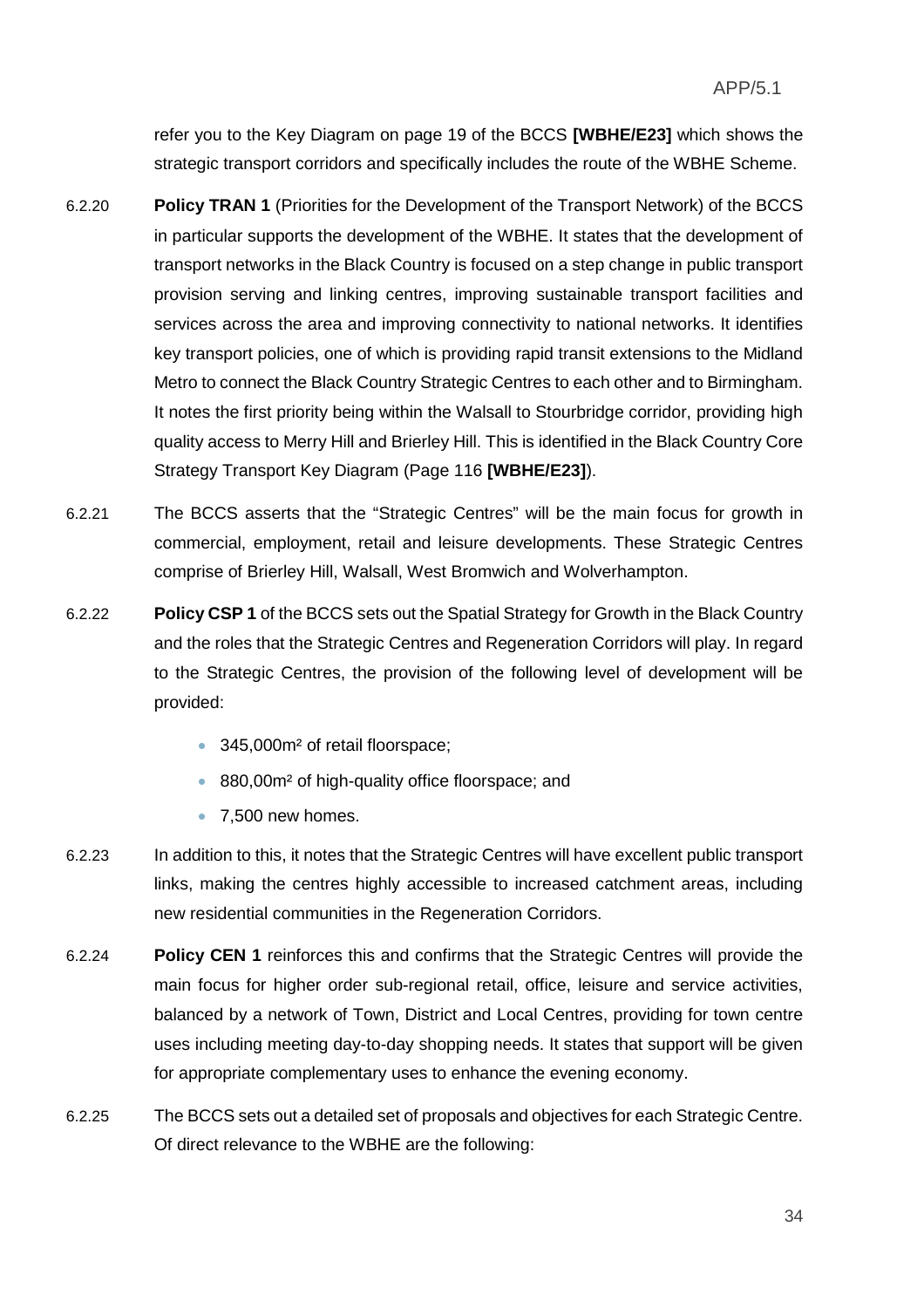| <b>Centre/Use</b>    | Office(m <sup>2</sup> ) | Retail(m <sup>2</sup> ) | <b>Residential(dwellings)</b> |
|----------------------|-------------------------|-------------------------|-------------------------------|
| <b>Brierley Hill</b> | 220,000                 | 95,000                  | 2940                          |
| <b>West Bromwich</b> | 220,000                 | 65,000                  | 900                           |
| Wolverhampton        | 220,000                 | 100,000                 | 3230                          |

- 6.2.26 Appendix 2 of the BCCS sets out a more detailed set of proposals and objectives for each of the Strategic Centres. **Policy SC 1** refers to Brierley Hill Strategic Centre. In addition to forming a key area for new employment opportunities and a significant proportion of housing growth as detailed above, it will also have "a highly integrated, high quality public transport system which offers people choice in where, when and how they travel" (Paragraph SC1.5). The role of the proposed Rapid Transit is valued and the policy recognises the importance of the provision of alternative means of public transport.
- 6.2.27 Furthermore, **Policy CSP 5** of the BCCS reinforces support for an effective and integrated transport network which will serve existing and new developments and promote greater use of transport networks, helping to reduce growth in car borne journeys. It states that this transport strategy is intended to reflect a number of strategic outcomes. Listed at the top of this is the expansion of the Strategic Centres, followed by providing communities with improved access to employment, residential services and other facilities and amenities, with travel choices that are attractive, viable and sustainable.
- 6.2.28 **Policy CSP 4** also promotes this in regard to place-making. It acknowledges the unique heritage and urban structure of the Black Country and the bespoke approach required to place-making and a high quality of design of the built and natural environment. It confirms that all new development will be required to demonstrate a clear understanding of the historic character and local distinctiveness of the area and show how proposals make a positive contribution to place-making and environmental improvement. It sets out what this will mean in spatial terms. One of which includes the hierarchy of centres that will provide a focus for essential local services and activities with easy access by walking, cycling and public transport. Another includes a high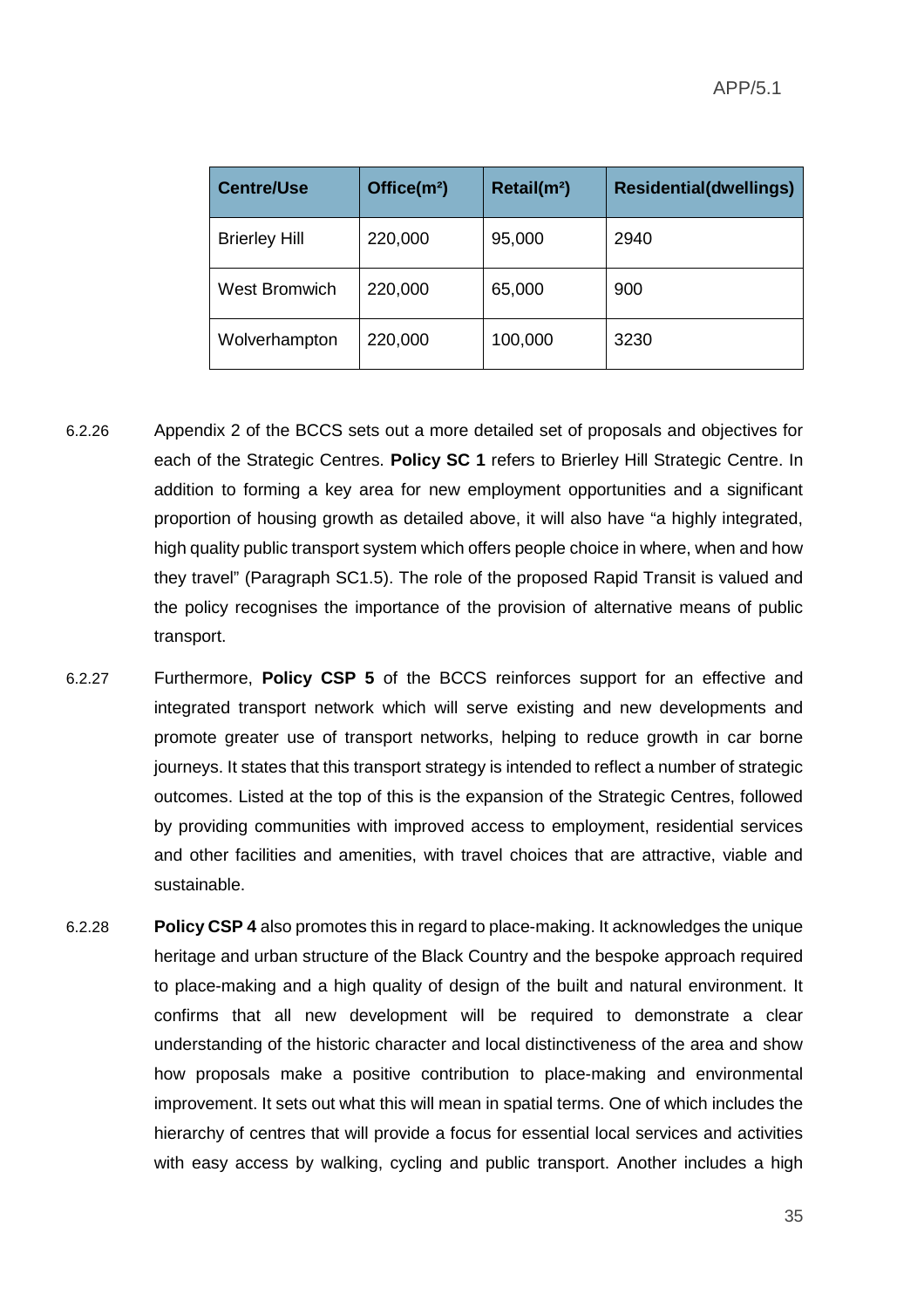quality of design and utility of all transport proposals which will be sought to ensure that interventions make a positive contribution to place making as well as increasing accessibility and connectivity.

- 6.2.29 **Policy DEL 1** provides support for the provision of infrastructure. It sets out that all new developments should be supported by necessary on and off-site infrastructure to serve the development, mitigate its impacts on the environment, and ensure that development is sustainable to the proper planning of the wider site.
- 6.2.30 **Policy TRAN 5** identifies the Black Country Local Authorities commitment to considering all aspects of traffic management in the centres and wider area in accordance with the Traffic Management Act 2004. Amongst others, priorities for traffic management in the Black Country include the promotion and implementation of Smarter Choices measures that will help to reduce the need to travel and facilitate a shift towards using sustainable modes of transport. Public transport is referred to as part of this.
- 6.2.31 The WBHE fully accords with the BCCS **[WBHE/E23]** and forms a key component for improving connectivity within the Black Country and to the wider West Midlands Region. It also forms part of a package of measures for supporting and delivering regeneration and investment into the Strategic Centres and Corridors.

#### **Black Country Core Strategy Review – Issues and Options**

- 6.2.32 This is the first stage of the formal review of the BCCS and was published in September 2017 **[WBHE/E23;WBHE/E26]**. The review is to ensure the spatial objectives and strategy are being delivered effectively and the plan is kept up-to-date. The next stage of this is the preferred spatial option consultation.
- 6.2.33 At Paragraph 2.12 of the Review **[WBHE/E26]**, it makes a note of transport priority improvements that have been delivered or are committed for delivery in the short term. Amongst others, it lists Midland Metro between Wednesbury and Merry Hill / Brierley Hill as a commitment.
- 6.2.34 Key Issue 7 is keeping the Black Country connected. It acknowledges that the existing spatial strategy focuses regeneration into a series of highly accessible high volume transport corridors where public transport accessibility is greatest. The emerging strategy is proposing a balanced approach to transport investment which recognises the need to invest in all modes of transport but also the critical need to increase the proportion of people using public transport and walking and cycling.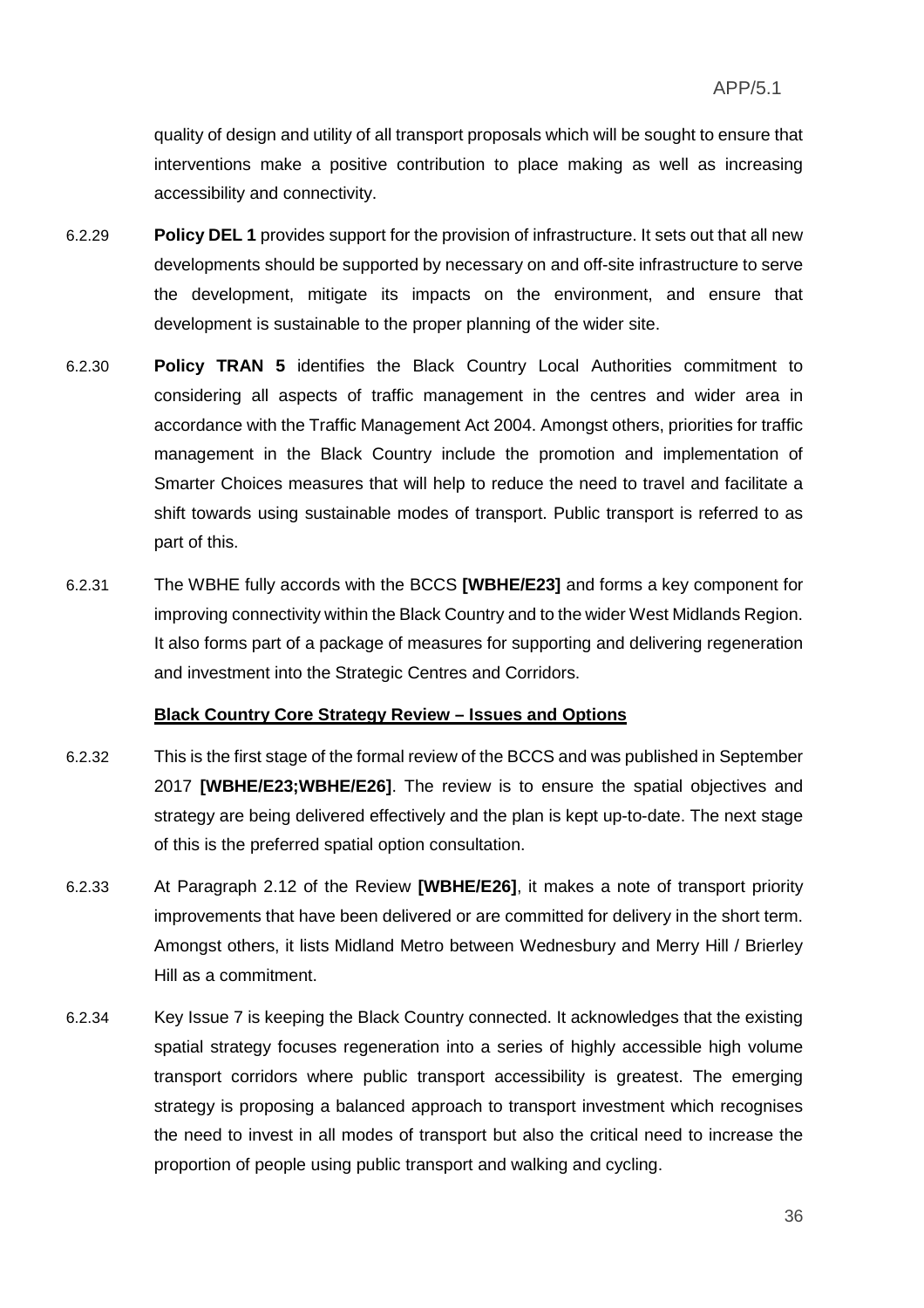- 6.2.35 Emerging policy reaffirms the approach set out in Core Strategy policy **TRAN 1** and states (at paragraph 6.1.36) that a key transport priority is to continue to provide rapid transit extensions to the Midland Metro and re-introduce rail services to connect the Black Country Strategy Centres to each other and Birmingham. First priority now being to complete committed schemes for Wednesbury to Merry Hill / Brierley Hill and Wolverhampton Interchange Strategic Centre Extension.
- 6.2.36 As this document is at an early stage of drafting it can only be afforded limited weight. However, the emphasis of policy and in particular the support for improved public transport connectivity in the identified regeneration corridors remain unchanged. As such, the WBHE fits with the thrust of this emerging review of the BCCS.

#### **Dudley Borough Development Strategy**

- 6.2.37 The Dudley Borough Development Strategy ('DBDS') **[WBHE/E27]** forms part of DMBC's Local Plan alongside other documents which have been prepared and adopted to replace the Dudley Unitary Development Plan 2005. It was adopted in March 2017 and guides the development within the Borough until 2026 by providing allocations and local planning policies to give greater certainty to the development process.
- 6.2.38 It makes note of key transport objectives set out in the West Midlands Local Transport Plan, which in turn, support the transport priorities with the Dudley Borough. Included within this list, is the rapid transit encompassing the A461 Stourbridge to Walsall corridor (p. 36).
- 6.2.39 **Policy S16** of the DBDS confirms that the Council will undertake a programme of major and minor works as circumstances require and resources allow in order to integrate and improve:
	- Public Transport;
	- Traffic Management;
	- Sustainable Modes of Travel;
	- Road Safety; and
	- Access to support the regeneration of specific sites and areas.
- 6.2.40 I am satisfied that the WBHE is fully consistent with the DBDS **[WBHE/E27]** in that it promotes a sustainable mode of public transport and delivers improved access to key regeneration sites and areas through increased connectivity.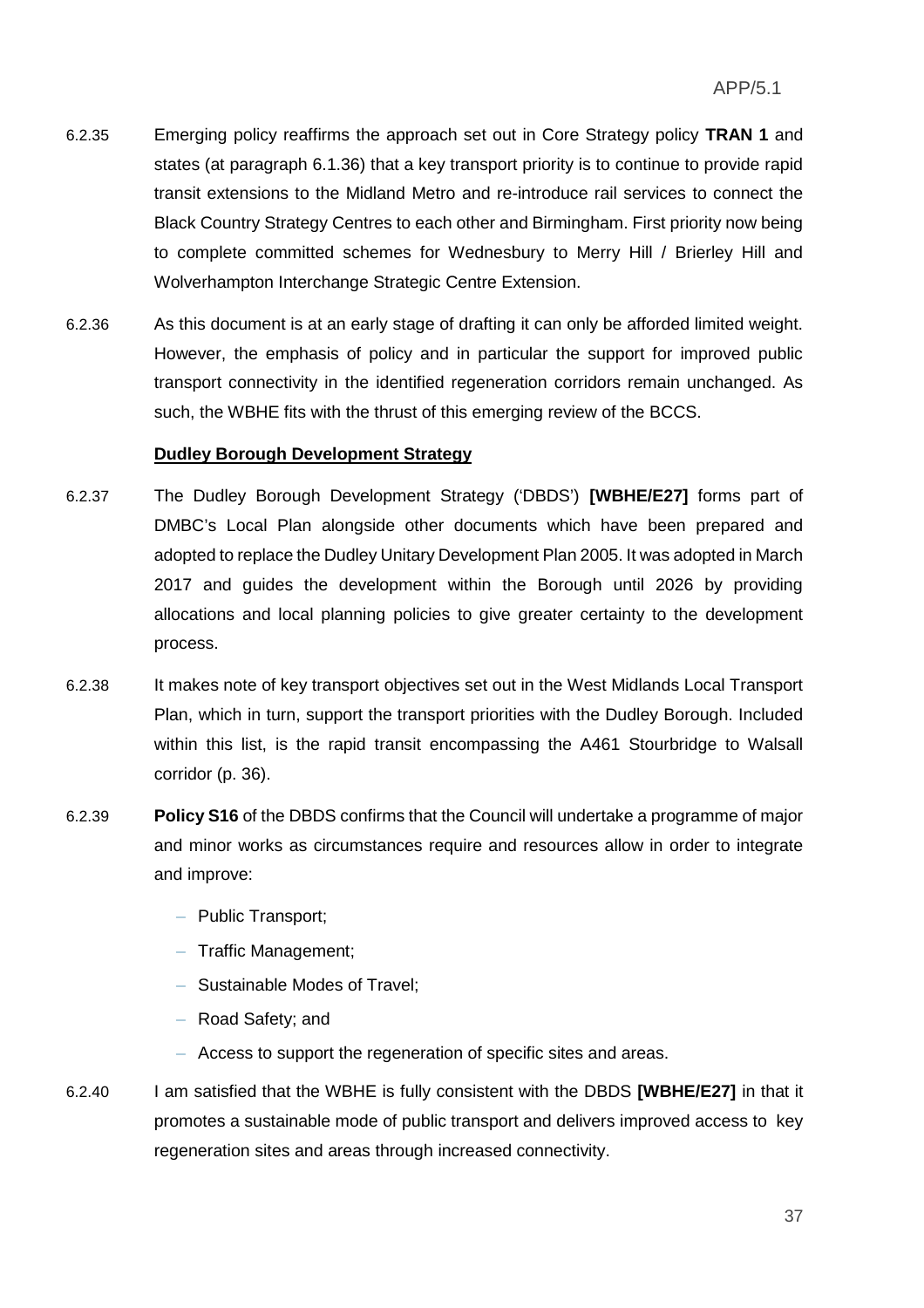#### **Dudley Area Action Plan**

- 6.2.41 The Dudley Area Action Plan ('DAAP') **[WBHE/E28]** was adopted in March 2017 and sets out how Dudley Town Centre will develop and change over the plan period. This forms part of Dudley Borough's Local Plan. It contains a vision for the town centre by 2026 and, through its policies and site allocations, sets out how this vision will be achieved.
- 6.2.42 **Policy 27** of the DAAP relates to public transport and notes that Dudley Council will continue to safeguard existing public transport provision as appropriate. In particular, it refers to the route of the WBHEand confirms that this will be safeguarded to provide long term connectivity across the Black Country.
- 6.2.43 The WBHE achieves this and will provide long term connectivity across the Black Country. I am satisfied therefore, that the WBHE is fully consistent with the DAAP **[WBHE/E28]** by improving connectivity to Dudley Town Centre and the creation of a multi modal interchange to enable easy transfer between bus and metro services.

#### **Brierley Hill Area Action Plan**

- 6.2.44 The Brierley Hill Area Action Plan ('BHAAP') **[WBHE/E29]** was adopted in August 2011 and sets out the framework for the transformation and will guide investment in the area to 2026. The ambition of this is to deliver an integrated, accessible and vibrant Brierley Hill Town Centre that will inspire a sense of pride to those who live there. It notes that it will be the epitome of modern 'place-shaping'.
- 6.2.45 One of the objectives of the BHAAP is stated as follows:

*"Create a fully integrated town centre by connecting the Merry Hill Shopping Centre, Brierley Hill High Street and the Waterfront triangle, making it easier for people to travel between these areas on foot, by cycle and by public transport"*

- 6.2.46 **Policy 50** refers to rapid transit in the area. It states that the route allocated for the proposed Midland Metro extension (Wednesbury-Dudley-Brierley Hill) be safeguarded from development in order to deliver Rapid Transit.
- 6.2.47 The WBHE achieves this and will provide long term connectivity across the Black Country. I am satisfied therefore, that the WBHE is fully consistent with the BHAAP **[WBHE/E29]** by improving connectivity to Brierley Hill Town Centre and supporting growth and investment into the Strategic Centre.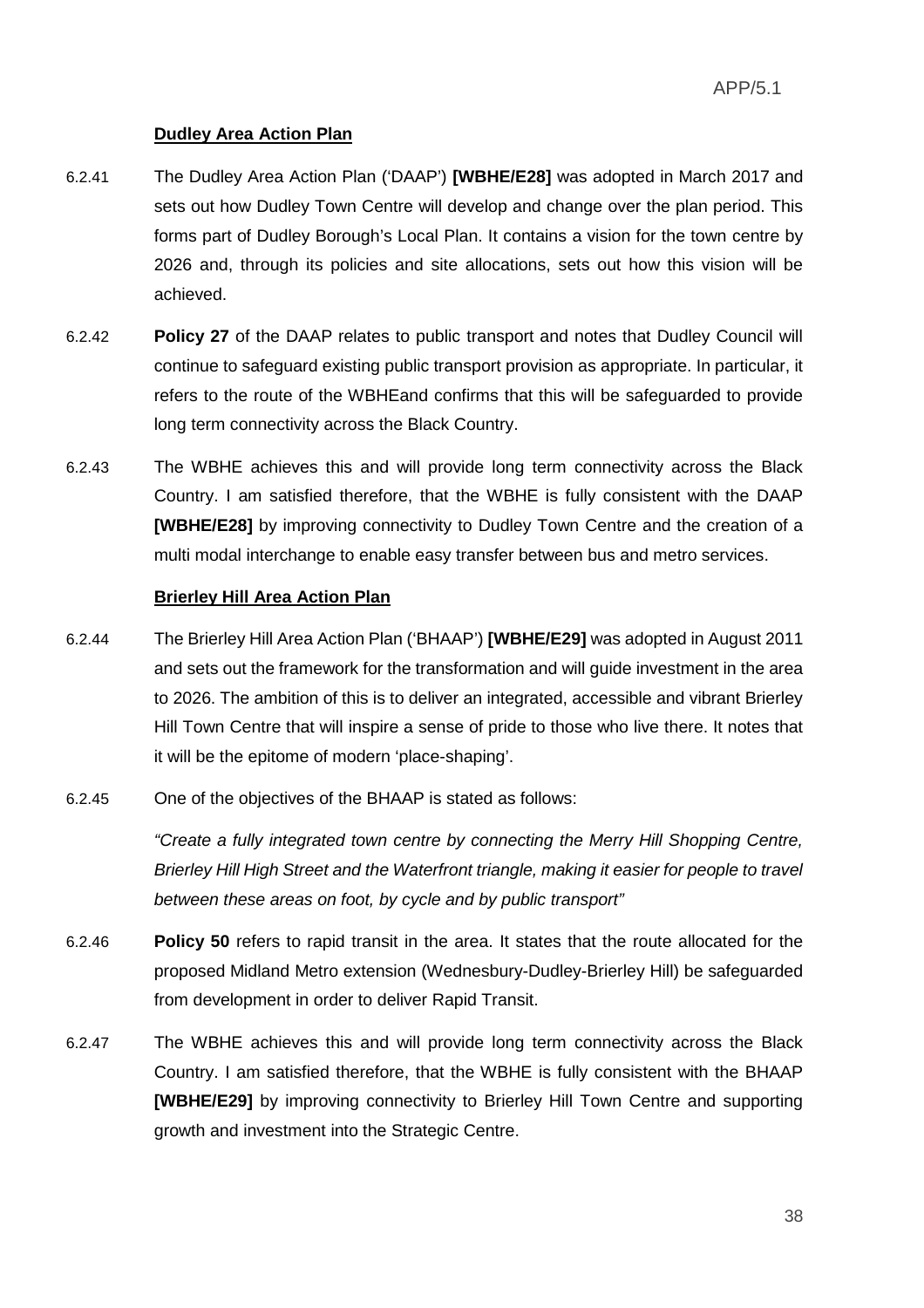#### **The Sandwell Site Allocations and Delivery Development Plan**

- 6.2.48 SMBC is currently preparing a range of planning documents to replace the Sandwell Unitary Development Plan 2004. These will form the Borough's Local Development Framework and will guide future planning decisions. The Sandwell Site Allocations and Delivery Development Plan ('SSADDP') **[WBHE/E30]** was adopted in December 2012 and is a key aspect of the Sandwell LDF, guiding development within the Borough until 2021. It provides a series of local policies to respond to particular issues within the Borough which are not covered by the Black Country Core Strategy.
- 6.2.49 Corridor 9 (Dudley Port/Tivdale/Brades Village) was established with the vision to by 2026, present a new image of cohesive and prosperous communities, within new housing environments, which make the most of the canal network and are supported by vibrant and attractive centres offering a range of facilities. Paragraph 14.48 makes reference to transport and accessibility. It notes that it provides good multi modal transport linkages and where this is not the case, there are proposals for improvement.
- 6.2.50 Subsequently, Paragraph 14.52 directly acknowledges the WBHE as a key proposal in the BCCS and West Midlands Transport Plan 3 **[WBHE/E9]** linking into the existing Metro Line 1 at Wednesbury. It acknowledges this as a priority to link together the strategic centres in the Black Country and it is anticipated that the integrated route would raise the profile of sustainable modes of travel.
- 6.2.51 I am satisfied that the WBHE is fully consistent with the SSADD **[WBHE/E30]** by providing a sustainable mode of public transport and furthermore supporting access to support the regeneration of specific sites and areas in Sandwell through increased connectivity and accessibility.

#### **West Bromwich Area Action Plan**

- 6.2.52 The West Bromwich Area Action Plan ('WBAAP') **[WBHE/F21]** sets out a vision and strategy for the future development of West Bromwich Town Centre and its immediate catchment area. Its intention is to guide future change and development in the area over the period to 2026. West Bromwich is a strategic centre for growth within the Black Country and the principal town centre in the Metropolitan Borough of Sandwell.
- 6.2.53 The WBAAP is promoting significant growth within the area. Amongst others, this includes an improved transport network.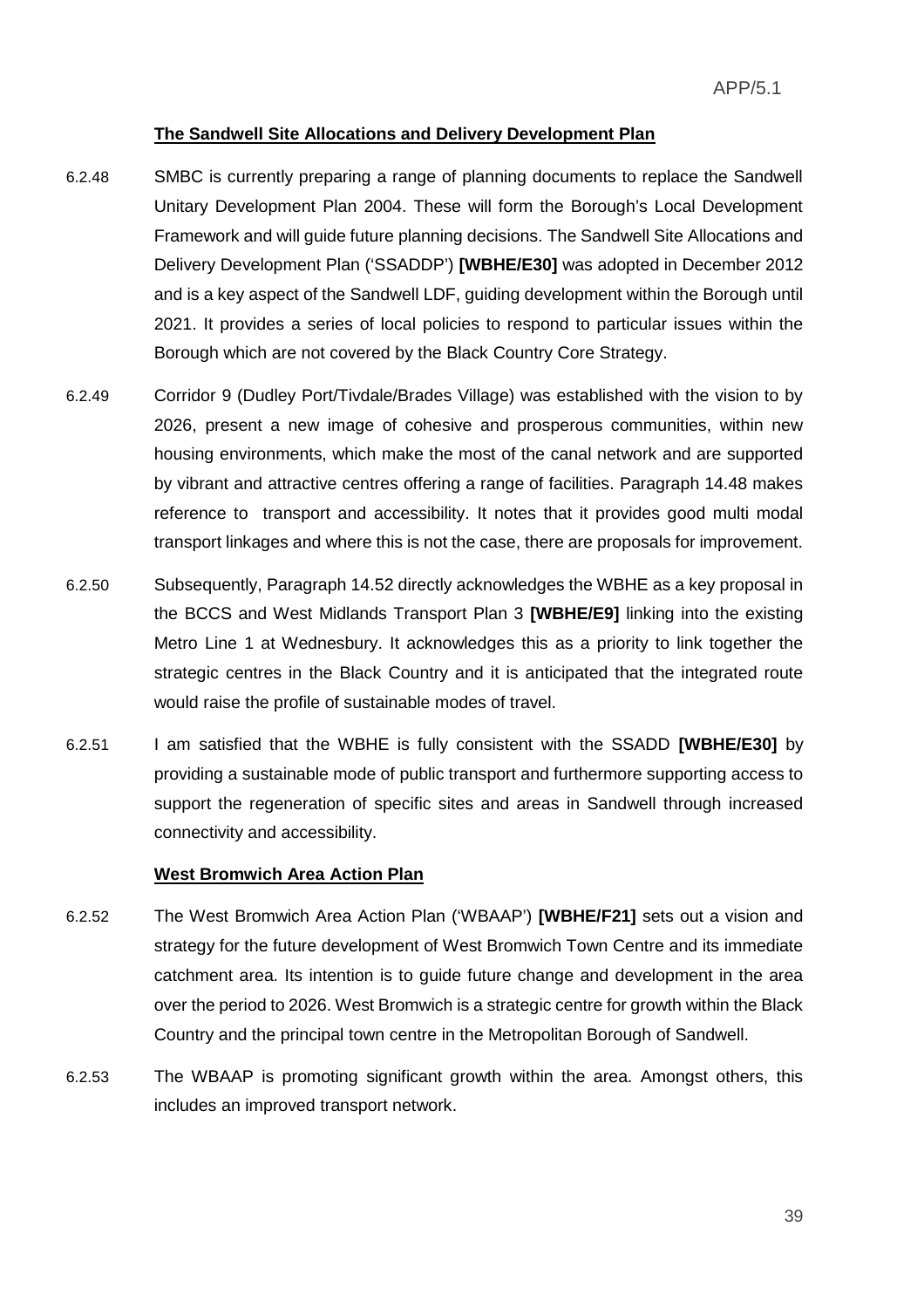- 6.2.54 **Objective 4** of the Area Action Plan seeks to improve accessibility and movement to and within the area.
- 6.2.55 The WBHE achieves this and will provide long term connectivity across the Black Country. I am satisfied therefore, that the WBHE is fully consistent with the WBAAP **[WBHE/F21]** by improving connectivity and the range of destinations accessible to West Bromwich Town Centre by extending services to Brierley Hill and the wider Black Country.

#### *Summary*

- 6.2.56 I am satisfied that the objectives of the WBHE are consistent with National Planning Policy Framework **[WBHE/E8]**. I am also satisfied that the objectives of the Scheme are consistent with and strongly align with, the Black Country Core Strategy **[WBHE/E23]** - adopted February 2011, Black County Core Strategy Review – Issues and Options **[WBHE/E26]** - September 2017, Dudley Borough Development Strategy **[WBHE/E27]** – adopted March 2017, Dudley Area Action Plan **[WBHE/E28]** – adopted March 2017, Brierley Hill Action Plan **[WBHE/E29]** – adopted April 2011, Sandwell Strategic Allocation Development Plan **[WBHE/E30]** – adopted December 2012 and the West Bromwich Action Plan **[WBHE/F21]** – December 2012.
- 6.2.57 I have also set out in para 4.5.3 of my Proof, the position in relation to planning consent for the Scheme, where the Order is the subject of a deemed planning permission, subject to a series of conditions. Furthermore, no further consent is required as the planning permission has been implemented through the satisfactory discharge of conditions and the carrying out of works that constitute 'a material operation' in relation to the Dudley Town Centre and Dudley Port Stops.
- 6.2.58 In relation to these, I refer to you to the Decision Notice from Sandwell Metropolitan Borough Council **[WBHE/B11]** confirming approval of the relevant conditions and also its letter **[WBHE/F23]** confirming a material operation has occurred and the consent is extant. I also note the Decision Notice from Dudley Metropolitan Borough Council **[WBHE/F6]** and letter confirming carrying out of the works **[WBHE/B10]**.

#### **ECONOMIC POLICY CONSIDERATIONS**

#### **Black Country Capacity Review (May 2018)**

6.2.59 The Black Country Capacity Review **[WBHE/E31]** sets out the current position of need and supply of land for housing and employment in the Black Country authorities up to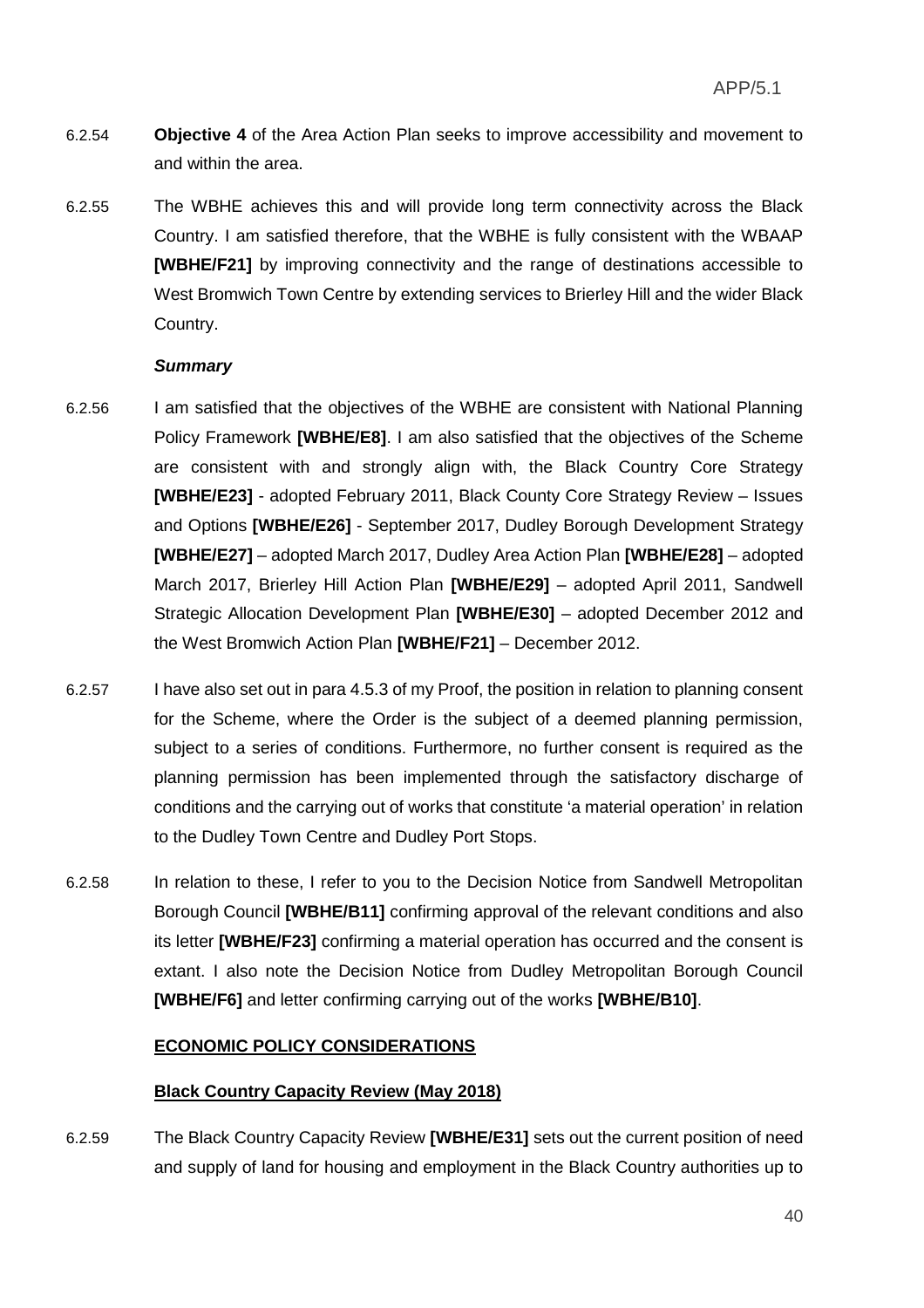2036. It is being prepared to inform the Black Country Core Strategy review. The report reviews current assumptions about the supply of land for housing and employment developments across the Black Country. It takes current available evidence one step further to seek to maximise delivery in the urban area by reviewing previous assumptions with a view to optimising opportunities to identify any further additional potential development capacity across the urban area. Ultimately, it provides 'potential urban capacity' figures, to seek to demonstrate if any or all of the additional development needs of the Black Country up to 2036 can be accommodated within the urban area, without the need to consider green belt locations.

6.2.60 Table 3.1.64 of the Review makes note of Metro extensions and that these should be considered for future transport improvements that may add to future capacity.

#### **West Midlands Industrial Strategy – Consultation Document (September 2018)**

- 6.2.61 This Consultation Document **[WBHE/E32]** sets out the West Midlands Local Industrial Strategy. It focuses on what public and private sector partners need to do to support inclusive growth and productivity gains in the years ahead. This has been developed by the three LEPs and Combined Authority working together with our Local Authorities, universities, colleges, business sectors, representative groups and independent academics, voluntary, community and stakeholder groups.
- 6.2.62 This builds on the 2016 Strategic Economic Plan and integrates existing and agreed priorities such as skills, transport and housing, using devolution to make different kinds of investment work together.
- 6.2.63 It makes note of a significant programme of future investment over the next decade which will continue to build a connected, inclusive and innovative economy, integrating private and public capital. Amongst others, it refers to a new Metro system including extensions to Dudley/ Brierley Hill (p. 8).
- 6.2.64 Furthermore, it sets out sectors of the West Midlands manufacturing heritage which has transformed into a globally significant advanced manufacturing sector. It refers to the rail supply chain. The sector is underpinned by academic excellence and private sector leadership through Birmingham Centre for Railway Research and Education which specialises in digital train technology and Quinton Rail Technology Centre as the UK's leading facility for rail testing, trialling and product development. Major planning investments including, amongst others, Midland Metro extensions present significant opportunities for growth and applying innovation locally (p. 18).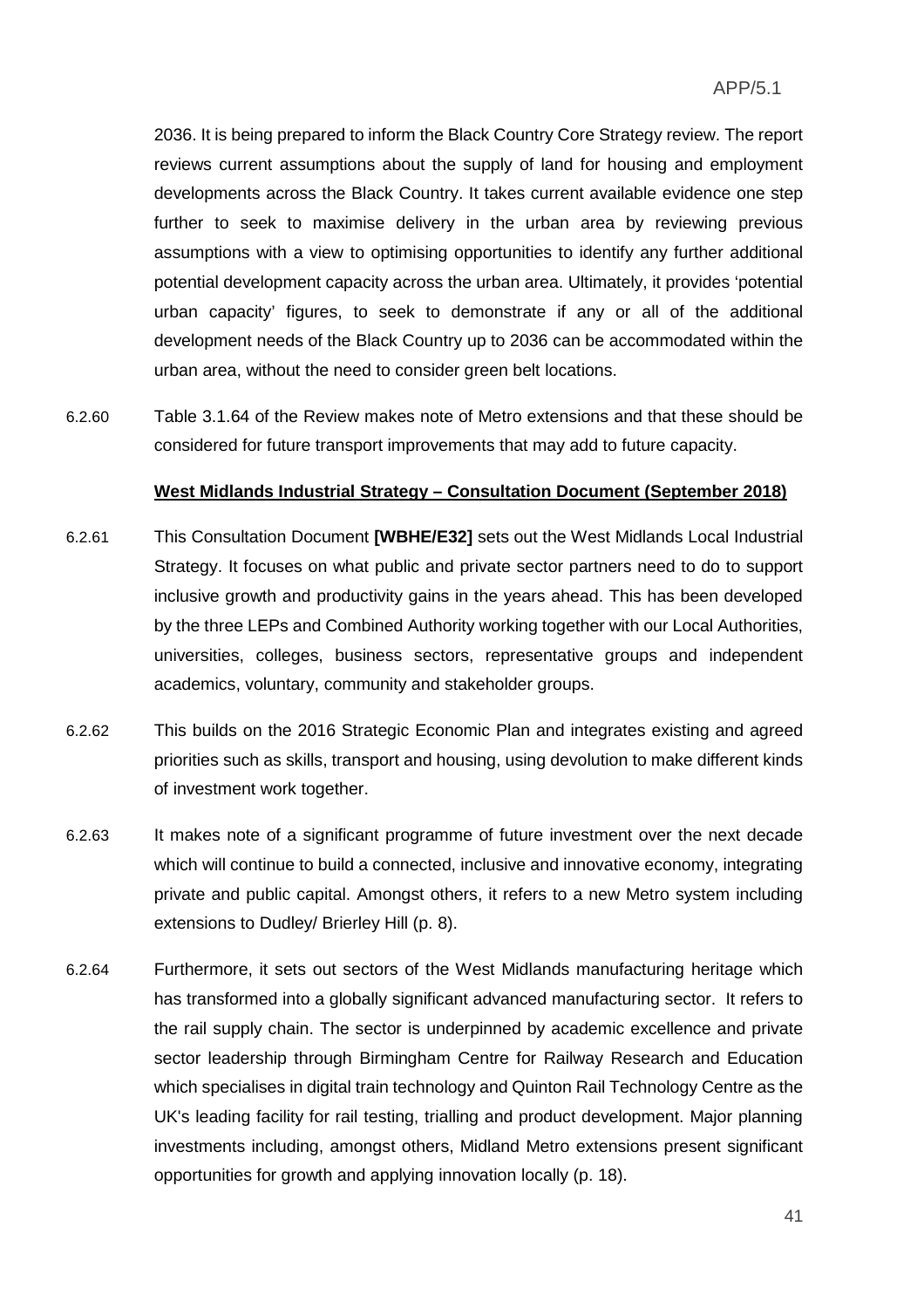#### **Blackbrook Valley Area Local Development Order (2018)**

- 6.2.65 The Blackbrook Valley Local Development Order (2018) **[WBHE/E33]** provides a simplified planning regime for the Blackbrook Valley Area which includes part of the DY5 EZ with a focus on incentivising and easing the progression of suitable industrial employment development, to facilitate the development of new high value manufacturing units and the expansion of industrial uses, thereby aligning with the aspirations of DY5 EZ. This covers the specific areas of the Blackbrook Valley Industrial Area with Dudley Metropolitan Borough. The purpose of this is to help deliver area based economic growth and regeneration, with a focus on enabling industrial employment development, through a simplified regime, specifically without the requirement of a formal planning application submission.
- 6.2.66 The proposed route of the Metro runs along the path of the disused railway line which forms part of the northern boundary of this area. There are two Metro Station currently proposed within the area. These are located at Cinder Bank and Pedmore Road.
- 6.2.67 The overall vision for the DY5 EZ is the provision of a high technology office hub for the Black Country, connecting advanced manufacturing to office and industrial sites via a new sustainable Metro link. It is anticipated that the DY5 EZ will place Brierley Hill on the national and international map as a location of choice for business innovation in both advanced manufacturing and digital and professional services with low cost, high quality, business accommodation which is well connected to the regional transport infrastructure.

#### **Black Country Strategic Economic Plan (March 2017)**

- 6.2.68 The Black Country Strategic Economic Plan (March 2017) **[WBHE/E35]** underpins the long term, ambitious, evidenced-based vision for the Black Country. At the heart of this, a set of six priority propositions are put forward which are intended to enable growth and demonstrate commitment to transformational change. These have been designed to capitalise upon strengths and assets to address the issues that predicate low productivity. They provide a prioritised and focused framework by the private and public sector to help Black Country businesses to fulfil their growth ambitions.
- 6.2.69 One of these is a 'Connected Black Country' which entails a programme of investment in transport to support growth by enabling the movement of goods and people.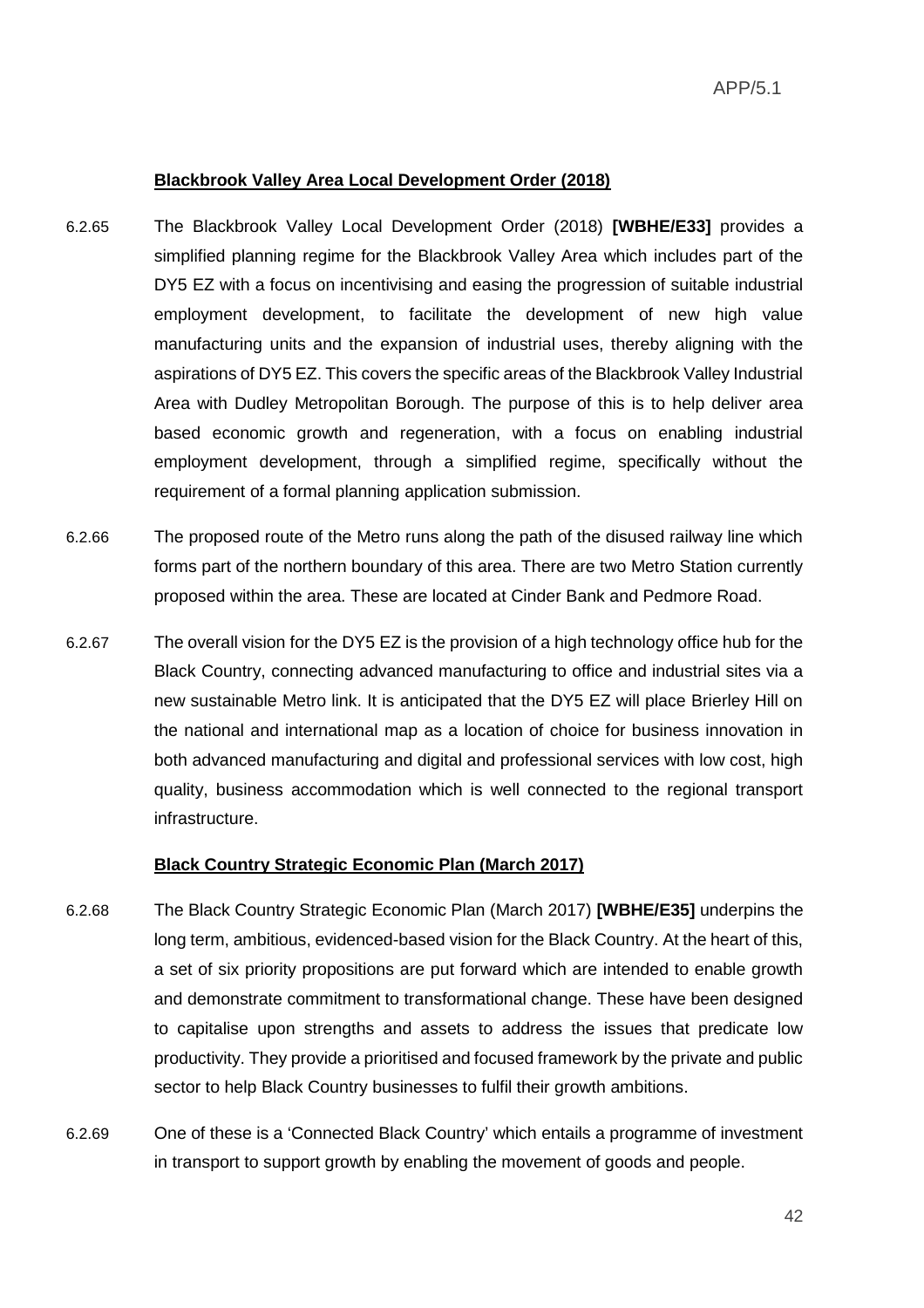- 6.2.70 Priority actions in relation to this includes the progression of the Wednesbury to Brierley Hill Metro Extension. This will bring significant improvement to the areas accessibility, enabling it to exploit its new enterprise zone status and become a high tech office hub supporting the Black Country's advanced manufacturing businesses.
- 6.2.71 The pipeline of projects in the City of Wolverhampton and West Bromwich centres is on or above target. However, it is noted that it faces significant challenges in achieving targets in the other two centres. The construction of the Metro and enterprise zone status should enable faster progress to be made in Brierley Hill.
- 6.2.72 Section 7.6 of the Plan is concerned with connecting the Black Country. The priorities include:
	- Investment in a high quality mass transit system providing increased capacity in existing rail lines, new rapid transport links and high quality interchanges with local bus networks;
	- A key route network programme, including junction and corridor improvements to improve the delivery of goods to market, employees' travel to work and travel to the area by investors and visitors;
	- Investment at a local level to both open up development sites and address specific local issues and hotspots.
- 6.2.73 Its aim is to ensure that transport investment is aligned with development opportunities. It identifies the Metro extension as a key component to deliver the ambitions for the Brierley Hill Business and Innovation Enterprise Zone and a Garden City development at Lye. Collectively, this will show the impact of the integrated approach to exploiting opportunities. Poor public transport has contributed to a decline in the demand for office space in Brierley Hill office hub of the Black Country advanced manufacturing heartland. The development will also reinforce the skills strategy through links with the Very Light Rail Innovation Centre in Dudley and a proposed Music Institute in the EZ providing a music and sound technology. The Metro extension will also connect to the Garden City development at Lye, linking economic and housing growth.

#### **West Midlands Combined Authority Strategic Economic Plan 2030 (2016)**

6.2.74 The West Midlands Combined Authority Strategic Economic Plan **[WBHE/E34]** sets out the vision, objectives, strategy and actions to improve the quality of life for everyone who lives and works in the West Midlands. It has been developed and agreed by a wide partnership of people, organisations and businesses who share a pride in, and ambition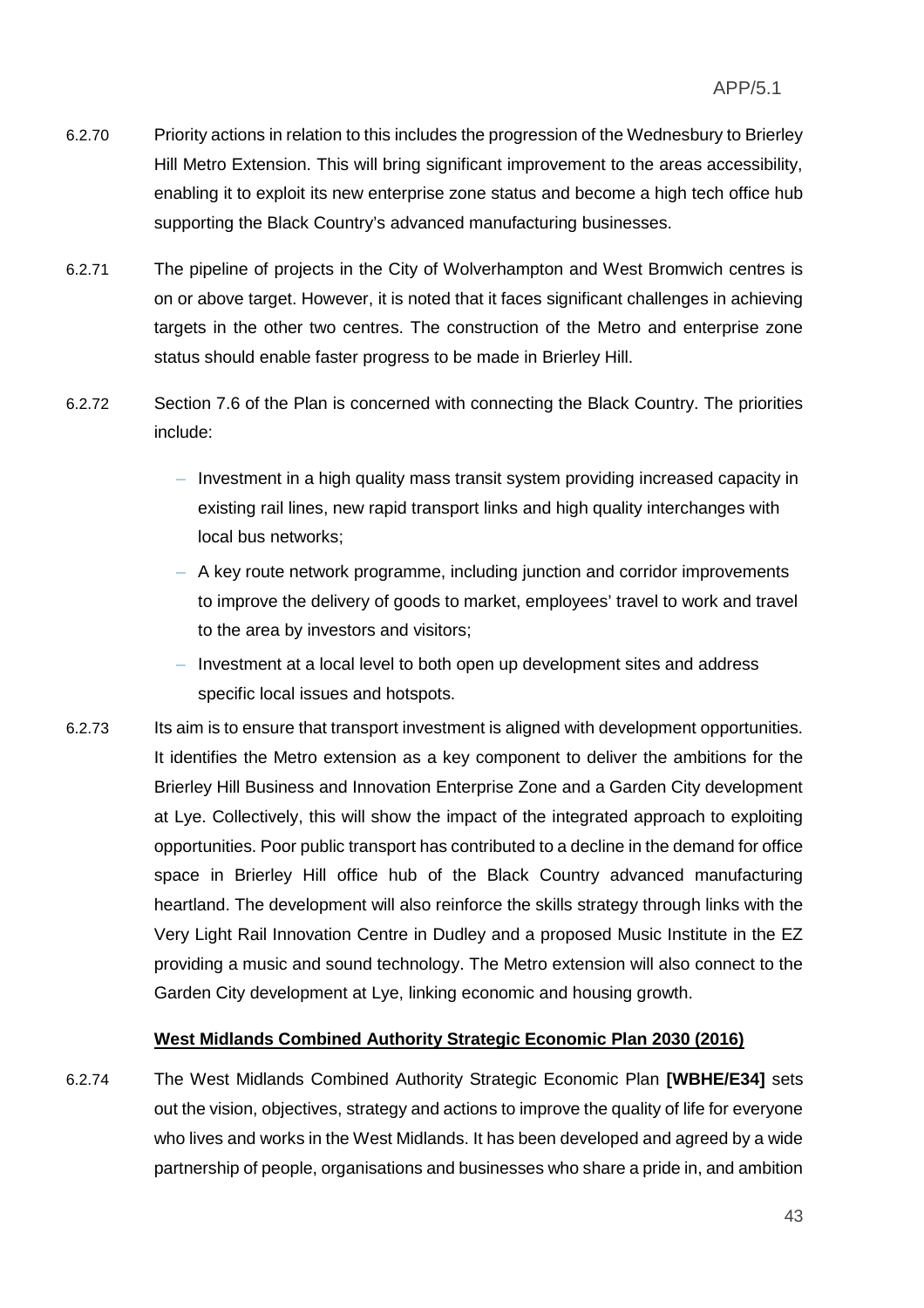for, an area with unique assets, challenges and opportunities. Its vision is stated as "making our mark… the West Midlands, the best region in the UK to do business" (p. 11).

- 6.2.75 It identifies challenges across the West Midlands including the requirement to improve rail infrastructure.
- 6.2.76 Accordingly, to deliver its vision it sets out a range of targets and objectives. Accessibility is one of these headlines to improve the connectivity of people and businesses to jobs and markets respectively. By 2030, the WMCA smart objectives will achieve a significant increase in the percentage of residents with access to jobs.
- 6.2.77 It notes that an efficient and resilient transport system will underpin future economic success. Significant investment in transport will help widen labour markets, unlock high value growth clusters and support regeneration and place making initiatives. As well as giving people access to skills, education and training, a balanced and effective transport system will enable agglomeration and reduce business overheads in accessing the supply chain and markets.
- 6.2.78 It refers to the Movement for Growth: 2026 Delivery Plan for Transport (September 2017) **[WBHE/E22]** and the Midlands Engine Initiative "Midlands Connect" programme which will provide wider West and East Midlands inter-regional connectivity improvements. Together these strategies will see significant investment and new infrastructure construction, which will provide long-term benefit and directly support many new jobs and business opportunities.
- 6.2.79 A significant work stream will unpack how West Midlands businesses can benefit from this opportunity and how sufficient operational resilience can be maintained during construction to enable continued economic growth.

#### **The Midlands Engine for Growth Prospectus (2015)**

6.2.80 The Midlands Engine for Growth Prospectus **[WBHE/E2]** responds to Government ambitions announcing that the Midlands economy could grow by £34 billion by 2030, if it matched the predicted growth rate for the UK. The Midlands Engine stakeholders, from its business base to its Local Authorities, have come together to discuss how to embrace these aims. The outcomes of these discussions are presented in this Prospectus and demonstrate the collective wish to improve productivity, drive economic growth, create jobs and improve quality of life across the region.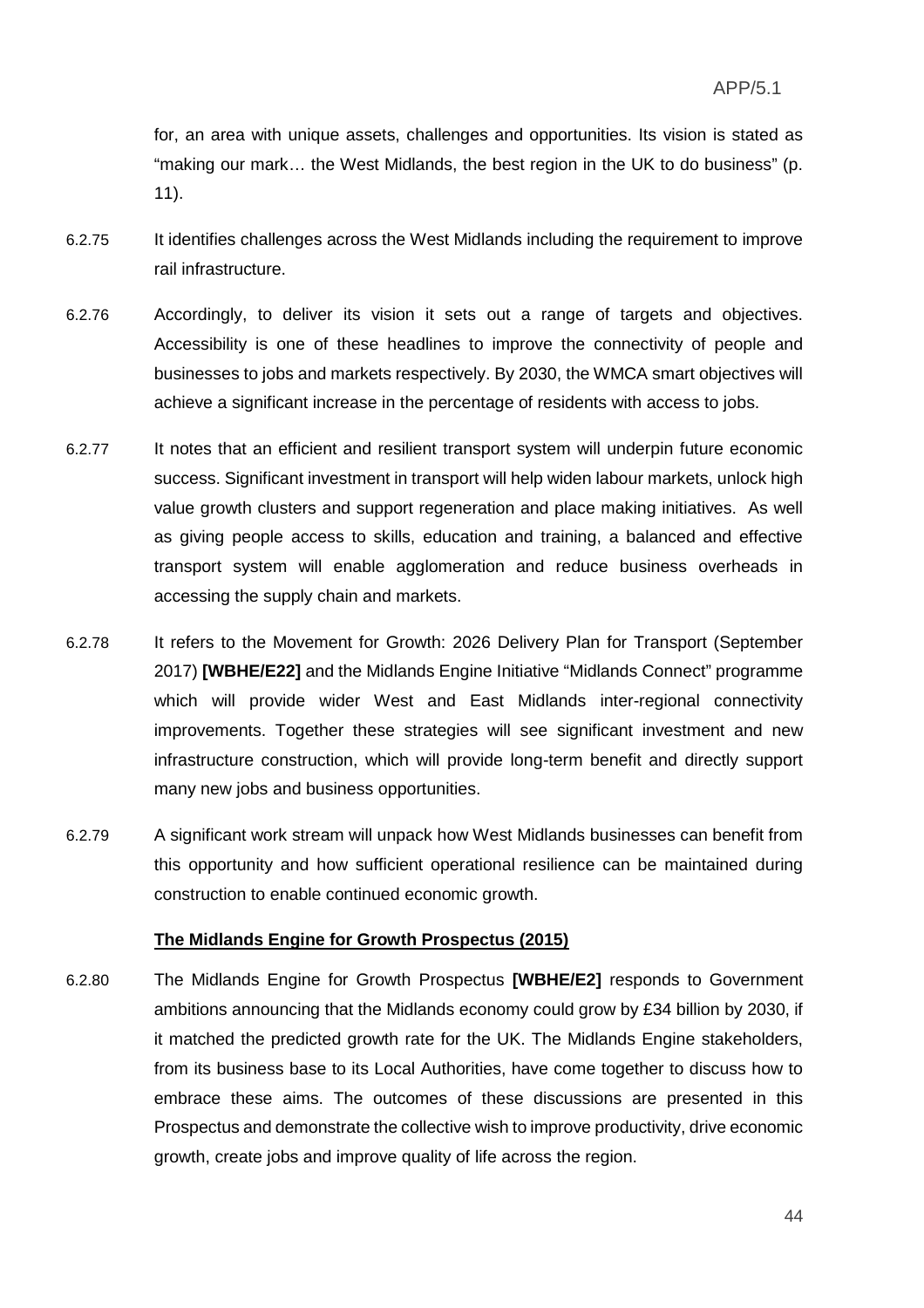- 6.2.81 The ambition for this is to improve the economy of the Midlands and the UK, deliver an enhanced quality of life for our citizens and communities and become a globally recognised driver of the economy. Connectivity across the Midlands is essential for supporting and attracting businesses as well as highly skilled workers. Midlands Connect will develop the vision for our regional strategy for the Midlands Engine.
- 6.2.82 It notes that Midlands Connect will address wider road and rail network challenges that impact the on the competitiveness of both the Midlands and the wider UK economy. Midlands Connect will address the congestion, slow journey times and unreliability on the Midlands' rail and road arteries.

#### **Looking Forward: The Black Country in 2033 (2003)**

- 6.2.83 The Looking Forward: The Black Country in 2033 (2003) **[WBHE/E36]** report presents the main findings from a series of workshops attended by 150 civic and business leaders, community representatives, educationalists and young people. These workshops identified several alternative futures for the Black Country and a preferred vision. This Vision is the starting point for the comprehensive Plan for the renaissance of the Black Country.
- 6.2.84 As party of this Vision, a 'Transport Revolution' is identified. Metro will play a part in this and most people in the future will make their journey to work and to learn by public transport.

#### *Summary*

- 6.2.85 The key drivers behind these policies are improved connectivity, better public transport services and infrastructure and supporting regeneration and inward investment into the Black Country. In particular, the local planning policy framework promotes the regeneration of the Black Country with a strategy to focus investment and growth into key centres and regeneration corridors. To this end, I consider that the objectives of the WBHE are consistent with all aspects of the national and local planning policy frameworks.
- 6.2.86 I have considered the Black Country Capacity Review (May 2018) **[WBHE/E31]**, West Midlands Industrial Strategy – Consultation Document (September 2018) **[WBHE/E32]**, Blackbrook Valley Area Local Development Order (2018) **[WBHE/E33]**, Black Country Strategic Economic Plan (March 2017) **[WBHE/E35]**, West Midlands Combined Authority Strategic Economic Plan 2030 (2016) **[WBHE/E34]**, the Midlands Engine for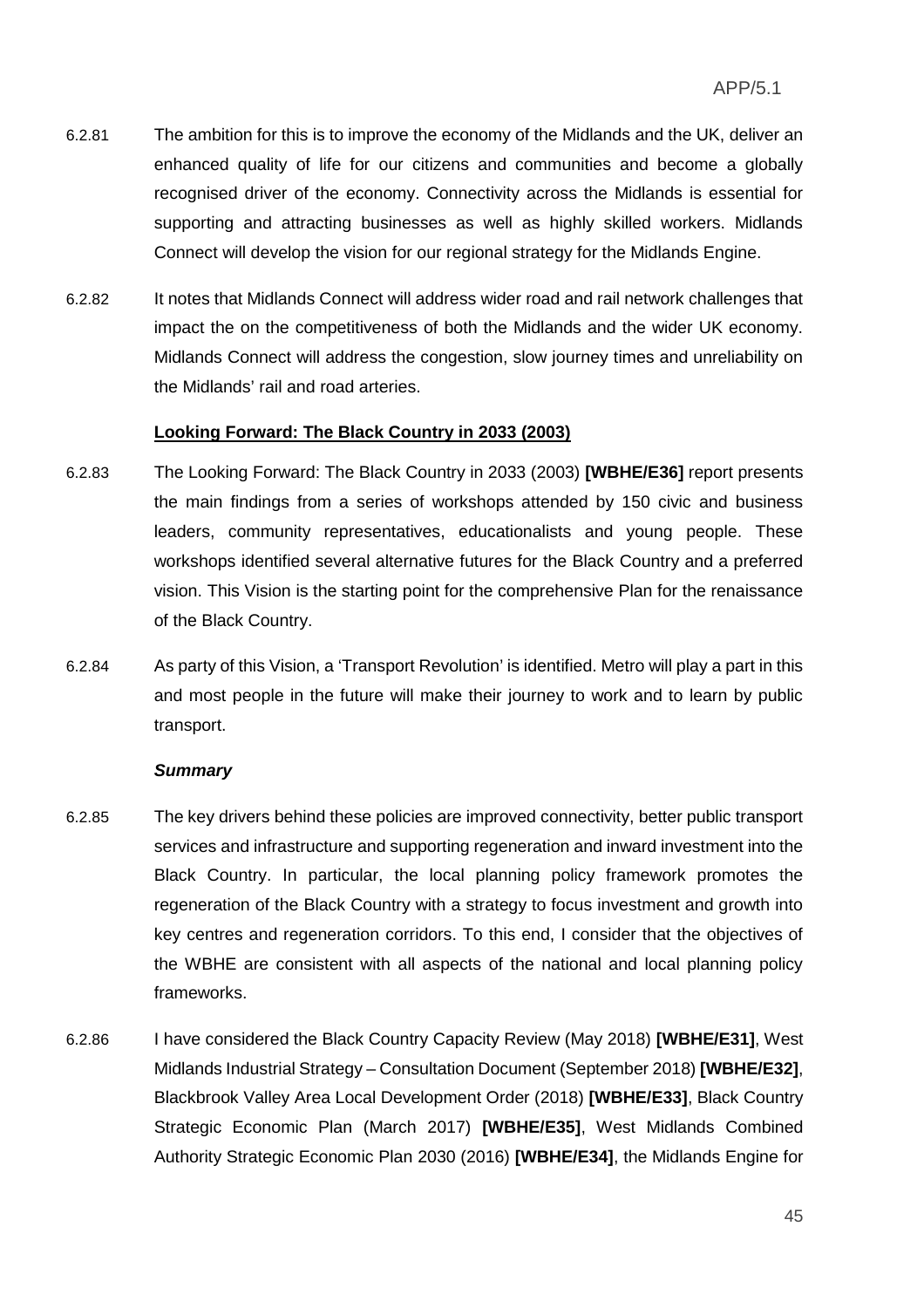Growth Prospectus (2015) **[WBHE/E2]**, and Looking Forward: The Black Country in 2033 (2003) **[WBHE/E36]**. I am satisfied that the objectives of the WBHE are consistent with these.

#### **6.3 Matter 3**

**Benefits of the Scheme in terms of achieving sustainable development (in particular the contribution the Scheme makes to the regeneration of the Black Country and wider West Midlands Region)**

6.3.1 Sustainable development is the 'golden thread' of planning policy at a national and local level and in this section of my evidence I set out how the WBHE contributes to delivering sustainable forms of transport and in particular the economic and social aspects. In Section 6.4 of my evidence I cover the environmental aspects in more detail along with a consideration of the suitability of mitigation measures identified in the Environmental Statement **[WBHE/B9]** and Addendum **[WBHE/B14]**.

#### *Economic and Regeneration Benefits*

- 6.3.2 Along this corridor and at the Strategic Centres, a number of major development sites and opportunities have been identified both in the Core Strategy itself and in supporting policy documents prepared by DMBC and SMBC. The following planning and regeneration policy documents are of relevance to the WBHE:
	- DMBC Dudley Borough Development Strategy (March 2017) **[WBHE/E27]** (See Page 94 Regeneration Corridor 11a and the site allocations map on page 95);
	- DMBC Dudley Area Action Plan (March 2017) **[WBHE/E28]** (See paragraph 12.11, Policy 27 and page 118);
	- DMBC Brierley Hill Area Action Plan (August 2011) **[WBHE/E29]** (See Policy 50 and 97 and sections 6.8, 6.19, Appendix 1 and Appendix 3); and
	- SMBC Site Allocations and Delivery Development Plan (DPD) (December 2012) **[WBHE/E30]** (See sections 2.3, 2.6 and section 14 for Dudley Port).
- 6.3.3 A key component is for the corridor and these sites to be served by a rapid transit link connecting Dudley, Brierley Hill and Stourbridge, with the rest of the Black Country and Birmingham. The documents listed in paragraph 6.5.2 identify sites and regeneration areas alongside or close to the route. These are provided at Appendix 1 of this Proof **[APP/P5.3]**.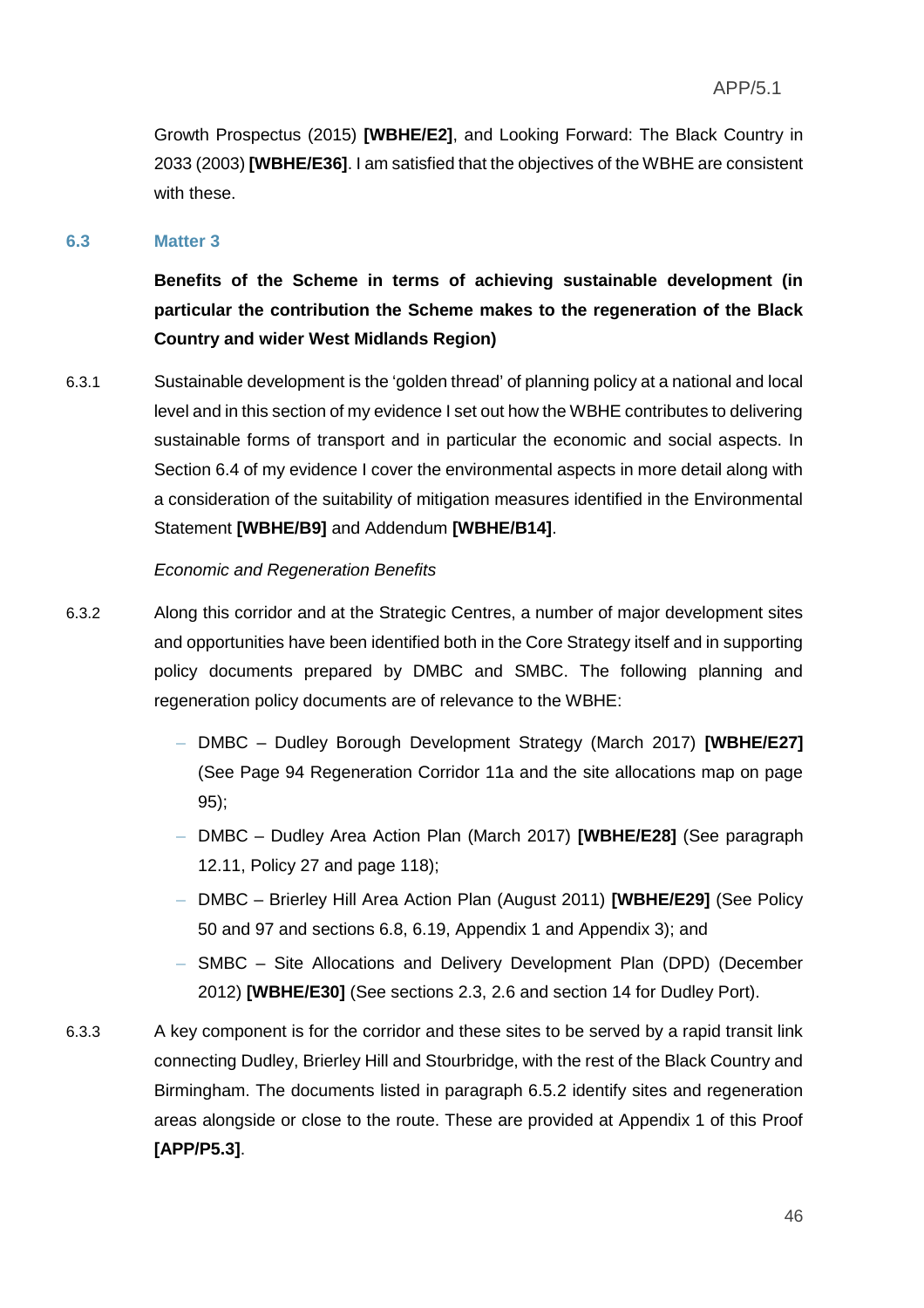- 6.3.4 A key component for the corridor and these sites, is to be served by a rapid transit link connecting Dudley, Brierley Hill and Stourbridge, with the rest of the Black Country and Birmingham.
- 6.3.5 The WBHE clearly plays a key role in providing an improved level of connectivity and accessibility to the Strategic Centre and Regeneration Corridor, with over 50 development sites being within 800m or less walking distance from the Midland Metro.

#### *Social and Community Benefits*

- 6.3.6 As described in paragraphs 5.22 onwards of the Wednesbury to Brierley Hill Business Case - Strategic Case **[WBHE/D5]**, the West Midlands as a whole, and Sandwell and Dudley in particular, have significantly higher rates of unemployment than the national average. The WBHE will improve connectivity and choice of transport for those living close to the route, including providing access to a more sustainable choice of travel, and more cross boundary working opportunities.
- 6.3.7 The WBHE will not just link areas along the alignment but will also provide links to other destinations in the Black Country and West Midlands across the Metro network as a whole. As other planned extensions of the Midland Metro are implemented, they will provide further connections to rail stations and also to other transport services such as HS2, Birmingham and Wolverhampton Coach Stations and Birmingham International Airport. Effective integration with transport is invaluable to ensure that development and regeneration sites deliver economic and social benefits for the West Midlands.

#### *Summary*

6.3.8 In view of the above I believe the WBHE will contribute significantly to the economic prosperity of the Black Country by providing much needed improved levels of public transport and connectivity to Brierley Hill, Dudley and West Bromwich Centres along with over 50 major development opportunity sites located along the route. The WBHE will also contribute to tackling social deprivation by providing opportunities for improved access to jobs, health and education facilities and leisure and retail attractions. I consider the Scheme to deliver a sustainable form of development in line with the framework **[WBHE/E8]**.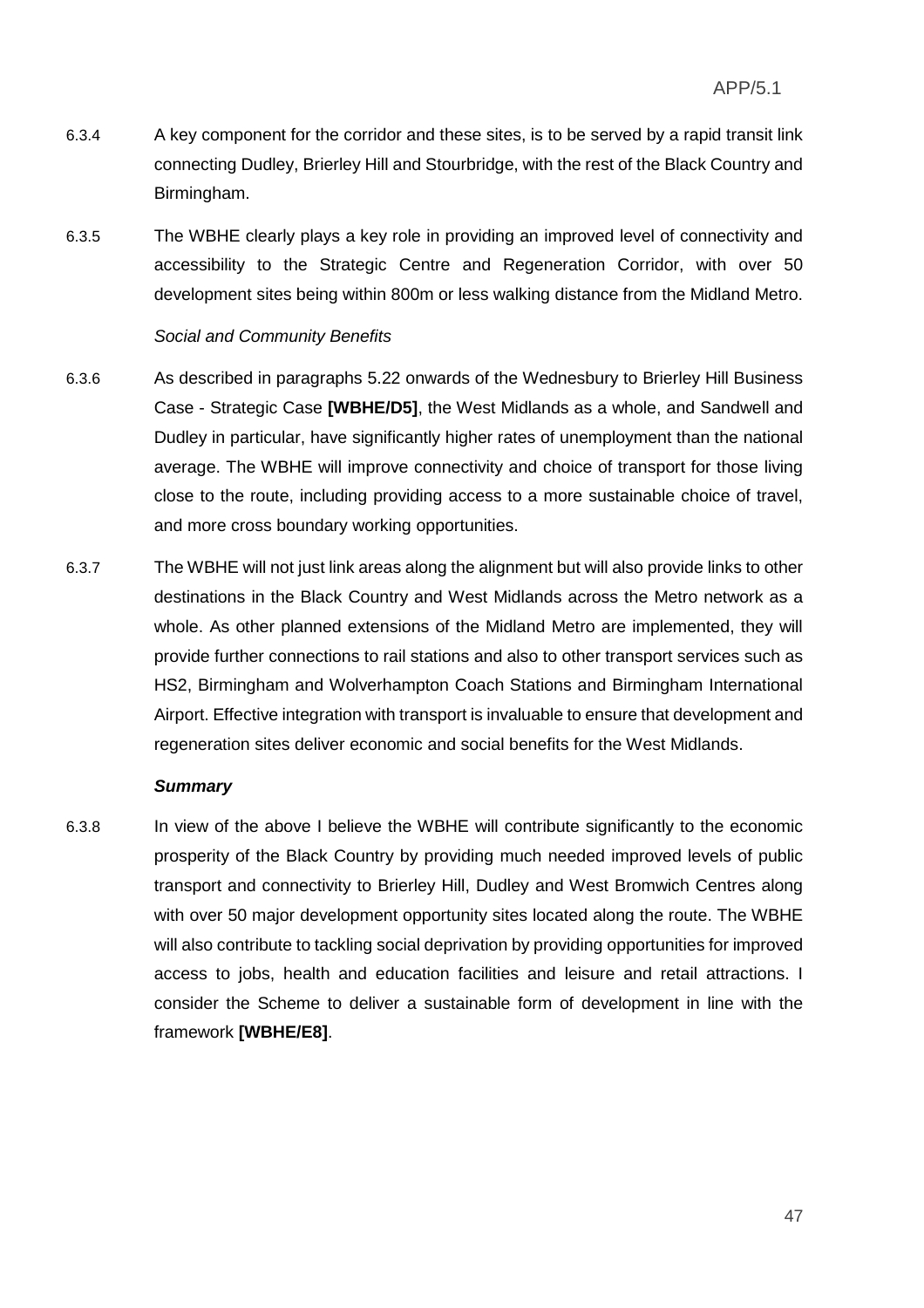#### **6.4 Matter 4d**

**Any significant adverse environmental impacts arising from the powers of the proposed Order and whether any such measures are appropriate and significant**

- 6.4.1 The 2005 Order application was subject to an environmental impact assessment and accompanied by an environmental statement ("ES") **[WBHE/B9]**.
- 6.4.2 With reference to the submitted ES **[WBHE/B9]**, I am familiar with the key environmental impacts of constructing and operating revised tramway alignment and the measures proposed by the WMCA to mitigate any adverse impacts of the works authorised by the 2005 Order. I refer you to Appendix 2, where I summarise the proposed mitigation measures identified at the construction and operational phases respectively. I also refer you to the evidence of Ian Collins **(APP/P3.1)** at Section 8.2, where he recommends a number of measures during the construction phase and in particular the importance of the Code of Construction Practice Part 2 and its approval by the relevant Local Planning Authority through the discharge process associated with Condition 7 of the Deemed Consent.
- 6.4.3 I refer you again to the Midland Metro Centro Street Design Guide, Gillespies (18 November 2005), **[WBHE/F17]**, which sets out parameters and requirements for the design of the permanent works including stops, tramway infrastructure and associated public realm and soft landscaping. I am content that this document in tandem with Conditions 4, 5, and 6 of the "Deemed Consent" will provide the Local Planning Authority with adequate controls to ensure high quality standards in the detailed design of the Scheme are achieved.
- 6.4.4 At the time of making and the granting of the Order, it was anticipated that these design standards would be secured by means of a 'Concession Deed'. This Concession Deed would be a contractural requirement between the Transport Executive at the time and the appointed Concessionaire who would be responsible for the detailed design, construction and operation of the Extension. However, the WMCA has since taken back the Concession and formed the Midland Metro Alliance(MMA) which is now responsible for delivery and management of the operation of the Midland Metro Network. I refer you to paragraphs 6.2.1 – 6.2.4 of Mr Colins Evidence **[APP/P3.1]** and paragraphs 8.52 – 8.56 of Mr Adams Evidence **[APP/P1.1]** which sets out more details of the MMA. I am satisfied therefore, that the arrrangements with the MMA with respect to ensuring high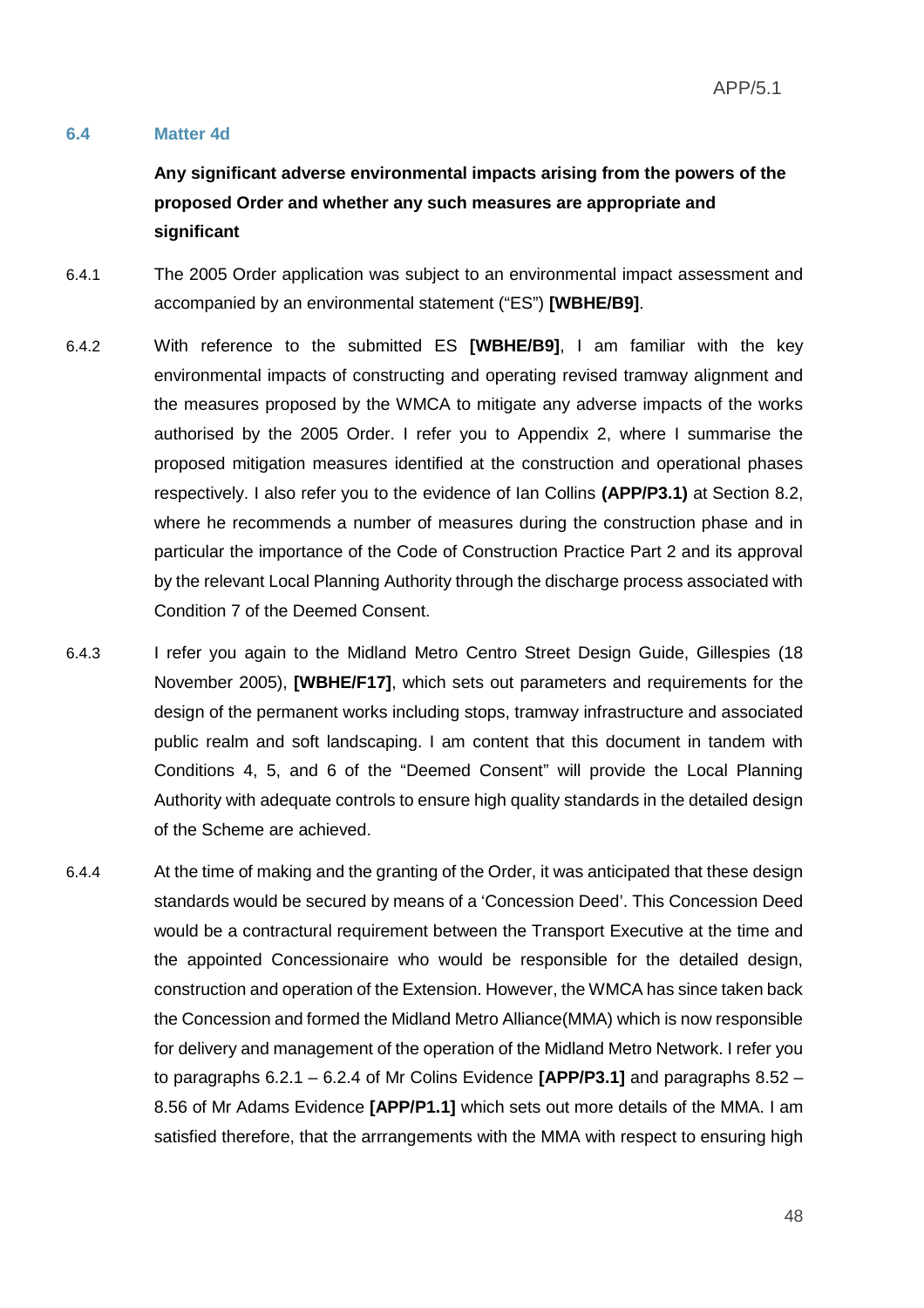standards of design in combination with the discharge of conditions process can be met, which would be.

6.4.5 In view of this, I am satisfied that all significant economic, social and environmental effects have been identified and assessed in the 2005 Order ES **[WBHE/B9]** and that suitable and adequate mitigation measures are available to ensure the WBHE is acceptable in all respects.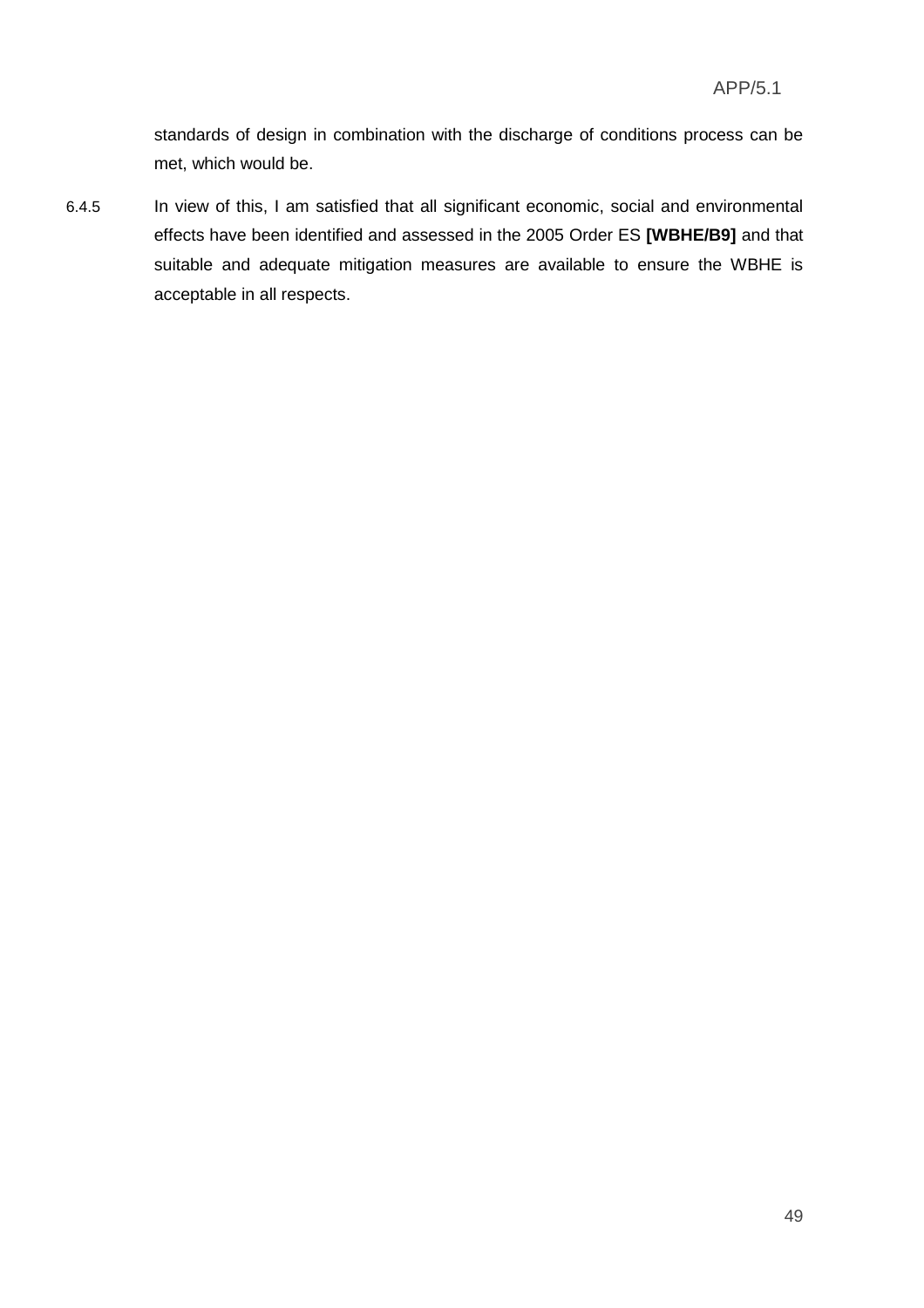# **7 Summary and Conclusions**

7.1.1 I have dealt in full or part with the matters in the Statement of Matters **[GEN/3]**, in so far that I believe are of relevance to this scope of evidence. I acknowledge the objections lodged to the Proposed Order, however I do not believe these are relevant to this scope of evidence and are dealt with in evidence provided by others.

#### **7.2 Matter 1**

### **The extent to which the objective of the TWA Land Acquisition Order is consistent with National, Local planning and economic policies**

- 7.2.1 I am satisfied that the objectives of the WBHE are consistent with National Planning Policy Framework **[WBHE/E8]**. I am also satisfied that the objectives of the Scheme are consistent with and strongly align with the Black Country Core Strategy **[WBHE/E23]** - adopted February 2011, Black County Core Strategy Review – Issues and Options **[WBHE/E26]** – September 2017, Dudley Borough Development Strategy **[WBHE/E27]** – adopted March 2017, Dudley Area Action Plan **[WBHE/E28]** – adopted March 2017, Brierley Hill Action Plan **[WBHE/E29]** – adopted April 2011, Sandwell Strategic Allocation Development Plan **[WBHE/E30]** – adopted December 2012 and the West Bromwich Action Plan **[WBHE/F21]** – December 2012.
- 7.2.2 I have considered the Black Country Capacity Review (May 2018) **[WBHE/E31]**, West Midlands Industrial Strategy – Consultation Document (September 2018) **[WBHE/E32]**, Blackbrook Valley Area Local Development Order (2018) **[WBHE/E33]**, Black Country Strategic Economic Plan (March 2017) **[WBHE/E35]**, West Midlands Combined Authority Strategic Economic Plan 2030 (2016) **[WBHE/E34]**, the Midlands Engine for Growth Prospectus (2015) **[WBHE/E2]**, and Looking Forward: The Black Country in 2033 (2003) **[WBHE/E36]**. I am satisfied that the objectives of the WBHE are consistent with these.
- 7.2.3 The key drivers behind these policies are improved connectivity, better public transport services and infrastructure and supporting regeneration and inward investment into the Black Country. In particular, the local planning policy framework promotes the regeneration of the Black Country with a strategy to focus investment and growth into key centres and regeneration corridors. To this end I consider that the objectives of the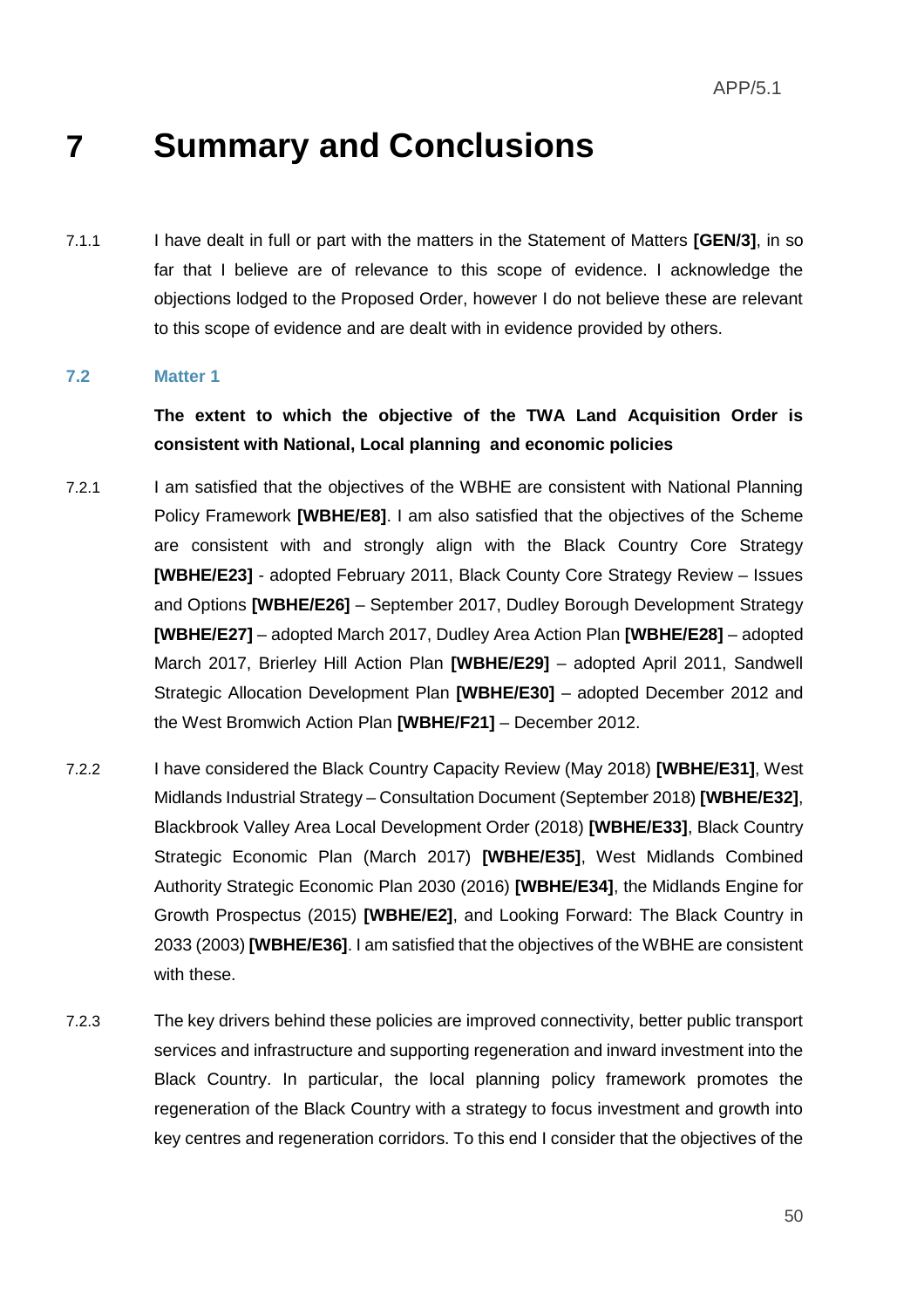WBHE are consistent with all aspects of the local planning policy and economic policy frameworks.

#### **7.3 Matter 3**

**Benefits of the Scheme in terms of achieving sustainable development (in particular the contribution the Scheme makes to the regeneration of the Black Country and wider West Midlands region)**

I believe the WBHE will contribute significantly to the economic prosperity of the Black Country by providing much needed improved levels of public transport and connectivity to Brierley Hill, Dudley and West Bromwich Centres along with over 50 major development opportunity sites located along the route. The WBHE will also contribute to tackling social deprivation by providing opportunities for improved access to jobs, health and education facilities and leisure and retail attractions.

#### **7.4 Matter 4d**

**Any significant adverse environmental impacts arising from the powers of the proposed Order and whether any such measures are appropriate and significant**

- 7.4.1 With reference to the submitted ES **[WBHE/B9]**, I am familiar with the key environmental impacts of the constructing and operating the WBHE and the measures proposed by the WMCA to mitigate any adverse impacts of the works authorised by the 2005 Order.
- 7.4.2 I am content that the ES submitted with the application for the 2005 Order **[WBHE/B9]**, was prepared in accordance with and regard to the requirements of the Transport and Works (Applications and Objections Procedure) (England and Wales) Rules 2006 **[WBHE/E20]**.
- 7.4.3 I am satisfied that all significant economic, social and environmental effects were identified and assessed in the ES **[WBHE/B9]** and that suitable and adequate mitigation measures are available to ensure the Scheme is acceptable in all respects.
- 7.4.4 I have also set out in para 4.5.3 of my Proof the position in relation to planning consent for the Scheme, where the Order is the subject of a Deemed planning permission, subject to a series of conditions. Furthermore, no further consent is required as the planning permission has been implemented through the satisfactory discharge of conditions and the carrying out of works that constitute 'a material operation' in relation to the Dudley Town Centre and Dudley Port Stops.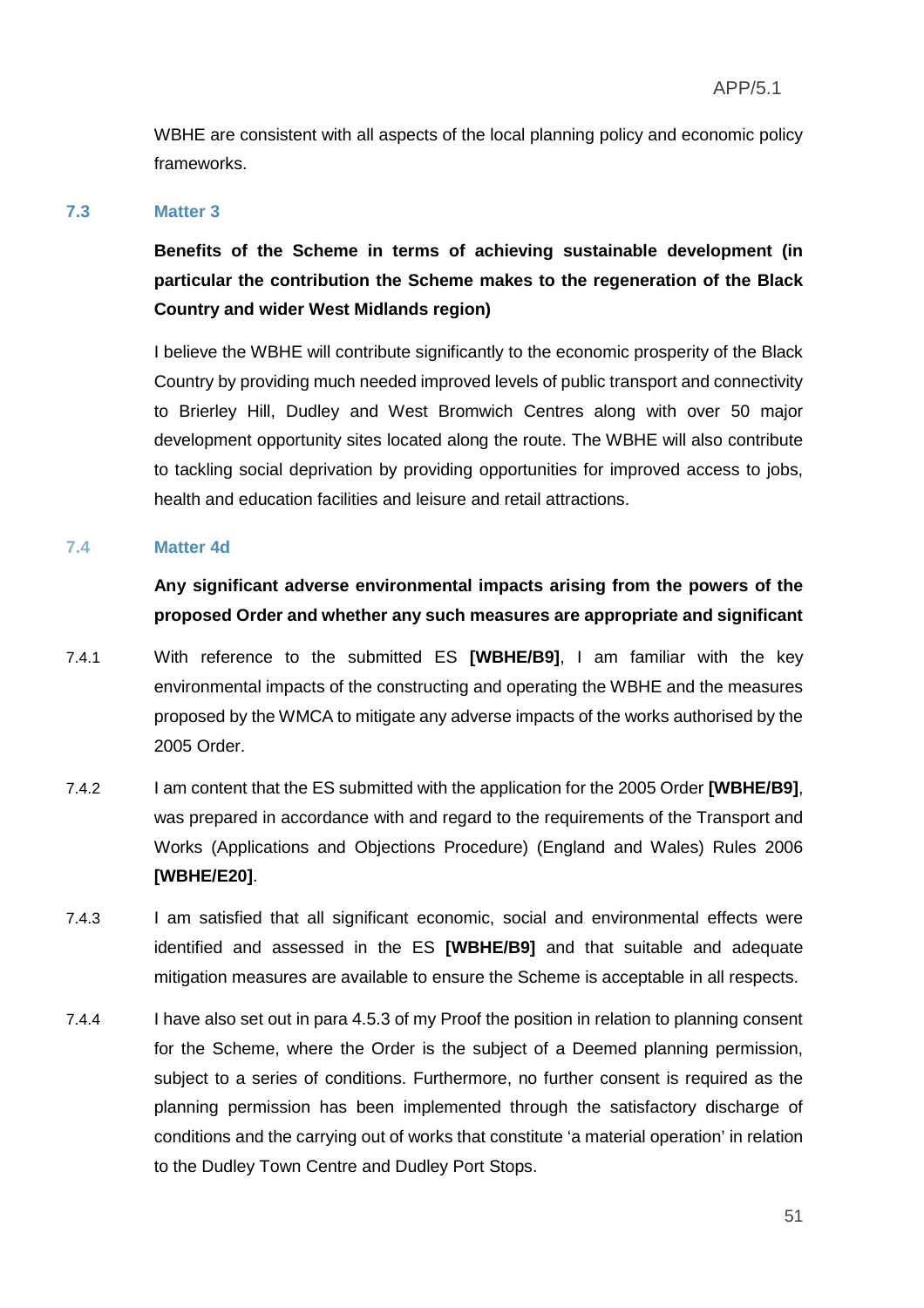- 7.4.5 In relation to these, I refer to you to the Decision Notice from Sandwell Metropolitan Borough Council **[WBHE/B11]** confirming discharge of the relevant conditions and also their letter **[WBHE/F23]** confirming a material operation has occurred and the consent is extant. I also note the Decision Notice from Dudley Metropolitan Borough Council **[WBHE/F6]** and letter confirming carrying out of the works **[WBHE/B10]**.
- 7.4.6 In conclusion, I respectfully request that the Secretary of State determines to make the Midland Metro (Wednesbury to Brierley Hull Land Acquisition) Order.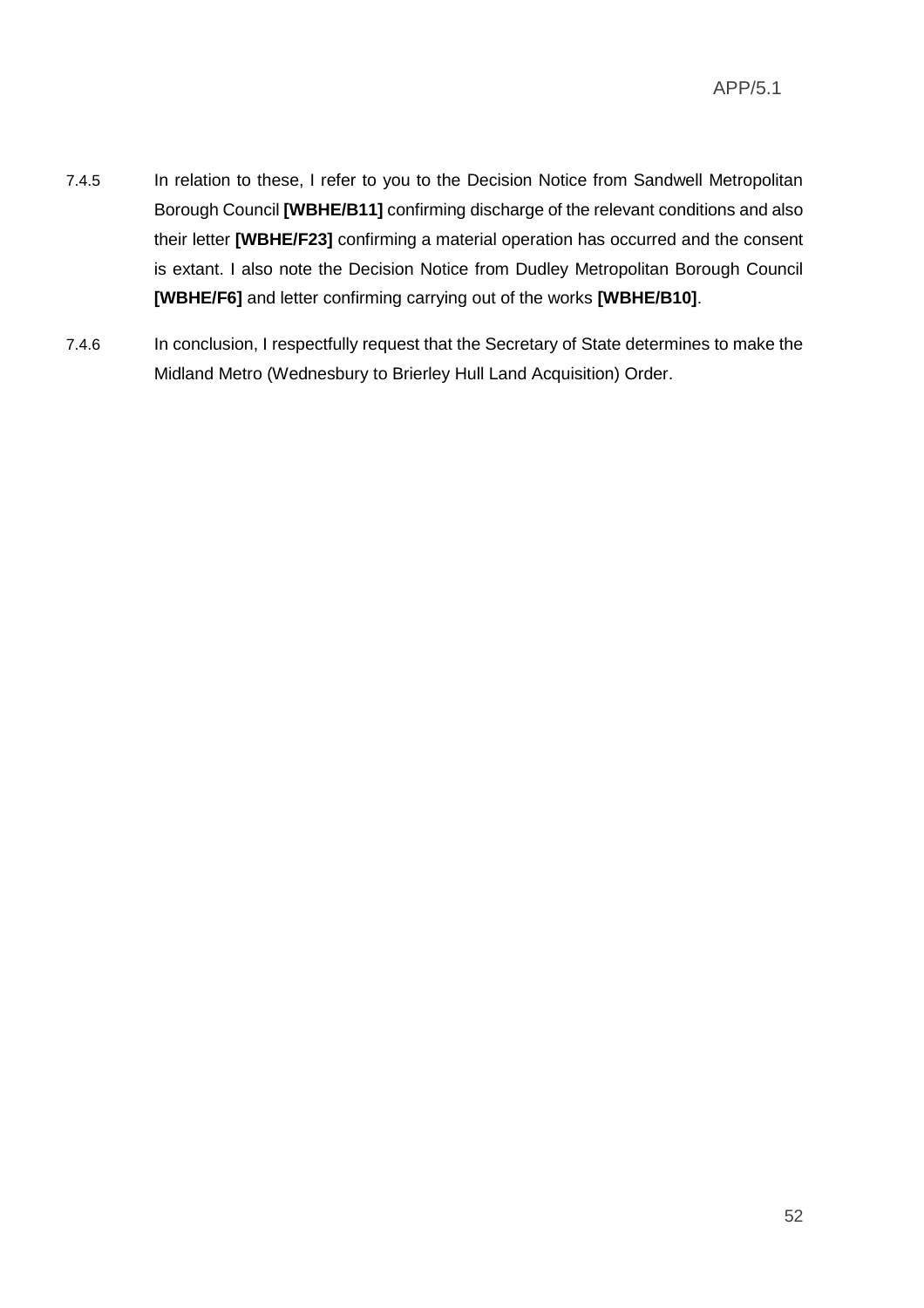# **8 Statement of Truth**

8.1.1 I can confirm that the facts stated in this Proof of Evidence are within my own knowledge, I have made clear which they are and I believe them to be true. In my professional opinion, I believe that this Proof of Evidence represents an unbiased and true assessment of the town and country planning matters of the WBHE Scheme.

### **Paul Ellingham MA MRTPI Town Planning**

**[19.02.2019]**